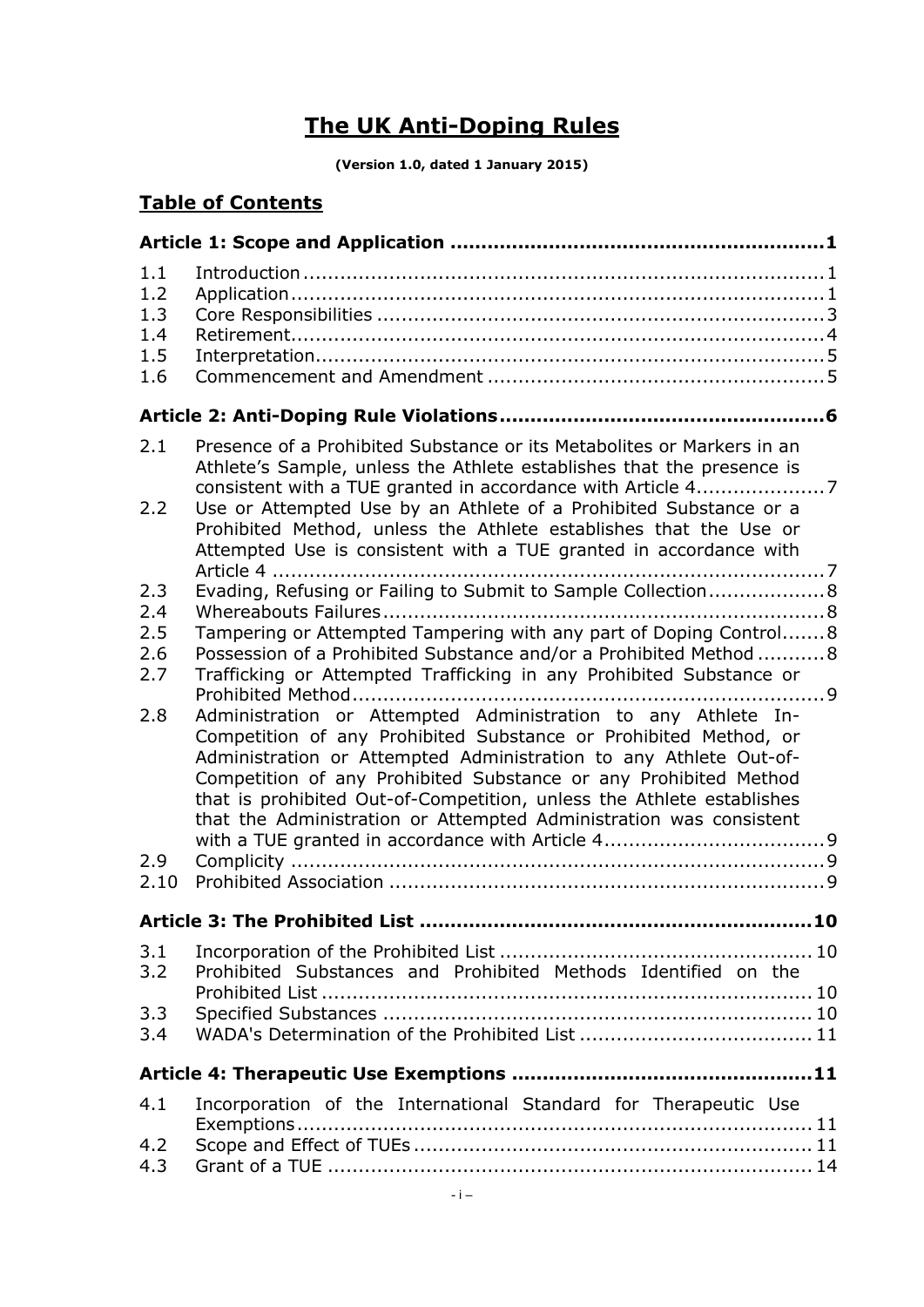| 4.4<br>4.5 |                                                                                                                                              |  |  |  |
|------------|----------------------------------------------------------------------------------------------------------------------------------------------|--|--|--|
|            |                                                                                                                                              |  |  |  |
| 5.1        | Incorporation of the International Standard for Testing and                                                                                  |  |  |  |
| 5.2        |                                                                                                                                              |  |  |  |
| 5.3        |                                                                                                                                              |  |  |  |
| 5.4        |                                                                                                                                              |  |  |  |
| 5.5        |                                                                                                                                              |  |  |  |
| 5.6        |                                                                                                                                              |  |  |  |
| 5.7        |                                                                                                                                              |  |  |  |
| 5.8        |                                                                                                                                              |  |  |  |
| 5.9        |                                                                                                                                              |  |  |  |
|            |                                                                                                                                              |  |  |  |
| 6.1        | Incorporation of the International Standard for Laboratories  21                                                                             |  |  |  |
| 6.2        |                                                                                                                                              |  |  |  |
| 6.3        |                                                                                                                                              |  |  |  |
| 6.4<br>6.5 |                                                                                                                                              |  |  |  |
|            |                                                                                                                                              |  |  |  |
|            |                                                                                                                                              |  |  |  |
| 7.1        |                                                                                                                                              |  |  |  |
| 7.2        |                                                                                                                                              |  |  |  |
| 7.3        |                                                                                                                                              |  |  |  |
| 7.4<br>7.5 |                                                                                                                                              |  |  |  |
| 7.6        | Review of Evidence Other Than Adverse Analytical Findings, Atypical                                                                          |  |  |  |
|            |                                                                                                                                              |  |  |  |
| 7.7        |                                                                                                                                              |  |  |  |
| 7.8        |                                                                                                                                              |  |  |  |
|            |                                                                                                                                              |  |  |  |
|            |                                                                                                                                              |  |  |  |
|            |                                                                                                                                              |  |  |  |
| 8.1        |                                                                                                                                              |  |  |  |
| 8.2        |                                                                                                                                              |  |  |  |
| 8.3        |                                                                                                                                              |  |  |  |
| 8.4        |                                                                                                                                              |  |  |  |
| 8.5        |                                                                                                                                              |  |  |  |
|            | Article 9: Automatic Disqualification of Individual Results 35                                                                               |  |  |  |
| 9.1        | Disqualification of Competition Results as a Consequence of an Anti-<br>Doping Rule Violation Committed in Connection with or Arising out of |  |  |  |
|            |                                                                                                                                              |  |  |  |
| 9.2        | Impact of Disqualification on an Opponent's Results 35                                                                                       |  |  |  |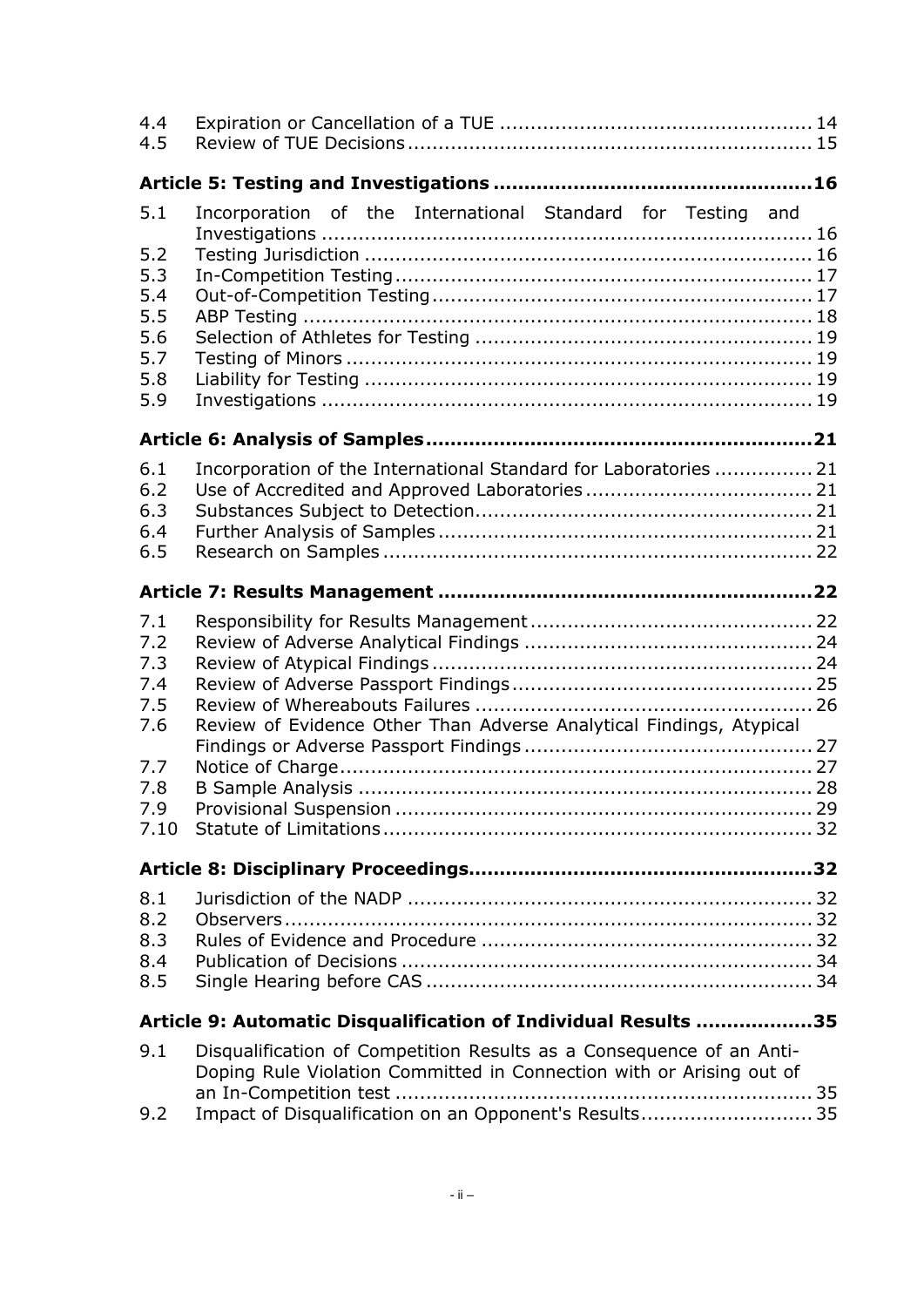|              | Article 10: Ineligibility Sanctions for Individuals35                                                                                       |  |
|--------------|---------------------------------------------------------------------------------------------------------------------------------------------|--|
| 10.1         | Disqualification of Event Results as a Consequence of an Anti-Doping<br>Rule Violation Committed During or in Connection with a Competition |  |
| 10.2         | Imposition of a Period of Ineligibility for the Presence, Use or<br>Attempted Use, or Possession of a Prohibited Substance and/or a         |  |
| 10.3         | Imposition of a Period of Ineligibility for Other Anti-Doping Rule                                                                          |  |
| 10.4         | Elimination of the Period of Ineligibility where there is No Fault or                                                                       |  |
| 10.5         | Reduction of the period of Ineligibility based on No Significant Fault or                                                                   |  |
| 10.6         | Elimination, Reduction, or Suspension of the Period of Ineligibility or<br>other Consequences for Reasons Other than Fault  38              |  |
| 10.7<br>10.8 | Disqualification of Results in Competitions Taking Place After the                                                                          |  |
|              |                                                                                                                                             |  |
| 10.9         | Allocation of CAS Cost Awards and Forfeited Prize Money 41                                                                                  |  |
|              |                                                                                                                                             |  |
|              |                                                                                                                                             |  |
|              |                                                                                                                                             |  |
|              |                                                                                                                                             |  |
|              |                                                                                                                                             |  |
|              |                                                                                                                                             |  |
| 11.1         | Testing of Team Sports or a sport in which awards are given to teams 44                                                                     |  |
| 11.2         | Consequences for Team Sports or a sport in which awards are given                                                                           |  |
|              |                                                                                                                                             |  |
|              |                                                                                                                                             |  |
|              |                                                                                                                                             |  |
|              |                                                                                                                                             |  |
| 13.1         |                                                                                                                                             |  |
| 13.2         |                                                                                                                                             |  |
| 13.3<br>13.4 |                                                                                                                                             |  |
| 13.5         |                                                                                                                                             |  |
| 13.6         |                                                                                                                                             |  |
| 13.7         |                                                                                                                                             |  |
| 13.8         |                                                                                                                                             |  |
|              |                                                                                                                                             |  |
| 14.1         |                                                                                                                                             |  |
| 14.2         |                                                                                                                                             |  |
|              |                                                                                                                                             |  |
|              | Article 15: Application and Recognition of Decisions 49                                                                                     |  |
| 15.1         |                                                                                                                                             |  |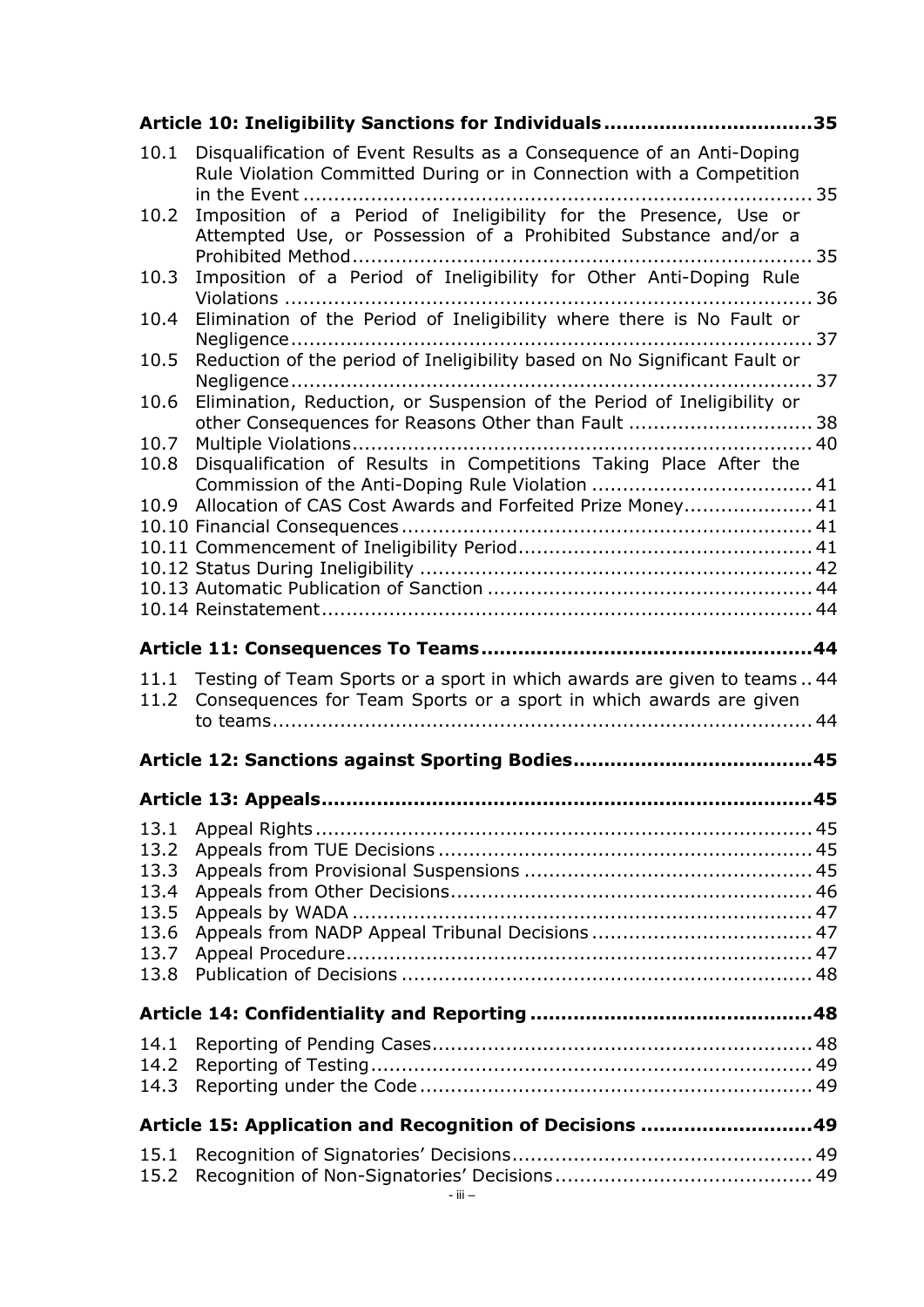| Article 16: Challenges to a Decision or these Rules50 |  |  |  |  |
|-------------------------------------------------------|--|--|--|--|
|                                                       |  |  |  |  |
|                                                       |  |  |  |  |
|                                                       |  |  |  |  |
|                                                       |  |  |  |  |
|                                                       |  |  |  |  |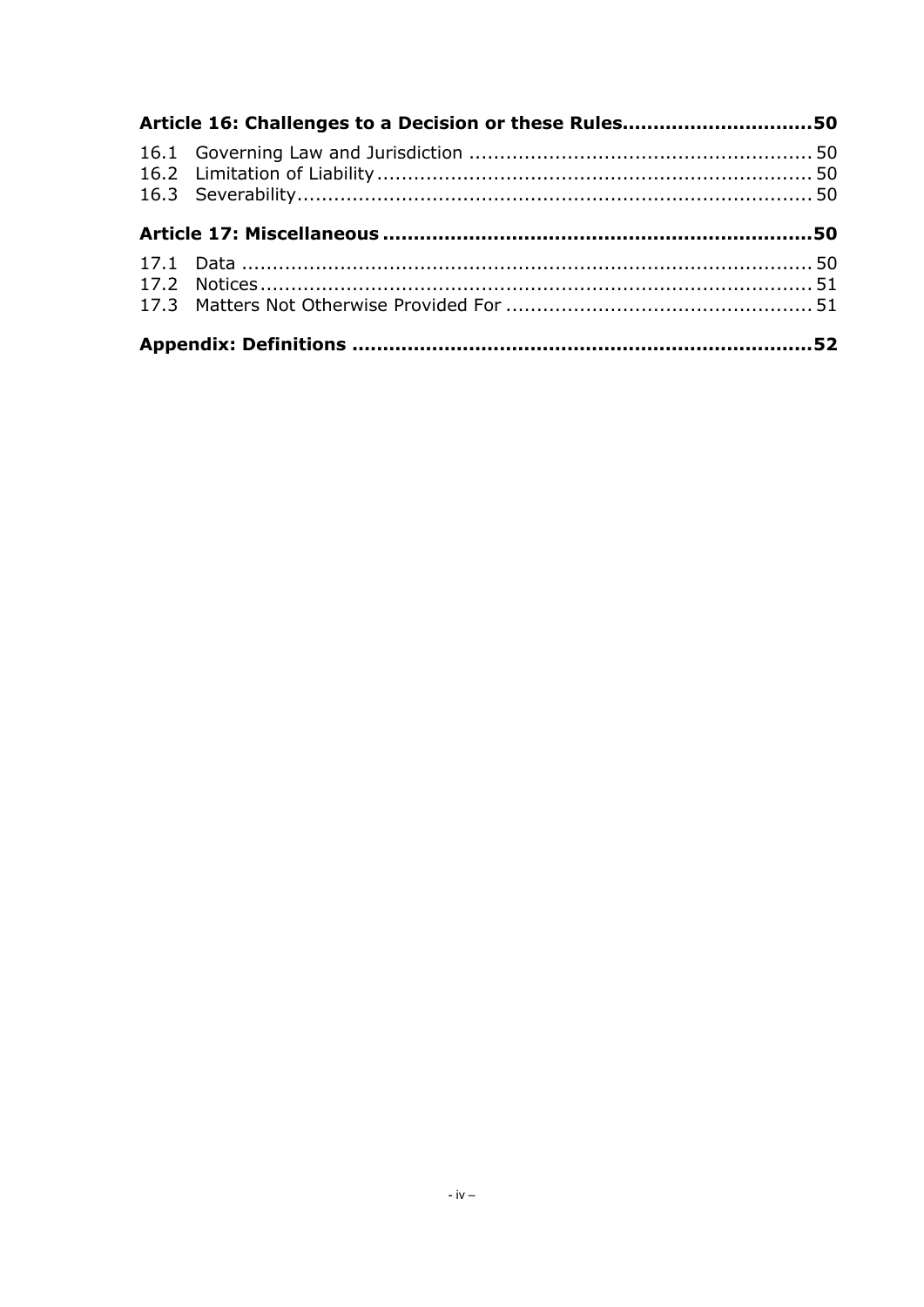# **The UK Anti-Doping Rules**

**(Version 1.0, dated 1 January 2015)**

# **Article 1: Scope and Application**

# 1.1 **Introduction**

- 1.1.1 These UK Anti-Doping Rules (as amended from time to time, the "**Rules**") are intended to implement the requirements of the World Anti-Doping Code (the "**Code**") on a national basis within the United Kingdom. They may be adopted and incorporated into the rulebook of any national governing body in the United Kingdom, i.e., any sports organisation that serves as the ruling body for a sport or for an event involving one or more sports (the "**NGB**"). Where an NGB resolves to adopt the UK Anti-Doping Rules, it shall be deemed to have incorporated these Rules into its rulebook as if it had set them out in full therein.
- 1.1.2 When it adopts these Rules into its rulebook, an NGB may amend and/or supplement these Rules to reflect the specificities of its sport. In that event, the Rules shall apply as amended and/or supplemented. Given, however, that the NGB is presumed to have adopted the Rules in an effort to comply with the National Anti-Doping Policy, and given further that the National Anti-Doping Policy prohibits any amendments or supplements to the Rules that contradict or undermine the Code, the Rules as amended and/or supplemented will be construed and applied on the basis that they are intended to comply with and to implement in all respects the requirements of the Code.
- 1.1.3 An NGB is a member of and subject to the anti-doping jurisdiction of its International Federation. Where the Code allows alternative approaches on a particular issue, and the International Federation mandates that the NGB, in matters arising under these Rules, takes a different approach on such issue than is taken in these Rules, then the different approach mandated by the International Federation shall be followed.

# 1.2 **Application**

- 1.2.1 These Rules shall apply to:
	- (a) all Athletes and Athlete Support Personnel who are members of the NGB and/or of member or affiliate organisations or licensees of the NGB (including any clubs, teams, associations or leagues);
	- (b) all Athletes and Athlete Support Personnel participating in such capacity in Events, Competitions and other activities organised, convened, authorised or recognised by the NGB or any of its member or affiliate organisations or licensees (including any clubs, teams, associations or leagues), wherever held;
	- (c) any Athlete or Athlete Support Person who, by virtue of a contractual arrangement or otherwise, is subject to the jurisdiction of the NGB for purposes of anti-doping; and
	- (d) any other Person who is subject to the authority of the NGB;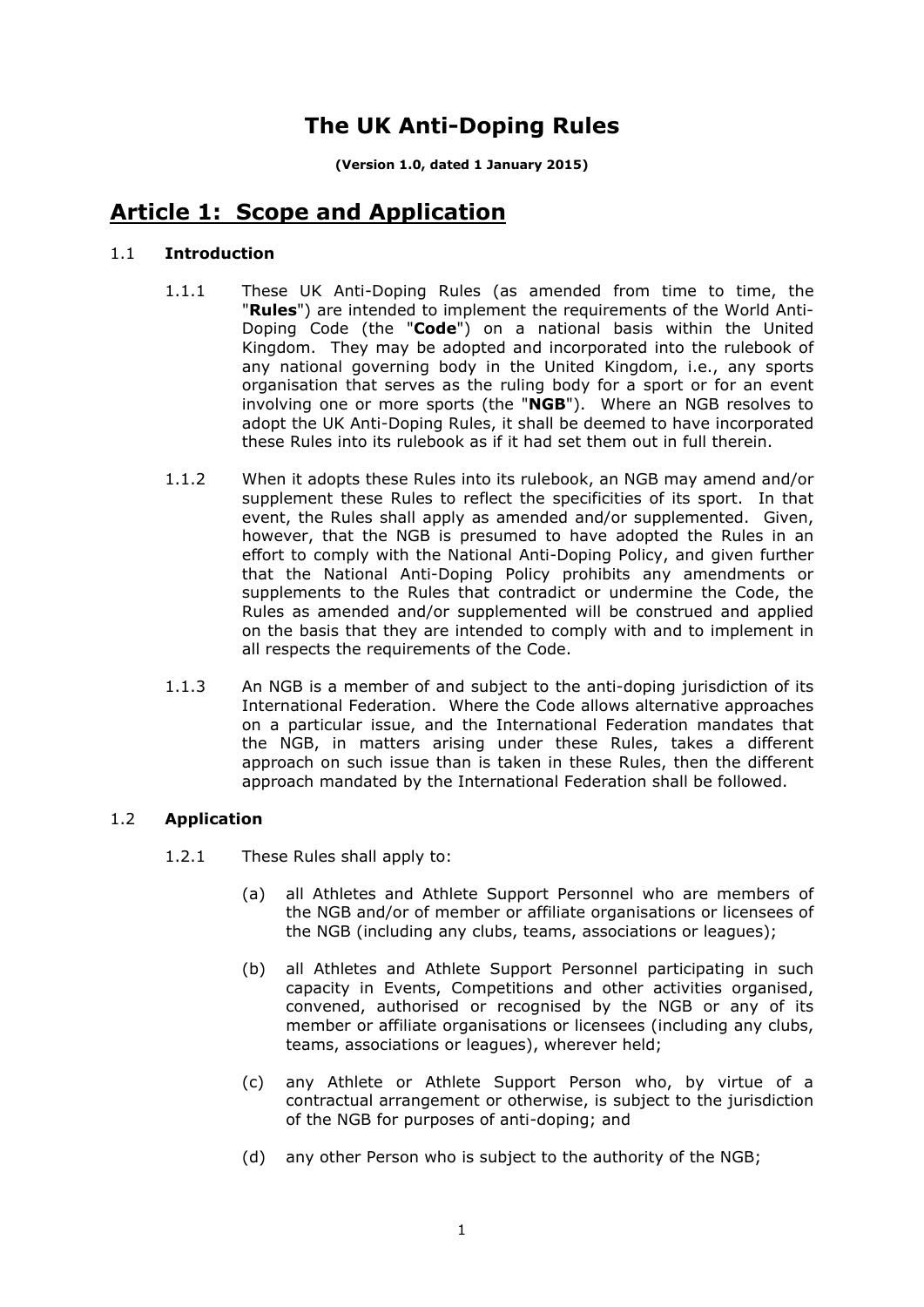whether or not such person is a citizen of or resident in the United Kingdom.

- 1.2.2 To be a member of the NGB and/or of member or affiliate organisations or licensees of the NGB, or to be eligible to participate (in the case of an Athlete) or assist any participating Athlete (in the case of an Athlete Support Person) in any Event, Competition or other activity organised, convened or authorised by the NGB or any of its member or affiliate organisations or licensees, a Person must agree to be bound by and to comply with these Rules. Accordingly, by becoming such a member or by so participating or assisting, an Athlete/Athlete Support Person (as applicable) shall be deemed to have agreed:
	- (a) to be bound by and to comply strictly with these Rules (without prejudice to any other anti-doping rules applicable to him/her);
	- (b) to submit to the authority of the NGB and UKAD to apply and enforce these Rules;
	- (c) to provide all requested assistance to the NGB and UKAD (as applicable) in the application and enforcement of these Rules, including (without limitation) cooperating fully with any investigation, results management exercise, and/or proceedings being conducted pursuant to these Rules in relation to any potential Anti-Doping Rule Violation(s);
	- (d) to submit to the exclusive jurisdiction of any NADP first instance tribunal convened under these Rules to hear and determine charges and related issues arising under these Rules;
	- (e) to submit to the exclusive jurisdiction of any NADP appeal tribunal and/or CAS Panel convened under these Rules to hear and determine appeals made pursuant to these Rules; and
	- (f) further to Article 16, not to bring any proceedings in any court or other forum that are inconsistent with the foregoing submission to the jurisdiction of the NADP first instance tribunal, the NADP appeal tribunal and CAS.
- 1.2.3 It is acknowledged that certain Athletes or other Persons who are subject to the authority of the NGB may also be subject to the antidoping rules of other Anti-Doping Organisations, including (in the case of International-Level Athletes) the anti-doping rules of the International Federation, and that the same conduct of such Athletes or other Persons may implicate not only these Rules but also the rules of such other Anti-Doping Organisations. These Rules are not intended to limit the responsibilities of any Athlete or other Person under such other rules. The jurisdictional and other issues arising when the same conduct implicates these Rules and such other rules shall be resolved in accordance with the Code.
- 1.2.4 Where the rules of the International Federation require action to be taken at the national level against an Athlete or other Person for an alleged Anti-Doping Rule Violation, unless stipulated otherwise in the rules of the International Federation, such action shall be taken by UKAD in accordance with these Rules.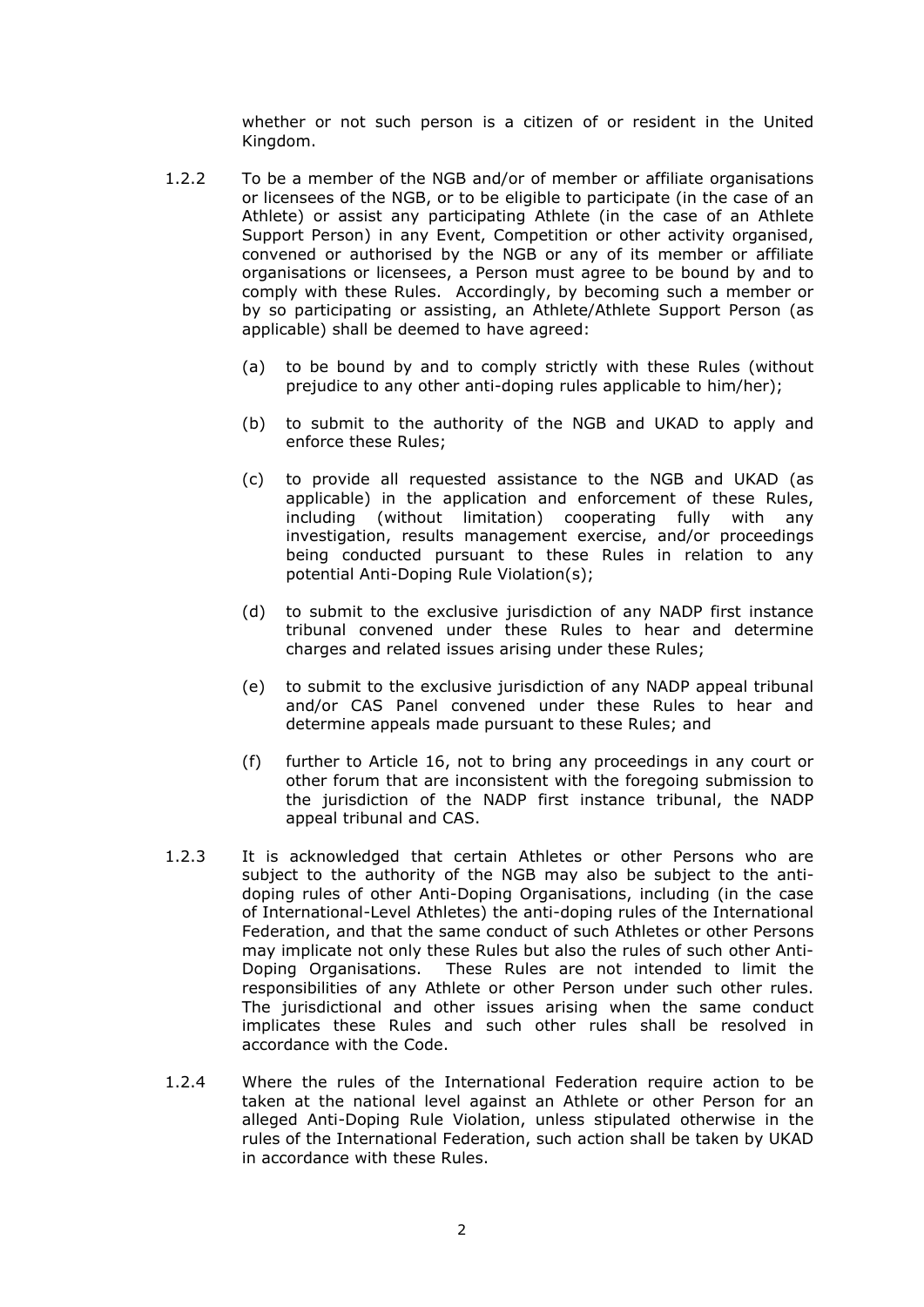1.2.5 For the avoidance of doubt, nothing in these Rules shall be interpreted as limiting the rights, functions and obligations of UKAD as a Signatory to the Code. Nothing in the Rules prevents UKAD from undertaking Doping Control, investigations, results management and/or any other anti-doping activity in accordance with any agreement or arrangement with any other Anti-Doping Organisation, International Federation, or other Signatory to the Code, or in accordance with any right or obligation arising under the Code (including without limitation the right under the Code to test athletes from other jurisdictions when they are present in the UK).

# 1.3 **Core Responsibilities**

- 1.3.1 It is the personal responsibility of each Athlete:
	- (a) to acquaint him/herself, and to ensure that each Person (including medical personnel) from whom he/she takes advice is acquainted, with all of the requirements of these Rules, including (without limitation) being aware of what constitutes an Anti-Doping Rule Violation and of what substances and methods are on the Prohibited List;
	- (b) to comply with these Rules in all respects;
	- (c) to take full responsibility for what he/she ingests and uses;
	- (d) to carry out research regarding any products or substances which he/she intends to ingest or Use (prior to such ingestion or Use) to ensure compliance with these Rules; such research shall, at a minimum, include a reasonable internet search of (1) the name of the product or substance, (2) the ingredients/substances listed on the product or substance label, and (3) other related information revealed through research of points (1) and (2);
	- (e) to ensure that any medical treatment he/she receives does not infringe these Rules;
	- (f) to make him/herself available for Testing at all times upon request, whether In-Competition or Out-of-Competition;
	- (g) when included in a Registered Testing Pool, to provide accurate and up-to-date whereabouts information for purposes of Testing;
	- (h) to disclose to UKAD and to his/her International Federation any decision by a non-Signatory finding that the Athlete infringed antidoping rules within the previous ten years; and
	- (i) to cooperate fully with UKAD and any other Anti-Doping Organisation conducting investigations into possible Anti-Doping Rule Violations.
- 1.3.2 It is the personal responsibility of each Athlete Support Person:
	- (a) to acquaint him/herself with all of the provisions of these Rules, including (without limitation) being aware of what constitutes an Anti-Doping Rule Violation and what substances and methods are on the Prohibited List;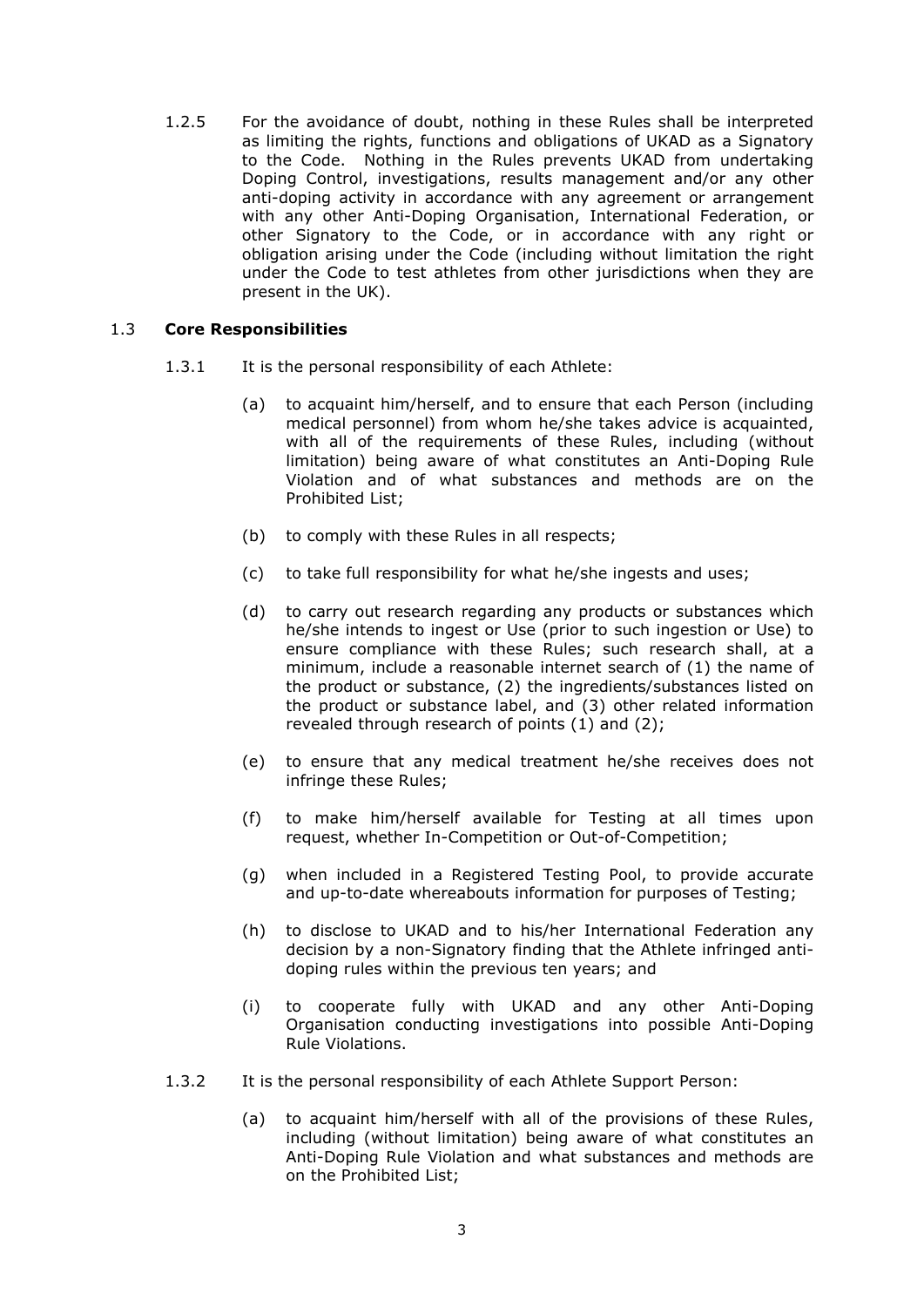- (b) to comply with these Rules in all respects;
- (c) not to Use or Possess any Prohibited Substance or Prohibited Method without valid justification. An Athlete Support Person who Uses a Prohibited Substance or Prohibited Method without valid justification may not provide support to any Athlete;
- (d) to cooperate fully with the Testing of Athletes;
- (e) to use his/her influence on Athlete values and behaviour to foster anti-doping attitudes;
- (f) to disclose to UKAD and to his/her International Federation any decision by a non-Signatory finding that the Athlete Support Person infringed applicable anti-doping rules within the previous ten years; and
- (g) to cooperate fully with UKAD and any other Anti-Doping Organisation conducting investigations into possible Anti-Doping Rule Violations.

### 1.4 **Retirement**

- 1.4.1 Each Athlete or other Person shall continue to be bound by and required to comply with these Rules unless and until he/she is deemed under the NGB's rules to have retired from the sport so that he/she is no longer subject to the NGB's authority. Where an Athlete is in the National Registered Testing Pool or Domestic Pool at the time of such retirement, he/she must also send written notice to UKAD of such retirement. The NGB, UKAD, the NADP and CAS (as applicable) shall continue to have jurisdiction over an Athlete or other Person under these Rules after retirement in respect of matters taking place prior to retirement.
- 1.4.2 Subject to Article 1.4.3, an Athlete who retires from his/her sport in accordance with Article 1.4.1 at a time when he/she is in the National Registered Testing Pool or the Domestic Pool may not return to compete in the sport unless:
	- (a) he/she has given the NGB, UKAD and his/her International Federation (if applicable) written notice of no less than six months of his/her intent to return to competition; and
	- (b) during that notice period he/she has submitted to the application of these Rules and to the jurisdiction of the NGB, UKAD, the NADP and CAS (as applicable) under the Rules, including by making him/herself available for Out-of-Competition Testing and (if requested by UKAD) by providing information as to his/her whereabouts during the notice period in accordance with ISTI Annex I.

WADA, in consultation with UKAD and the relevant International Federation, may grant an exemption to the six-month written notice rule where the strict application of that rule would be manifestly unfair to an Athlete. WADA's decision may be appealed under Article 13.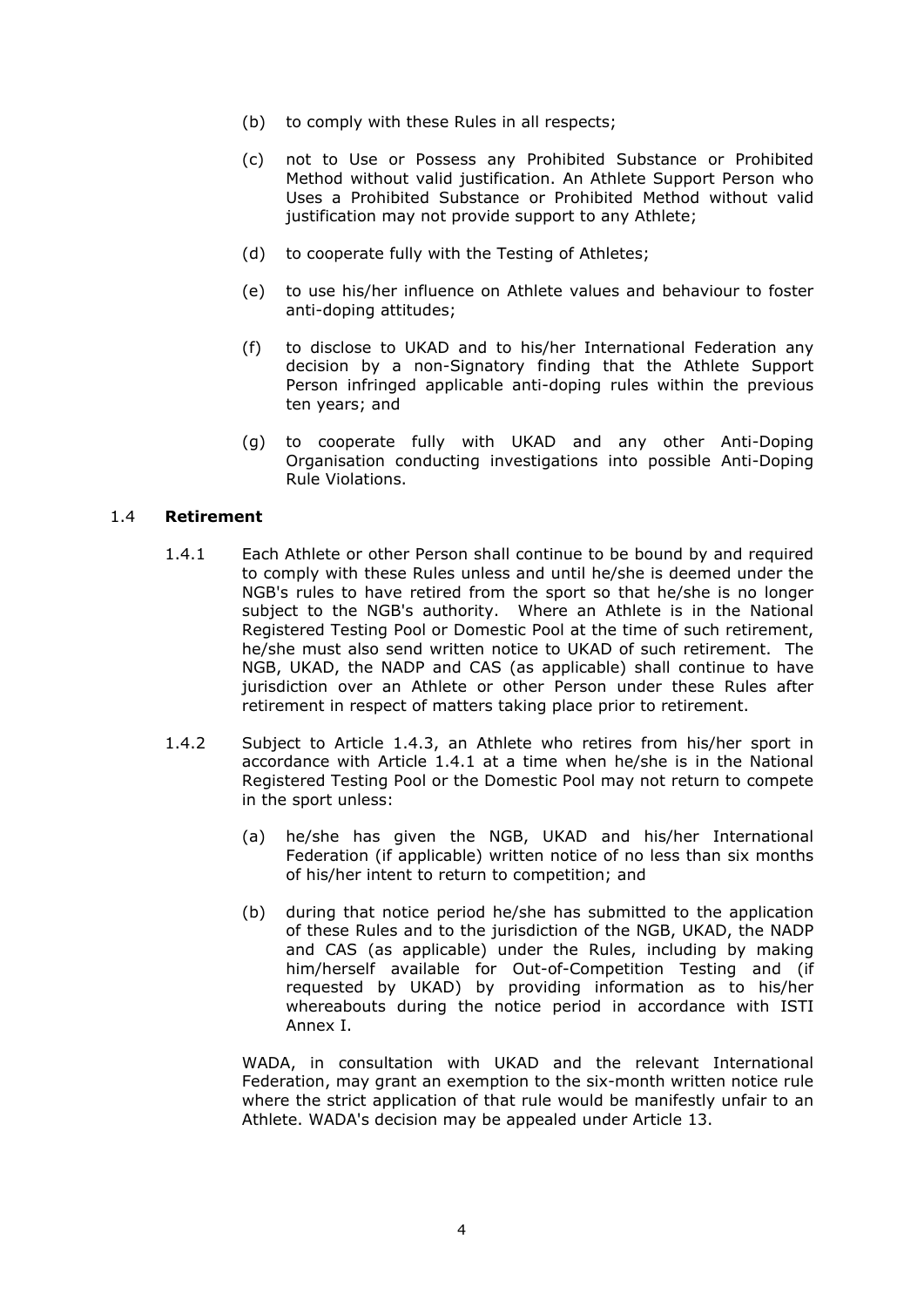- 1.4.3 If an Athlete retires while serving a period of Ineligibility, such that he/she is no longer bound by and required to comply with these Rules, that Athlete may not return to compete in the sport unless:
	- (a) he/she has given the NGB, UKAD and his/her International Federation (if applicable) written notice of no less than six months (or notice equivalent to the period of Ineligibility remaining as of the date the Athlete retired, if that period was longer than six months) of his/her intent to return to competition;
	- (b) during that notice period he/she has submitted to the application of these Rules and to the jurisdiction of the NGB, UKAD, the NADP and CAS (as applicable) under the Rules, including by making him/herself available for Out-of-Competition Testing and (if requested by UKAD) by providing information as to his/her whereabouts during the notice period in accordance with ISTI Annex I.
- 1.4.4 Any competitive results obtained in violation of Article 1.4.2 or 1.4.3 shall be Disqualified.

### 1.5 **Interpretation**

- 1.5.1 The Appendix to these Rules shall be considered an integral part of these Rules.
- 1.5.2 Save where otherwise indicated:
	- (a) references to Articles or the Appendix are references to articles of and the appendix to these Rules; and
	- (b) defined terms used in these Rules (i.e., those words or phrases starting with capitals) shall have the meaning given to them in the **Appendix**.
- 1.5.3 The headings used in these Rules are for convenience only and shall not be deemed part of the substance of these Rules or to affect in any way the language of the provisions to which they refer.
- 1.5.4 Further to Article 1.1.1, these Rules shall be interpreted and applied at all times (a) as an independent and autonomous text and not by reference to existing laws or statutes; and (b) in a manner that is consistent with the Code. The comments annotating various provisions of the Code shall be used to interpret these Rules.

# 1.6 **Commencement and Amendment**

- 1.6.1 These Rules shall come into full force and effect on the Effective Date. They shall not apply retroactively to matters arising prior to the Effective Date; provided, however, that:
	- (a) Any case pending prior to the Effective Date, or brought after the Effective Date but based on an anti-doping rule violation that occurred prior to the Effective Date, shall be governed by the rules in force at the time of the anti-doping rule violation, save that (i) Articles 7.10 and 10.7.5 shall apply retroactively (unless, in the case of Article 7.10, the original statute of limitations has already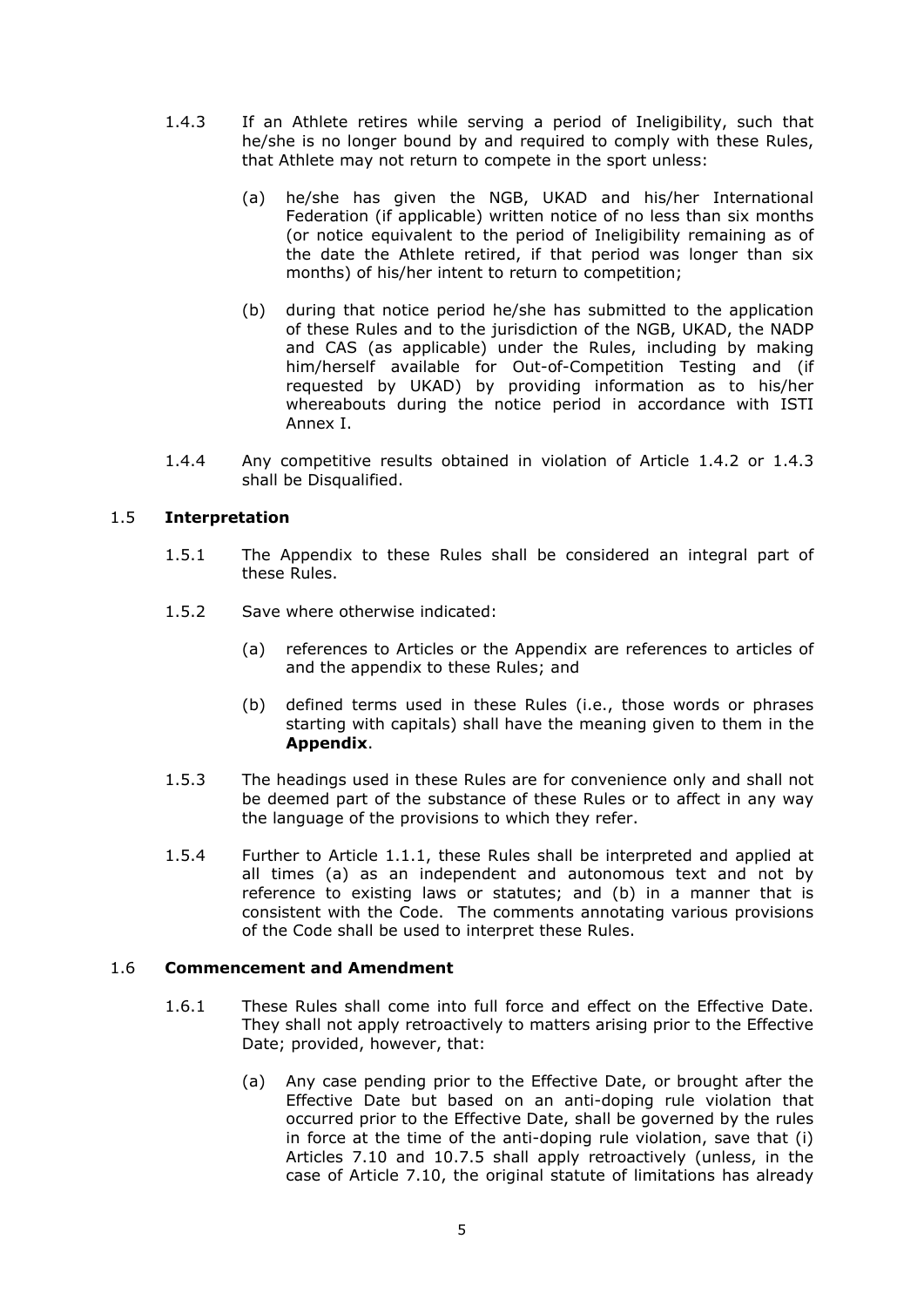expired by the Effective Date, in which case Article 7.10 shall not apply); and (ii) the anti-doping tribunal hearing the case may decide to apply other provisions from these Rules as well where doing so benefits the Athlete or other Person alleged to have committed the Anti-Doping Rule Violation, based on the principle of *lex mitior*.

- (b) Any whereabouts failure (whether a filing failure or a missed test) declared by UKAD (or any other Anti-Doping Organisation) under rules in force prior to the Effective Date, which has not expired prior to the Effective Date, shall be carried forward and may be relied upon (prior to its expiry in accordance with such rules) as one of the requisite elements of an Anti-Doping Rule Violation under Article 2.4 of these Rules.
- (c) With respect to cases where a final decision finding an anti-doping rule violation has been rendered prior to the Effective Date, but the Athlete or other Person is still serving the period of Ineligibility as of the Effective Date, the Athlete or other Person may apply to UKAD for a reduction in the period of Ineligibility in light of the 2015 Code. To be valid, such application must be made before the period of Ineligibility has expired. The decision rendered by UKAD may be appealed pursuant to Article 13.4. The 2015 Code shall have no application to any anti-doping rule violation case where a final decision finding an anti-doping rule violation has been rendered and the period of Ineligibility has expired.
- (d) Anti-Doping Rule Violations committed prior to the Effective Date, whether under predecessor versions of these Rules and/or other relevant rules, count as prior offences for purposes of determining sanctions under Article 10, including Article 10.7 and especially Article 10.7.5. For purposes of assessing the period of Ineligibility for a second violation under Article 10.7.1, where the sanction for the first violation was determined based on pre-2015 Code rules, the period of Ineligibility which would have been assessed for that first violation had 2015 Code rules been applicable, shall be applied.
- 1.6.2 Amendments to these Rules shall be approved and shall come into effect in the manner prescribed by the NGB, save that amendments by WADA to the Code, the Prohibited List and any International Standard shall come into effect automatically in the manner set out in the Code. Such amendments shall be binding upon all Athletes and other Persons without further formality.

# **Article 2: Anti-Doping Rule Violations**

Doping is defined as the occurrence of one or more of the Anti-Doping Rule Violations set forth in Article 2.1 through Article 2.10 of these Rules.

The purpose of Article 2 is to specify the circumstances and conduct which constitute Anti-Doping Rule Violations. Hearings in doping cases will proceed based on the assertion that one or more of these specific rules have been violated.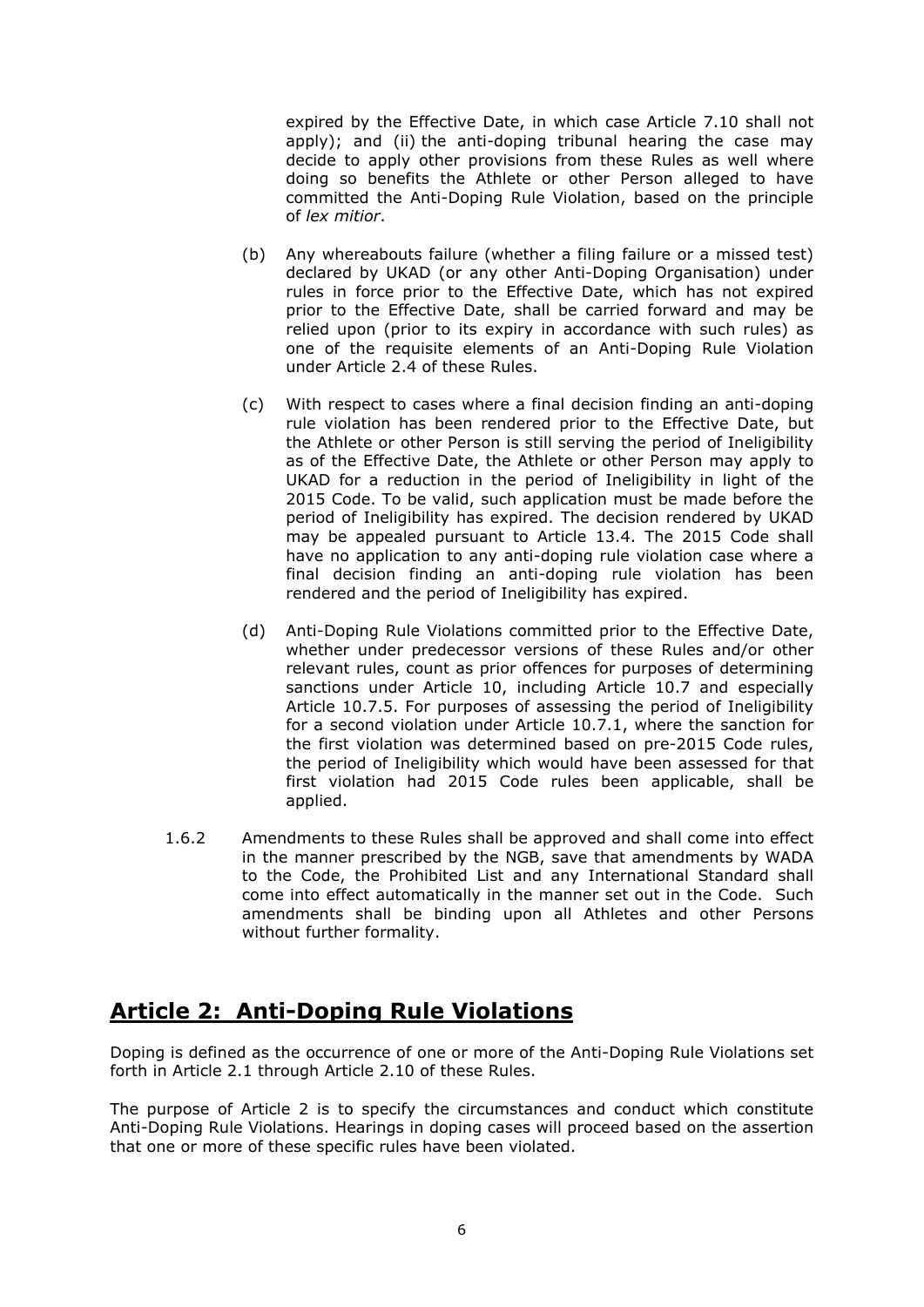Athletes or other Persons shall be responsible for knowing what constitutes an Anti-Doping Rule Violation and the substances and methods which have been included on the Prohibited List.

The following constitute Anti-Doping Rule Violations:

### 2.1 **Presence of a Prohibited Substance or its Metabolites or Markers in an Athlete's Sample, unless the Athlete establishes that the presence is consistent with a TUE granted in accordance with Article 4**

- 2.1.1 It is each Athlete's personal duty to ensure that no Prohibited Substance enters his/her body. An Athlete is responsible for any Prohibited Substance or any of its Metabolites or Markers found to be present in his/her Sample. Accordingly, it is not necessary that intent, Fault, negligence or knowing Use on the Athlete's part be demonstrated in order to establish an Anti-Doping Rule Violation under Article 2.1; nor is the Athlete's lack of intent, Fault, negligence or knowledge a valid defence to a charge that an Anti-Doping Rule Violation has been committed under Article 2.1.
- 2.1.2 Proof of any of the following to the standard required by Article 8.3.1 is sufficient to establish an Anti-Doping Rule Violation under Article 2.1:
	- (a) Presence of a Prohibited Substance or any of its Metabolites or Markers in the Athlete's A Sample, where the Athlete waives his/her right to have his/her B Sample analysed and so the B Sample is not analysed;
	- (b) Where the Athlete's B Sample is analysed and such analysis confirms the presence of the Prohibited Substance or any of its Metabolites or Markers found in the Athlete's A Sample; or
	- (c) Where the Athlete's B Sample has been split into two bottles and the analysis of the second bottle confirms the presence of the Prohibited Substance or its Metabolites or Markers found in the first bottle.
- 2.1.3 Except in the case of those substances for which a quantitative threshold is specifically identified in the Prohibited List or other International Standard, the presence of any quantity of a Prohibited Substance or any of its Metabolites or Markers in an Athlete's Sample shall constitute an Anti-Doping Rule Violation, unless the Athlete establishes that such presence is consistent with a TUE granted in accordance with Article 4.
- 2.1.4 As an exception to the general rule of Article 2.1.3, the Prohibited List or other International Standard may establish special criteria for the evaluation of Prohibited Substances that can also be produced endogenously.

# 2.2 **Use or Attempted Use by an Athlete of a Prohibited Substance or a Prohibited Method, unless the Athlete establishes that the Use or Attempted Use is consistent with a TUE granted in accordance with Article 4**

2.2.1 It is each Athlete's personal duty to ensure that no Prohibited Substance enters his/her body and that he/she does not Use any Prohibited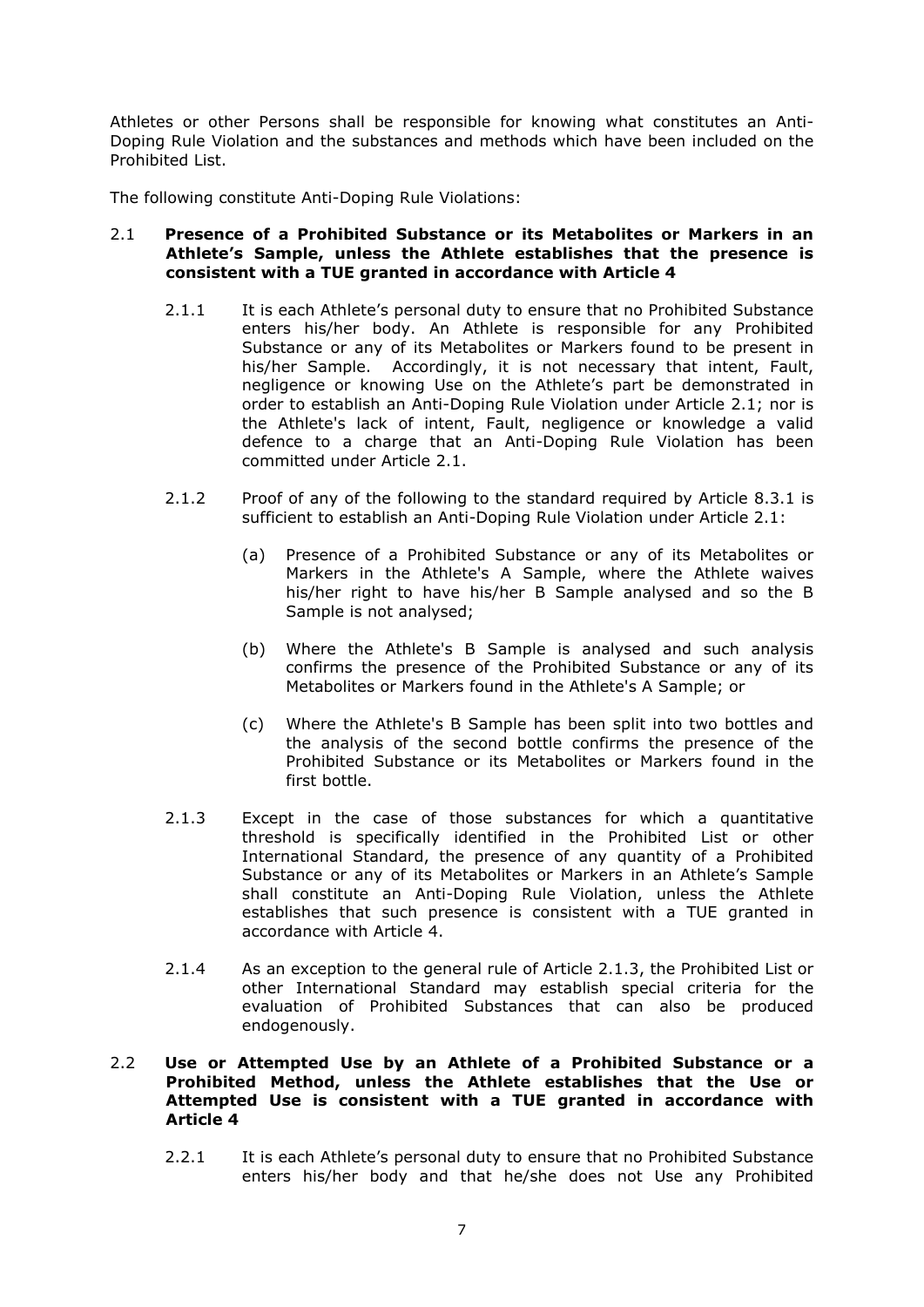Method. Accordingly, it is not necessary that intent, Fault, negligence or knowing Use on the Athlete's part be demonstrated in order to establish an Anti-Doping Rule Violation for Use of a Prohibited Substance or a Prohibited Method; nor is the Athlete's lack of intent, Fault, negligence or knowledge a valid defence to a charge that an Anti-Doping Rule Violation for Use has been committed under Article 2.2.

- 2.2.2 It is necessary to demonstrate intent on the Athlete's part to establish an Anti-Doping Rule Violation of Attempted Use under Article 2.2.
- 2.2.3 The success or failure of the Use or Attempted Use of a Prohibited Substance or Prohibited Method is not material. For an Anti-Doping Rule Violation to be committed, it is sufficient that the Athlete Used or Attempted to Use a Prohibited Substance or Prohibited Method.
- 2.2.4 Out-Of-Competition Use of a substance that is only prohibited In-Competition is not an Anti-Doping Rule Violation. If, however, an Adverse Analytical Finding is reported for such substance or any of its Metabolites or Markers in respect of a Sample collected In-Competition, that may amount to an Anti-Doping Rule Violation under Article 2.1.

# 2.3 **Evading, Refusing or Failing to Submit to Sample Collection**

Evading Sample collection, or without compelling justification, refusing or failing to submit to Sample collection after notification of Testing as authorised in these Rules or other applicable anti-doping rules.

### 2.4 **Whereabouts Failures**

- 2.4.1 Any failure to file whereabouts information in accordance with ISTI Article I.3 shall be deemed a "**Filing Failure**". Any failure to be available for Testing at the declared whereabouts in accordance with ISTI Article I.4 shall be deemed a "**Missed Test**".
- 2.4.2 Any combination of three Filing Failures and/or Missed Tests committed within a 12-month period by an Athlete in a Registered Testing Pool, as declared by UKAD or any other Anti-Doping Organisation with the requisite jurisdiction over the Athlete in accordance with the International Standard for Testing and Investigations shall constitute an Anti-Doping Rule Violation under Article 2.4.

# 2.5 **Tampering or Attempted Tampering with any part of Doping Control**

Conduct that subverts the Doping Control process but that would not otherwise be included in the definition of Prohibited Methods. Tampering shall include, without limitation, intentionally interfering or attempting to interfere with a Doping Control official, providing fraudulent information to an Anti-Doping Organisation or intimidating or attempting to intimidate a potential witness.

### 2.6 **Possession of a Prohibited Substance and/or a Prohibited Method**

2.6.1 Possession by an Athlete In-Competition of any Prohibited Substance or any Prohibited Method, or Possession by an Athlete Out-of-Competition of any Prohibited Substance or any Prohibited Method which is prohibited Out-of-Competition unless the Athlete establishes that the Possession is consistent with a Therapeutic Use Exemption ("TUE") granted in accordance with Article 4 or other acceptable justification.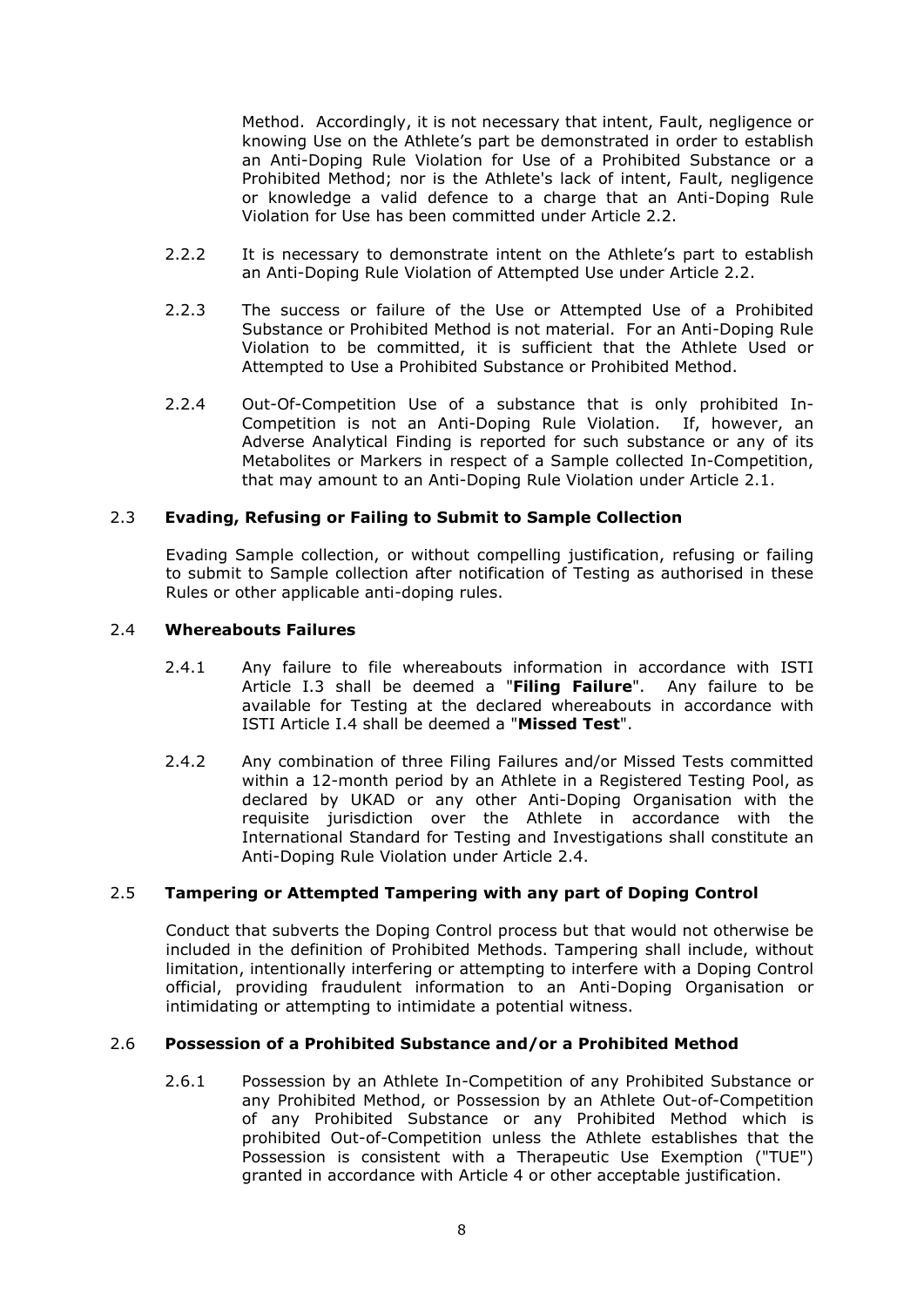2.6.2 Possession by an Athlete Support Person In-Competition of any Prohibited Substance or any Prohibited Method, or Possession by an Athlete Support Person Out-of-Competition of any Prohibited Substance or any Prohibited Method which is prohibited Out-of-Competition in connection with an Athlete, Competition or training, unless the Athlete Support Person establishes that the Possession is consistent with a TUE granted to an Athlete in accordance with Article 4 or other acceptable justification.

### 2.7 **Trafficking or Attempted Trafficking in any Prohibited Substance or Prohibited Method**

2.8 **Administration or Attempted Administration to any Athlete In-Competition of any Prohibited Substance or Prohibited Method, or Administration or Attempted Administration to any Athlete Out-of-Competition of any Prohibited Substance or any Prohibited Method that is prohibited Out-of-Competition, unless the Athlete establishes that the Administration or Attempted Administration was consistent with a TUE granted in accordance with Article 4**

### 2.9 **Complicity**

Assisting, encouraging, aiding, abetting, conspiring, covering up or any other type of intentional complicity involving an Anti-Doping Rule Violation, Attempted Anti-Doping Rule Violation or violation of Article 10.12.1 by another Person.

### 2.10 **Prohibited Association**

- 2.10.1 Association by an Athlete or other Person who is subject to the authority of the NGB in a professional or sport-related capacity with any Athlete Support Person who:
	- (a) (if subject to the authority of an Anti-Doping Organisation) is serving a period of Ineligibility; or
	- (b) (if not subject to the authority of an Anti-Doping Organisation, and where Ineligibility has not been addressed in a results management process pursuant to these Rules or the Code) has been convicted or found in a criminal, disciplinary or professional proceeding to have engaged in conduct which would have constituted a violation of these Rules or the Code if Codecompliant rules had been applicable to such Person. The disqualifying status of such Person shall be in force for the longer of six years from the criminal, professional or disciplinary decision or the duration of the criminal, disciplinary or professional sanction imposed; or
	- (c) is serving as a front or intermediary for an individual described in Article 2.10.1(a) or 2.10.1(b).
- 2.10.2 In order for this provision to apply, it is necessary that (a) the Athlete or other Person has previously been advised in writing by the NGB, UKAD, or by any other Anti-Doping Organisation with jurisdiction over the Athlete or other Person, or by WADA, of the Athlete Support Person's disqualifying status and the potential Consequences of prohibited association; and (b) the Athlete or other Person can reasonably avoid the association. The NGB and UKAD shall also use reasonable efforts to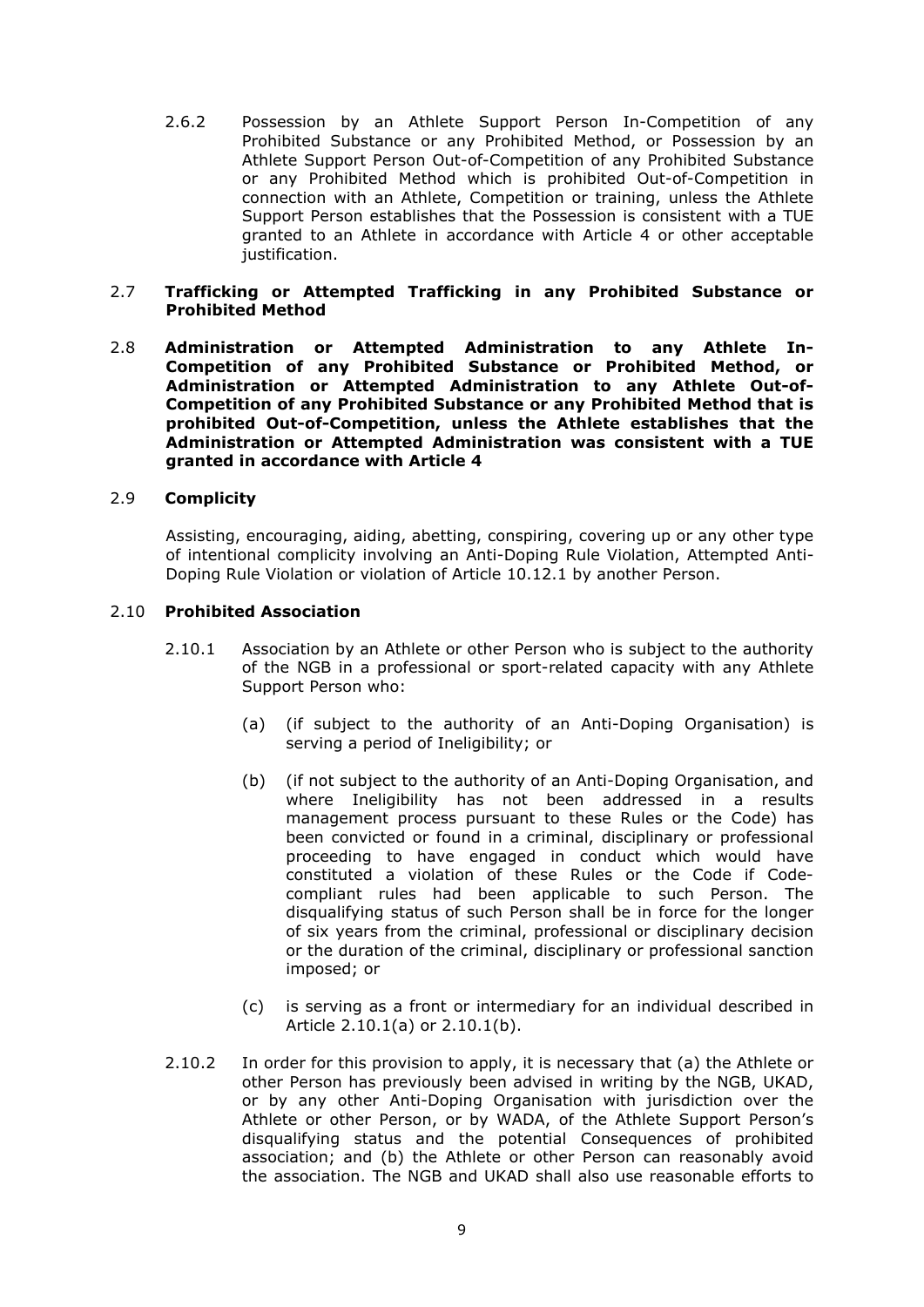advise the Athlete Support Person who is the subject of the notice to the Athlete or other Person that the Athlete Support Person may, within 15 days, come forward to the NGB or UKAD to explain that the criteria described in Articles 2.10.1(a) and 2.10.1(b) do not apply to him/her. (For the avoidance of doubt and notwithstanding Article 7.10, this Article 2.10 applies even when the Athlete Support Person's disqualifying conduct occurred prior to the Effective Date.)

- 2.10.3 The burden shall be on the Athlete or other Person to establish that any association with Athlete Support Personnel described in Article 2.10.1(a) or 2.10.1(b) is not in a professional or sport-related capacity.
- 2.10.4 If the NGB or UKAD becomes aware of Athlete Support Personnel who meet the criteria described in Article 2.10.1(a), 2.10.1(b), or 2.10.1(c), it shall submit that information to WADA.

# **Article 3: The Prohibited List**

# 3.1 **Incorporation of the Prohibited List**

- 3.1.1 These Rules adopt and incorporate the Prohibited List, as amended from time to time.
- 3.1.2 The Prohibited List may be amended by WADA from time to time in accordance with Code Article 4.1. Unless provided otherwise by WADA in the Prohibited List or a revision thereto, such amendments shall come into effect automatically under these Rules three months after publication of the amendments by WADA on its website, without requiring any further action by the NGB or UKAD.
- 3.1.3 All Athletes and other Persons shall be deemed to accept the Prohibited List, and any amendments thereto, without further formality. It is the responsibility of all Athletes and other Persons to familiarise themselves with the most up-to-date version of the Prohibited List and related International Standard and all amendments thereto.

# 3.2 **Prohibited Substances and Prohibited Methods Identified on the Prohibited List**

- 3.2.1 The Prohibited List identifies those Prohibited Substances and Prohibited Methods which are prohibited at all times (i.e., both In-Competition and Out-of-Competition) and those additional substances and methods which are prohibited In-Competition only.
- 3.2.2 Prohibited Substances and Prohibited Methods may be included in the Prohibited List by general category (e.g. anabolic agents) or by specific reference to a particular substance or method or sport.

# 3.3 **Specified Substances**

3.3.1 For purposes of these Rules, all Prohibited Substances shall be "**Specified Substances**" except substances in the classes of anabolic agents and hormones and those stimulants and hormone antagonists and modulators so identified on the Prohibited List. The category of Specified Substances shall not include Prohibited Methods.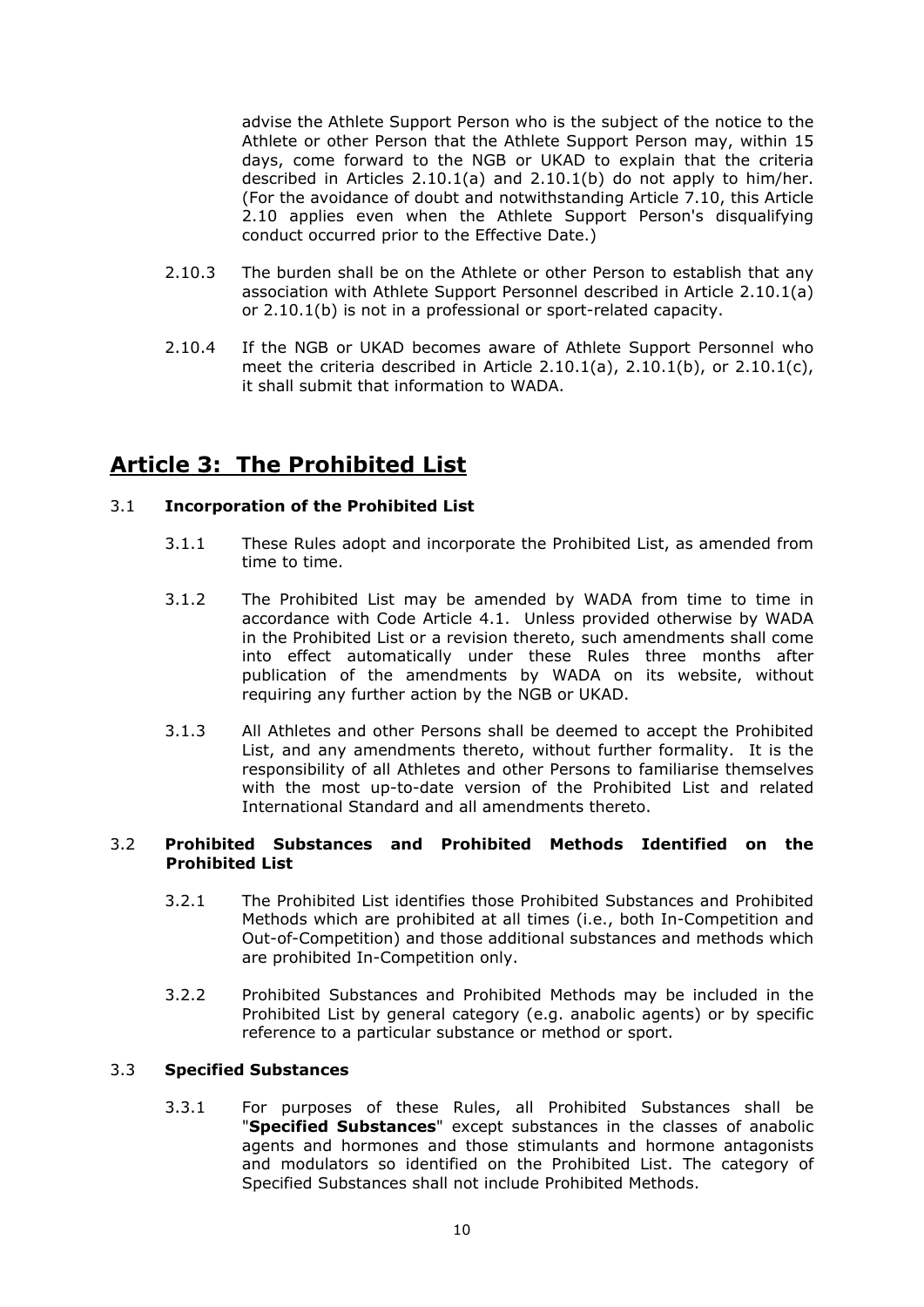3.3.2 In the event that WADA expands the Prohibited List by adding a new class of Prohibited Substances, WADA's Executive Committee shall determine whether any or all of the Prohibited Substances within the new class of Prohibited Substances shall be considered Specified Substances within the meaning of Article 3.3.1.

# 3.4 **WADA's Determination of the Prohibited List**

The following shall be final and shall not be subject to challenge by any Athlete or other Person based on an argument that the substance or method was not a masking agent or did not have the potential to enhance performance, represent a health risk or violate the spirit of sport:

- 3.4.1 WADA's determination of the Prohibited Substances and Prohibited Methods that will be included on the Prohibited List;
- 3.4.2 WADA's classification of substances into categories on the Prohibited List (e.g., as a Specified Substance or a non-Specified Substance); and
- 3.4.3 WADA's classification of a substance as prohibited at all times or In-Competition only.

# **Article 4: Therapeutic Use Exemptions**

### 4.1 **Incorporation of the International Standard for Therapeutic Use Exemptions**

- 4.1.1 The Code permits Athletes to apply for permission to Use, for therapeutic purposes, substances or methods on the Prohibited List whose Use would otherwise be prohibited.
- 4.1.2 The International Standard for Therapeutic Use Exemptions sets out the circumstances in which Athletes may claim such a therapeutic use exemption (or "**TUE**"). These Rules adopt and incorporate that International Standard, as amended from time to time. All Athletes and other Persons shall be deemed to accept the International Standard and any amendments thereto as binding upon them without further formality.

### 4.2 **Scope and Effect of TUEs**

- 4.2.1 The presence of a Prohibited Substance or its Metabolites or Markers, and/or the Use or Attempted Use, Possession or Administration or Attempted Administration of a Prohibited Substance or Prohibited Method shall not be considered an Anti-Doping Rule Violation if it is consistent with the provisions of a TUE validly granted to the Athlete in question in accordance with these Rules and the International Standard for Therapeutic Use Exemptions.
- 4.2.2 An Athlete who is not an International-Level Athlete should apply to UKAD for a TUE. Any TUE granted to an Athlete by or on behalf of a Signatory (including any TUE granted prior to the Effective Date) will be recognised under these Rules in accordance with the terms of the grant, provided that the grant is consistent with the Code and the criteria set out in the International Standard for Therapeutic Use Exemptions and is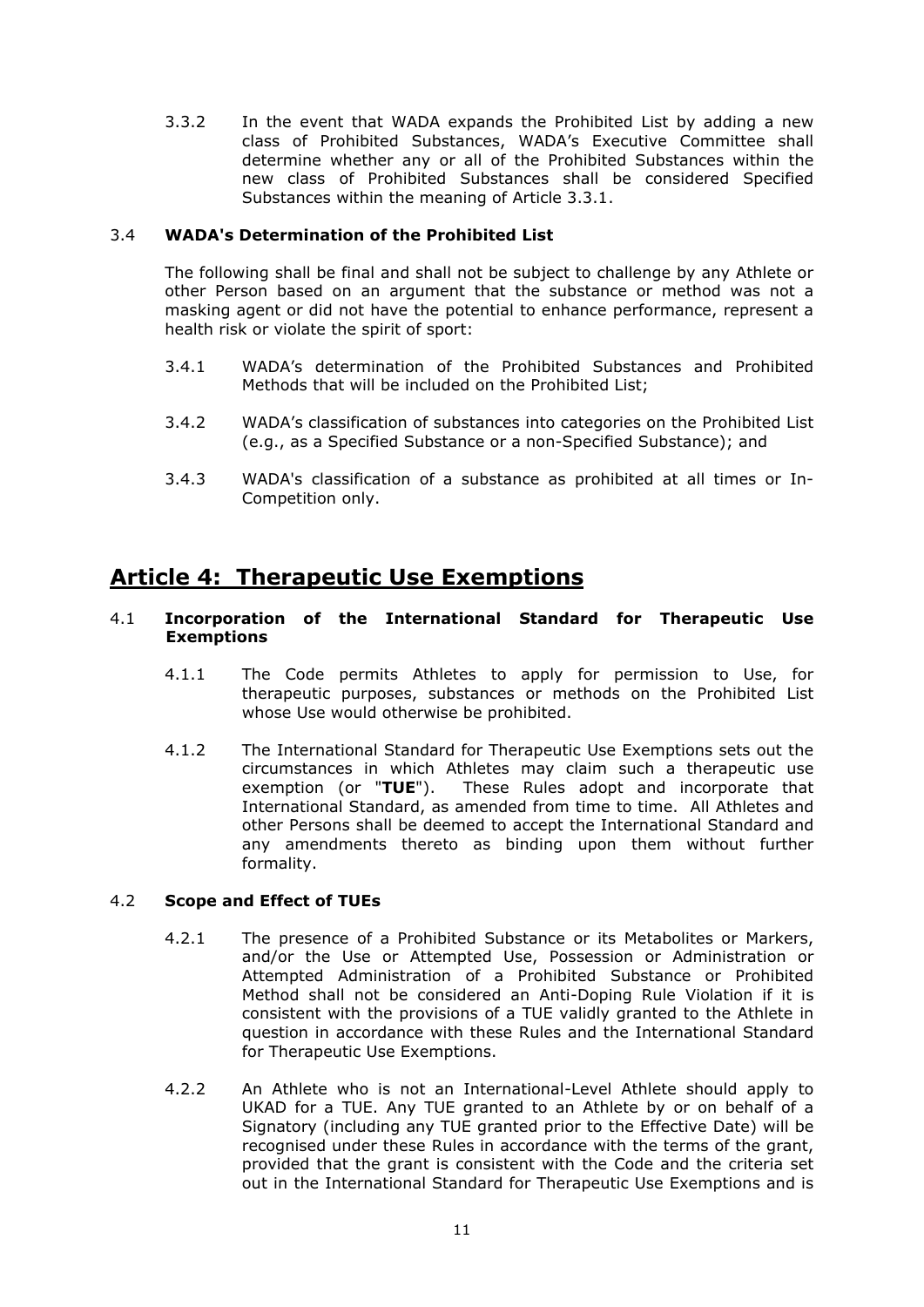within that Signatory's authority. Otherwise, however, an Athlete required by Article 4.2.4 or Article 4.2.5 to obtain a TUE must obtain one from the UK TUE Committee in accordance with those articles, Article 4.2.6 and Article 4.3.

- 4.2.3 An Athlete who is an International-Level Athlete should apply to his/her International Federation for a TUE.
	- (a) Athletes should note that a TUE granted by the UK TUE Committee shall not be valid for purposes of the International Federation's rules (e.g., if the Athlete becomes an International-Level Athlete or competes in an International Event) unless and until the International Federation recognises that TUE in accordance with the International Standard for Therapeutic Use Exemptions. Athletes are also warned that TUEs granted by the UK TUE Committee or the relevant International Federation may not be automatically recognised by Major Event Organisations (e.g. the IOC, for the Olympic Games).
	- (b) Pursuant to Code Article 4.4.3.1, where an Athlete already has a TUE granted by the UK TUE Committee for the substance or method in question:
		- (i) if the TUE granted by the UK TUE Committee meets the criteria set out in the International Standard for Therapeutic Use Exemptions, then the International Federation must recognise it.
		- (ii) if the International Federation considers that the TUE granted by the UK TUE Committee does not meet those criteria and so refuses to recognise it, it must notify the Athlete and UKAD promptly, with reasons. The Athlete and UKAD shall have 21 days from such notification to refer the matter to WADA for review. If the matter is referred to WADA for review, the TUE granted by the UK TUE Committee remains valid for national-level Competition and Out-of-Competition Testing (but is not valid for international-level Competition) pending WADA's decision. If the matter is not referred to WADA for review, the TUE becomes invalid for any purpose when the 21-day review deadline expires.
	- (c) Pursuant to Code Article 4.4.3.2, where an International Federation grants a TUE to an Athlete who did not already have a TUE granted by the UK TUE Committee for the substance or method in question, the International Federation must notify the Athlete and UKAD. If UKAD considers that the TUE does not meet the criteria set out in the International Standard for Therapeutic Use Exemptions, it has 21 days from such notification to refer the matter to WADA for review. If UKAD refers the matter to WADA for review, the TUE granted by the International Federation remains valid for international-level Competition and Out-of-Competition Testing (but is not valid for national-level Competition) pending WADA's decision. If UKAD does not refer the matter to WADA for review, the TUE granted by the International Federation becomes valid for national-level Competition as well when the 21-day review deadline expires.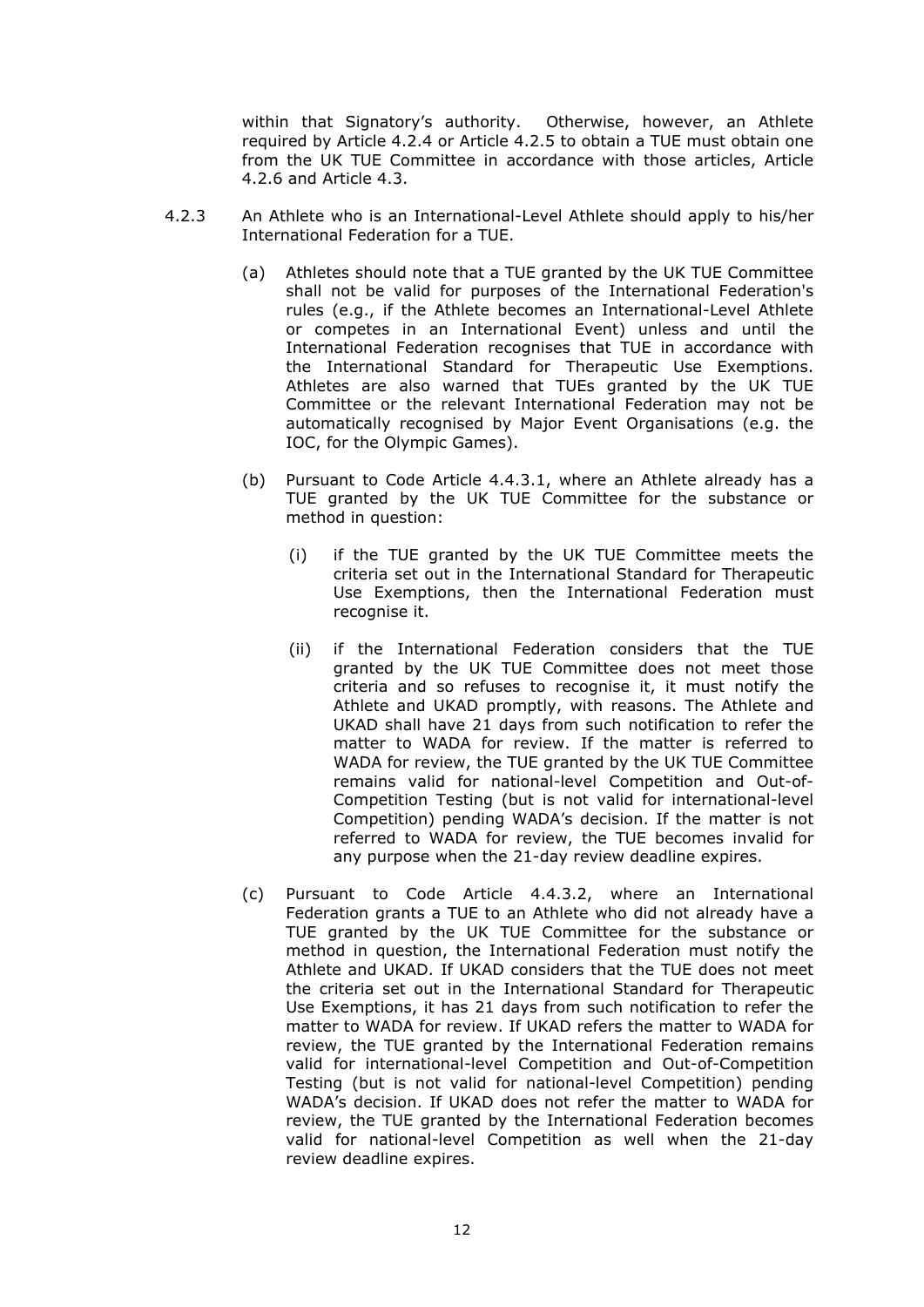- 4.2.4 Subject only to Articles 4.2.2 (which provides that a TUE granted by another Signatory, such as the International Federation, may be recognised under these Rules) and 4.2.5 (which identifies the limited circumstances in which a TUE may be granted retroactively):
	- (a) An Athlete in the National Registered Testing Pool must obtain a TUE in accordance with Article 4.3 prior to Use or Possession or Administration of the Prohibited Substance or Prohibited Method in question;
	- (b) UKAD may also establish a further pool of Athletes not in the National Registered Testing Pool (the "**Domestic Pool**") who are required to obtain a TUE in accordance with Article 4.3 prior to Use or Possession or Administration of the Prohibited Substance or Prohibited Method in question; and
	- (c) In the event that an Athlete who is not included in the National Registered Testing Pool or Domestic Pool wishes to obtain a TUE in accordance with Article 4.3 prior to Use, Possession or Administration of the Prohibited Substance or Prohibited Method in question, UKAD may, at its sole and absolute discretion, choose to process the Athlete's advance TUE application or refer the Athlete to the procedure for retroactive TUE applications set out in Articles 4.2.5 and 4.2.6.
- 4.2.5 A TUE may be granted retroactively in the following limited circumstances:
	- (a) Where an Athlete who is not in the National Registered Testing Pool or the Domestic Pool is tested pursuant to these Rules, and that Athlete has been Using a Prohibited Substance or Prohibited Method for which he/she is entitled to a TUE;
	- (b) Where emergency treatment or treatment of an acute medical condition was necessary;
	- (c) Where, due to other exceptional circumstances, there was insufficient time or opportunity for the Athlete to submit, or for the TUE Committee to consider, an application for the TUE prior to Sample collection; or
	- (d) Where it is agreed by UKAD and by WADA that fairness requires the grant of a retroactive TUE.
- 4.2.6 An Athlete must submit an application for a retroactive TUE to the UK TUE Committee no later than five working days after an Adverse Analytical Finding is reported in respect of the Sample collected from that Athlete; provided that:
	- (a) UKAD may extend this deadline upon request by the Athlete for good cause shown; and
	- (b) any such TUE application shall be resolved before any Adverse Analytical Finding, Atypical Finding or Adverse Passport Finding relating to that Athlete's Sample is processed under Articles 7.2, 7.3 or 7.4.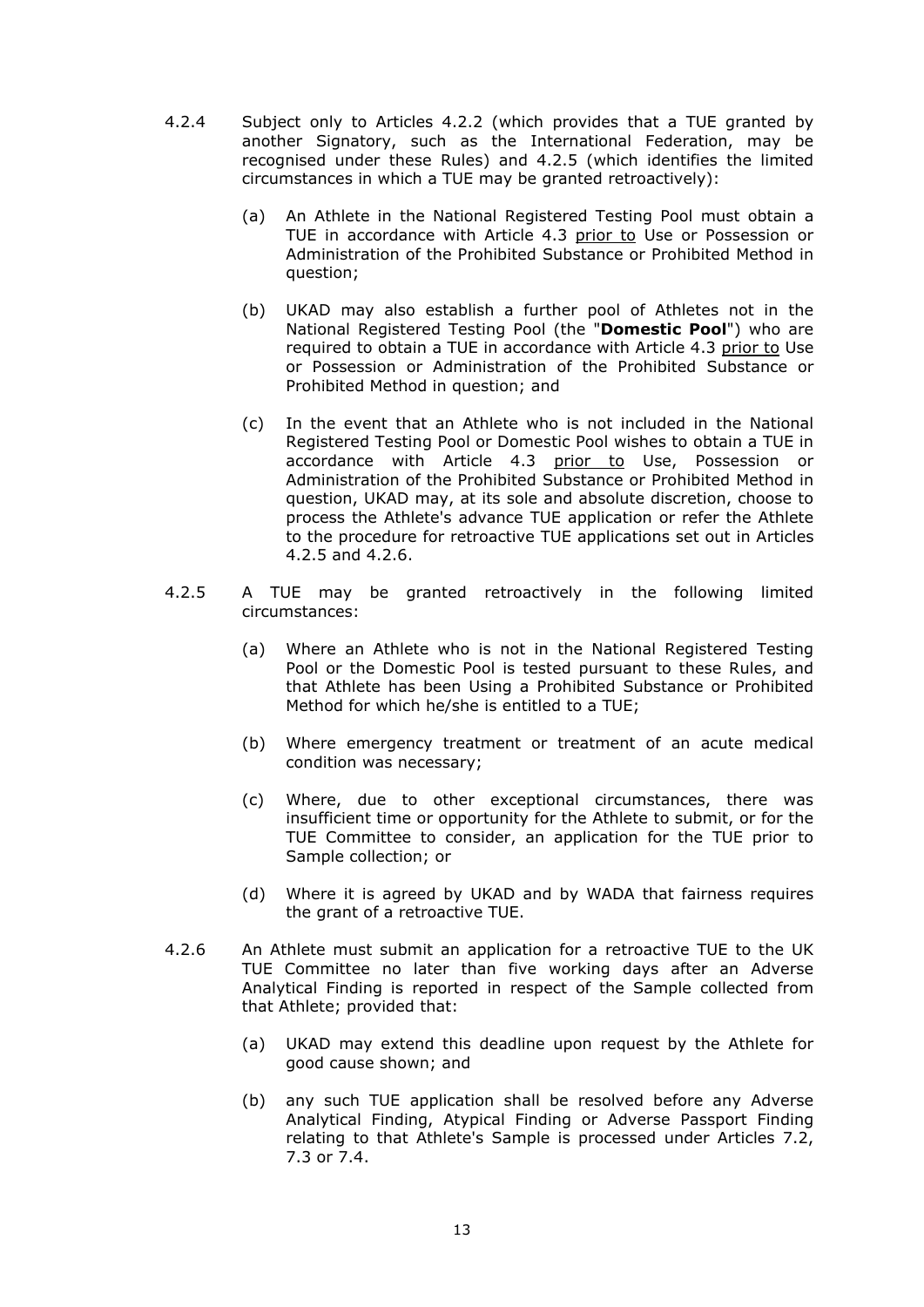- 4.2.7 Subject to Articles 4.2.2 and 4.2.3, an Athlete may not apply to more than one Anti-Doping Organisation for a TUE. An Athlete who applies for a TUE pursuant to the rules of his/her International Federation or another Anti-Doping Organisation shall report the grant or denial of the application immediately to UKAD, by sending it copies of the application and the decision.
- 4.2.8 The submission of false or misleadingly incomplete information in support of a TUE application (including but not limited to the failure to advise of the unsuccessful outcome of a prior application to another Anti-Doping Organisation for such a TUE) may result in a charge of Tampering or Attempted Tampering under Article 2.5.

# 4.3 **Grant of a TUE**

- 4.3.1 An Athlete requiring a TUE must apply to the UK TUE Committee in accordance with the TUE application process set out in the UK Anti-Doping Procedures Guide.
- 4.3.2 The UK TUE Committee will determine the TUE application in strict accordance with the criteria set out in the International Standard for Therapeutic Use Exemptions.
- 4.3.3 All decisions by the UK TUE Committee (whether for the grant/denial or recognition/non-recognition of a TUE application) will be notified to the Athlete in writing by UKAD and made available by UKAD to other Anti-Doping Organisations and WADA via ADAMS or any other system approved by WADA, in accordance with Article 5.4 of the International Standard for Therapeutic Use Exemptions.
	- (a) A decision to grant a TUE must specify the dosage(s), frequency, route and duration of Administration of the Prohibited Substance or Prohibited Method in question that the UK TUE Committee is permitting, reflecting the clinical circumstances, as well as any conditions imposed in connection with the TUE.
	- (b) A decision to deny a TUE application must include an explanation of the reason(s) for the denial.
- 4.3.4 A TUE will be effective as of the date it is granted (save where a retroactive TUE is granted pursuant to Article 4.2.5, in which case the UK TUE Committee will specify the applicable effective date in its decision) and will have a specified duration as decided on a case by case basis by the UK TUE Committee. The TUE may also be granted subject to such conditions or restrictions as the UK TUE Committee sees fit.
- 4.3.5 An Athlete may not assume that his/her application for a TUE (or for renewal of a TUE) will be granted. Any Use or Possession or Administration of a Prohibited Substance or Prohibited Method before an application has been granted shall be entirely at the Athlete's own risk.

# 4.4 **Expiration or Cancellation of a TUE**

- 4.4.1 A TUE granted pursuant to these Rules:
	- (a) shall expire automatically at the end of any term for which it was granted, without the need for any further notice or other formality;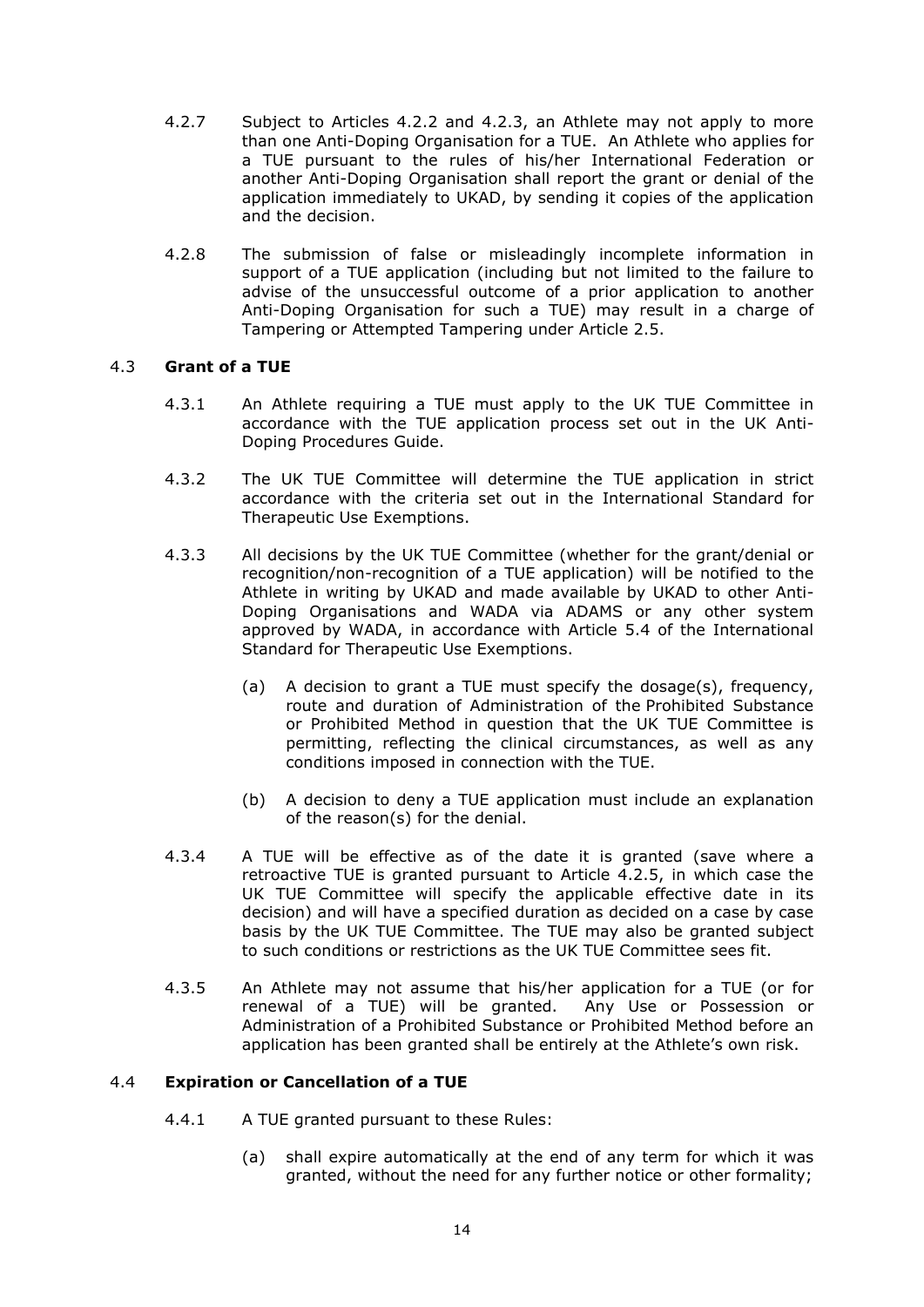- (b) may be cancelled by the UK TUE Committee if the Athlete does not promptly comply with any requirements or conditions imposed by the UK TUE Committee upon grant of the TUE;
- (c) may be withdrawn by the UK TUE Committee if it is subsequently determined that the criteria for grant of a TUE are not in fact met; or
- (d) may be reviewed by WADA pursuant to Article 4.5.
- 4.4.2 An Athlete in a National Registered Testing Pool or Domestic Pool who wishes to continue to Use the Prohibited Substance or Prohibited Method in question after the term for which the TUE has been granted must apply well in advance of the end of the term for renewal of the TUE in accordance with Article 4.3.
- 4.4.3 Cancellation of a TUE pursuant to Article 4.4.1(b) or withdrawal of a TUE pursuant to Article 4.4.1(c) shall be made in writing and notified by UKAD to the Athlete in accordance with Article 17.2, and made available by UKAD to other Anti-Doping Organisations and WADA via ADAMS or any other system approved by WADA, in accordance with Article 5.4 of the International Standard for Therapeutic Use Exemptions. Such notice shall take effect upon receipt, in accordance with Article 17.2.
- 4.4.4 In the event of an expiration, cancellation or withdrawal of the TUE pursuant to Article 4.4.1, the Athlete shall not be subject to any Consequences based on his/her Use or Possession or Administration of the Prohibited Substance or Prohibited Method in question in accordance with the TUE at any time prior to the effective date of expiry, cancellation or withdrawal of the TUE. The review pursuant to Article 7.2 or 7.4 of any subsequent Adverse Analytical Finding or Adverse Passport Finding shall include consideration of whether such finding is consistent with Use of the Prohibited Substance or Method prior to that date, in which event there shall be no case to answer.

### 4.5 **Review of TUE Decisions**

- 4.5.1 In accordance with Code Article 4.4 and Article 8 of the International Standard for Therapeutic Use Exemptions, WADA may review TUE decisions as follows:
	- (a) WADA must review any decision by an International Federation not to recognise a TUE granted by UKAD that is referred to it by UKAD or the Athlete. In addition, WADA must review an International Federation's decision to grant a TUE that is referred to it by UKAD.
	- (b) WADA may review any other TUE decisions at any time, whether upon request by those affected (e.g. at the request of an Athlete in the National Registered Testing Pool whose application for a TUE has been denied by the UK TUE Committee) or on its own initiative.
	- (c) If the TUE decision being reviewed meets the criteria set out in the International Standard for Therapeutic Use Exemptions, WADA will not interfere with it. If the TUE decision does not meet those criteria, WADA will reverse it.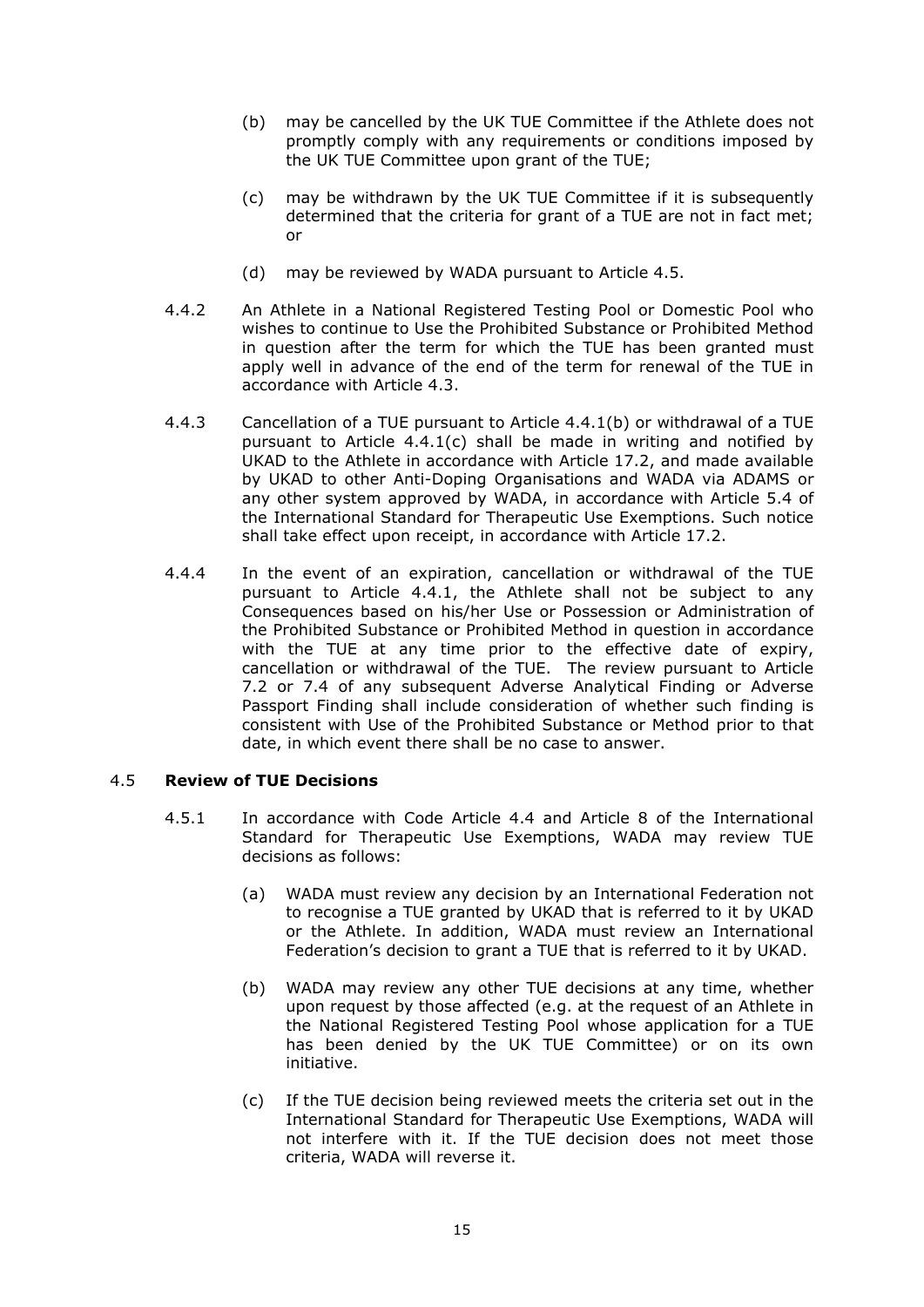- 4.5.2 Decisions of the International Federation, the UK TUE Committee (and decisions of the UK TUE Appeal Panel), and WADA may be challenged by appeal in accordance with Article 13.2.
- 4.5.3 A failure to take action (whether by the International Federation, the UK TUE Committee, or WADA) within a reasonable time on a properlysubmitted TUE application shall be considered a denial of the application for purposes of the appeal rights set out in Article 13.2.
- 4.5.4 Until such time as the grant or denial of a TUE application made pursuant to these Rules has been reversed pursuant to Article 4.5.1 or Article 4.5.2 (and Article 13.2), such grant or denial shall remain in full force and effect.

# **Article 5: Testing and Investigations**

# 5.1 **Incorporation of the International Standard for Testing and Investigations**

These Rules adopt and incorporate the International Standard for Testing and Investigations, as amended from time to time. All Athletes and other Persons shall be deemed to accept that International Standard and any amendments thereto as binding upon them without further formality.

# 5.2 **Testing Jurisdiction**

- 5.2.1 All Athletes (including but not limited to Athletes in the National Registered Testing Pool) must make themselves available for and must submit to Testing by (or as authorised by) UKAD (urine and/or blood) pursuant to these Rules at any place and time (whether In-Competition or Out-of-Competition, whether in the UK or overseas).
- 5.2.2 Testing pursuant to these Rules shall be carried out in accordance with the International Standard for Testing and Investigations in force at the time of Testing. Testing shall only be undertaken under these Rules for anti-doping purposes, i.e., to obtain analytical evidence as to the Athlete's compliance (or non-compliance) with the strict prohibition on the presence/Use of Prohibited Substances and Prohibited Methods. For the avoidance of doubt, UKAD may select Athletes for Target Testing so long as such Target Testing is not used for any purpose other than legitimate anti-doping purposes. Save in exceptional and justifiable circumstances, all Out-of-Competition Testing shall take place without advance notice to the Athlete in question.
- 5.2.3 An Athlete shall continue to be subject to UKAD's Testing jurisdiction unless and until he/she retires from sport in accordance with Article 1.4.1.
- 5.2.4 An Athlete who is in the National Registered Testing Pool shall continue to be subject to the requirements of ISTI Annex I unless and until:
	- (a) he/she retires from his/her sport in accordance with Article 1.4.1; or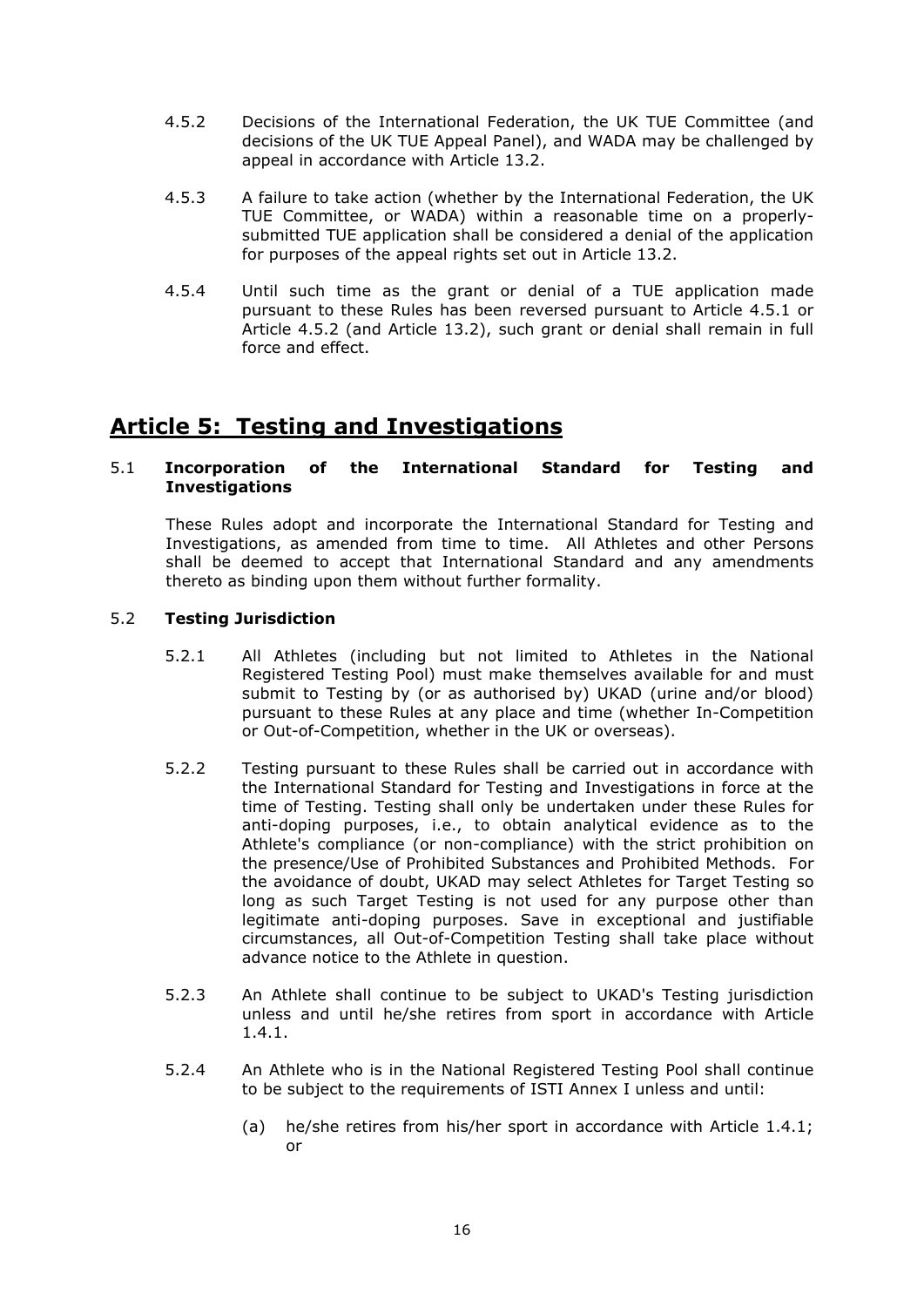- (b) UKAD has informed him/her in writing that he/she no longer satisfies the criteria for inclusion in the National Registered Testing Pool.
- 5.2.5 Other Anti-Doping Organisations may also have jurisdiction to test Athletes who are subject to these Rules, in accordance with Code Article 5. The NGB and UKAD shall recognise such Testing in accordance with Code Article 15.1 (Application and Recognition of Decisions) and UKAD may bring proceedings against an Athlete pursuant to these Rules for an Anti-Doping Rule Violation arising in relation to such Testing.

# 5.3 **In-Competition Testing**

- 5.3.1 At National Events, UKAD shall determine the number of Athletes to be selected for Testing in each Competition and the procedures for selecting the Athletes for Testing.
- 5.3.2 At International Events held in the United Kingdom, the collection of Samples shall be initiated and directed by the ruling body for the Event, subject always to the right of UKAD to initiate and conduct such Testing in accordance with Code Article 5.3.2*.*

# 5.4 **Out-of-Competition Testing**

- 5.4.1 In addition to the general obligation on all Athletes to submit to Testing, including Out-of-Competition Testing, at any time and place, in accordance with ISTI Article 4.8 and I.2, UKAD shall establish a pool of Athletes (the "**National Registered Testing Pool**") who are required to provide whereabouts information in accordance with ISTI Article I.3 and to make themselves available for Testing at such whereabouts in accordance with ISTI Article I.4. Unless otherwise specified by UKAD, Athletes in the National Registered Testing Pool shall use ADAMS to file their whereabouts information. This whereabouts information shall be maintained in strict confidence at all times; shall be used exclusively for purposes of planning, coordinating or conducting Doping Control, providing information relevant to the Athlete Biological Passport or other analytical results, to support an investigation into a potential Anti-Doping Rule Violation; and shall be destroyed after it is no longer relevant for these purposes in accordance with the International Standard for the Protection of Privacy and Personal Information.
- 5.4.2 Subject to the results management provisions set out at ISTI Article I.5 and Article 7.1.2 of these Rules:
	- (a) the failure of an Athlete in the National Registered Testing Pool to provide whereabouts information in accordance with ISTI Article I.3 shall be deemed a Filing Failure for purposes of Article 2.4 where the conditions of ISTI Article I.3.6 are met; and
	- (b) the failure of an Athlete in the National Registered Testing Pool to be available for Testing at such whereabouts in accordance with ISTI Article I.4 shall be deemed a Missed Test for purposes of Article 2.4 where the conditions of ISTI Article I.4.3 are met.
- 5.4.3 An Athlete will be notified in writing of his/her inclusion in (or removal from) the National Registered Testing Pool. An Athlete may be included in the National Registered Testing Pool notwithstanding that he/she is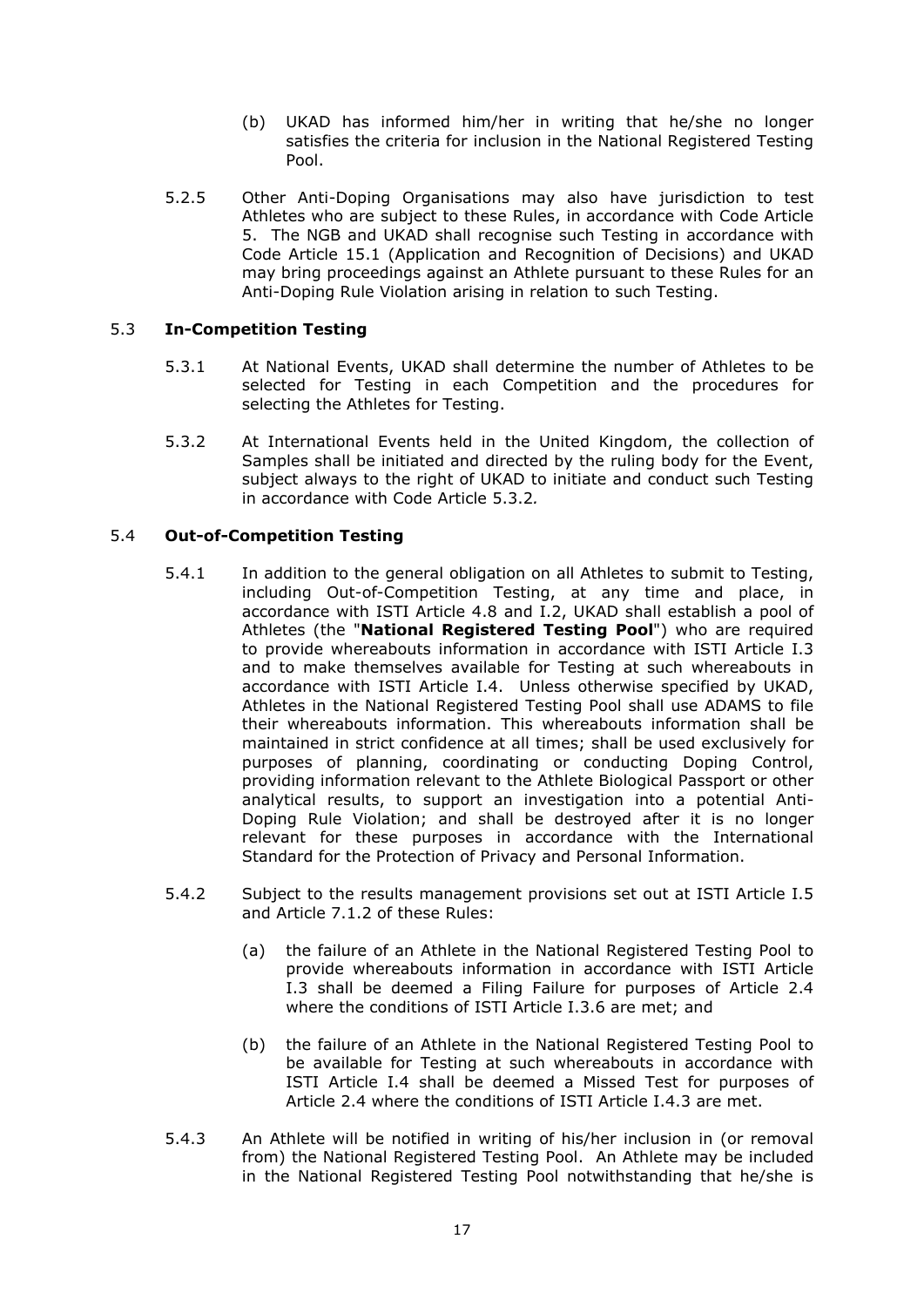also included in an International Registered Testing Pool. In that case, UKAD and the International Federation will agree on which of them receives the Athlete's whereabouts filings and shares it with the other and with other Anti-Doping Organisations with jurisdiction to test that Athlete in accordance with ISTI Articles I.2.2 and I.2.3 (and, in the absence of agreement, then WADA shall decide which of them shall take that responsibility). In any event, the Athlete will only be required to file whereabouts information with either UKAD or the International Federation.

### 5.5 **ABP Testing**

- 5.5.1 UKAD shall implement its ABP Programme in accordance with the International Standard for Testing and Investigations, the International Standard for Laboratories, and the ABP Guidelines.
- 5.5.2 UKAD will designate one or more person(s) to administer and manage the ABP Programme within and on behalf of UKAD (the "**Athlete Passport Management Unit**", or "**APMU**"). UKAD will also appoint suitably qualified, independent experts to form an expert panel ("**Expert Panel**") for purposes of the ABP Programme.
- 5.5.3 UKAD will decide, in its sole discretion, which Athletes will be selected for ABP Testing. UKAD will also decide, consulting as appropriate with the Expert Panel (via the APMU), on the timing of such Testing. UKAD will also coordinate as necessary with other competent Anti-Doping Organisations carrying out ABP Testing in relation to any Athlete(s). Athletes consent to UKAD and such other Anti-Doping Organisations sharing their data in relation to such ABP Testing with each other for purposes of their respective ABP Programmes.
- 5.5.4 Samples that are intended to be part of the ABP Programme will be collected, transported and analysed in accordance with the International Standard for Testing and Investigations, the International Standard for Laboratories, and the mandatory protocols set out in Appendices A to C of the ABP Guidelines.
- 5.5.5 The data arising from analysis of such Samples will be processed and reviewed in accordance with the ABP Guidelines to identify Atypical Passport Findings that warrant referral to a single expert from the Expert Panel, and thereafter (in the event that the evaluation of the single expert supports the proposition that the profile is unlikely to be the result of a normal physiological or pathological condition) to a group of three experts from the Expert Panel (composed of the single expert appointed in the initial review and two further experts chosen by the APMU from the Expert Panel), for consideration in accordance with Appendix E of the ABP Guidelines.
- 5.5.6 Where all of the three experts from the Expert Panel, having reviewed the ABP Documentation Package conclude that, subject to any explanation provided by the Athlete, it is highly likely that the Athlete Used a Prohibited Substance or Prohibited Method, and unlikely that there is any other plausible explanation for the Atypical Passport Finding, that conclusion (which should include the reasons for the conclusion) (an "**Adverse Passport Finding**"), shall be dealt with as set out in Article 7.4.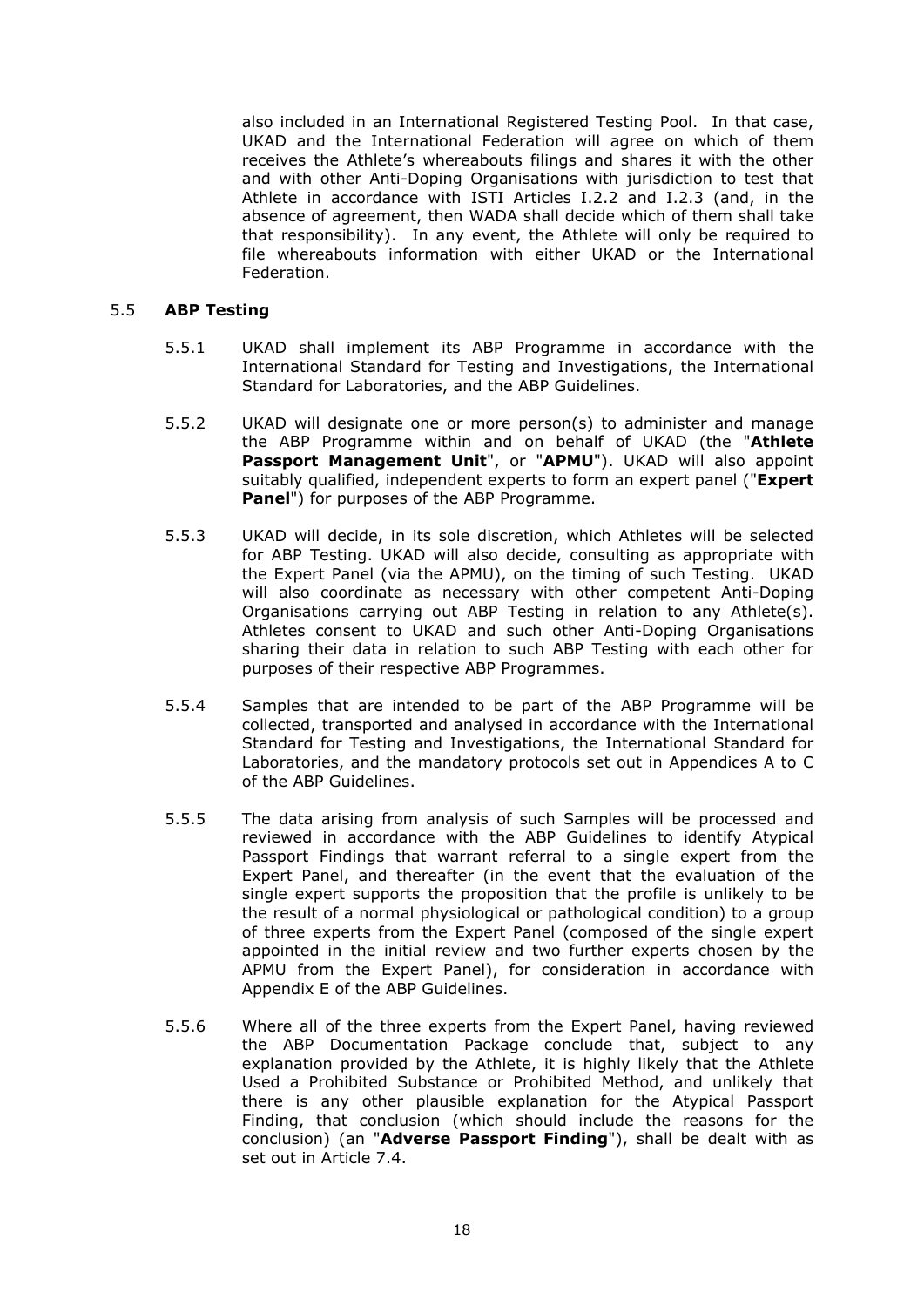# 5.6 **Selection of Athletes for Testing**

- 5.6.1 UKAD will select Athletes for Testing using Target Testing, Weighted and random selection methods, in accordance with the International Standard for Testing and Investigations in force at the time of selection.
- 5.6.2 In order to preserve the ability to conduct Testing without advance notice, those who become aware of the selection of an Athlete for Testing shall only disclose such information on a strictly need-to-know basis. Any failure to comply with this requirement may result in a charge of Tampering or Attempted Tampering under Article 2.5.

# 5.7 **Testing of Minors**

- 5.7.1 Testing of an Athlete who is a Minor shall be conducted in accordance with ISTI Annex C (Modifications for Athletes who are Minors).
- 5.7.2 A Minor may not participate in the NGB's sport unless a parent or guardian of that Minor has consented to Testing of the Minor. For purposes of these Rules, such consent shall be deemed from the fact that the Minor has been permitted by his/her parent or guardian to participate in the sport. Confirmation in writing of such consent may be required to be provided at any time. Where the Minor is included in the National Registered Testing Pool or the Domestic Pool, such consent must be confirmed upon notification of inclusion in the pool as a precondition to further participation in the sport. In addition, the rules of a particular Event may require the provision of written consent as a precondition of participation by any Minor in the Event.

### 5.8 **Liability for Testing**

Although every reasonable effort will be made to avoid inconvenience to the Athlete being tested, no liability shall arise on the part of the NGB or UKAD or any of their respective members, directors, officers, employees, agents or representatives for any inconvenience or loss arising on the part of the Athlete as a result of such Testing.

### 5.9 **Investigations**

5.9.1 In addition to conducting the Testing referenced in this Article 5, UKAD shall have the power to gather anti-doping intelligence and conduct investigations in accordance with the requirements of the Code and the International Standard for Testing and Investigations into matters that may evidence or lead to the discovery of evidence of an Anti-Doping Rule Violation. UKAD shall conduct an automatic investigation of Athlete Support Personnel within its jurisdiction (i) in the case of any Anti-Doping Rule Violation by a Minor, and (ii) where the Athlete Support Person has provided support to more than one Athlete found to have committed an Anti-Doping Rule Violation. Investigations may be conducted in conjunction with, and/or information obtained in such investigations may be shared with, other Anti-Doping Organisations and/or other relevant authorities. UKAD shall have discretion, where it deems appropriate, to stay its own investigation pending the outcome of investigations being conducted by other Anti-Doping Organisations and/or other relevant authorities.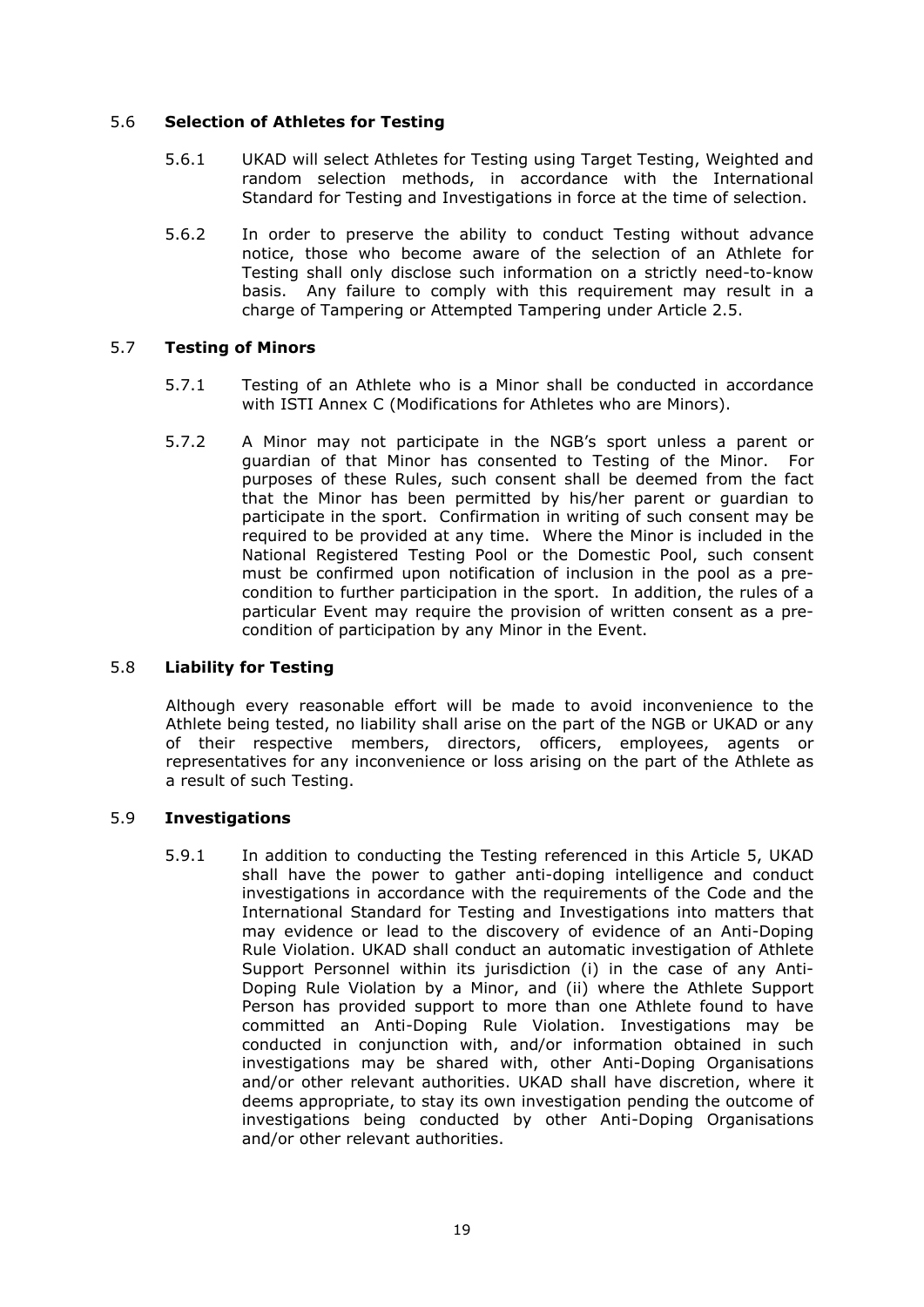- 5.9.2 In its investigation as to whether there is a case to answer under Article 2, UKAD may seek to obtain additional information from any source, which may include (without limitation):
	- (a) Where UKAD considers it appropriate to do so, giving the Athlete(s) or other Person(s) implicated in the potential Anti-Doping Rule Violation an opportunity, subject to compliance with a strict time-table, to make such submissions as he/she may wish. If UKAD decides to invite such submissions, a formal hearing is not required to be held. Instead, UKAD shall determine how the submissions should be made, such as (for example) in writing, or by telephone conference;
	- (b) UKAD may make a written demand to an Athlete or other Person (a "**Demand**") to furnish to UKAD any information that may evidence or lead to the discovery of evidence of an Anti-Doping Rule Violation, including (without limitation) requiring the Athlete or other Person to attend an interview and/or to provide a written statement setting forth the Athlete's or other Person's knowledge of the relevant facts and circumstances. The Athlete or other Person must furnish such information within seven business days of the making of such Demand, or within such other deadline as may be specified by UKAD. Any information furnished to UKAD shall be kept confidential except when it becomes necessary to disclose such information to further the investigation of and/or to bring proceedings relating to an Anti-Doping Rule Violation, or when such information is reported to administrative, professional, or judicial authorities pursuant to an investigation or prosecution of non-sporting laws or regulations.
- 5.9.3 Where an Athlete or other Person knows or suspects that any other Athlete or other Person has committed an Anti-Doping Rule Violation, it shall be the first Athlete's or other Person's obligation to report such knowledge or suspicion to UKAD as soon as possible. The first Athlete or other Person shall have a continuing obligation to report any new knowledge or suspicion regarding any Anti-Doping Rule Violation to UKAD, even if the Athlete's or other Person's prior knowledge or suspicion has already been reported. Failure to comply with any of the foregoing without acceptable justification may be treated as misconduct under the NGB's rules of conduct and may be sanctioned accordingly.
- 5.9.4 Athletes and other Persons must cooperate fully with investigations conducted pursuant to this Article 5.9. Failure or refusal to so without acceptable justification may be treated as misconduct under the NGB's rules of conduct and may be sanctioned accordingly.
- 5.9.5 If the Athlete or other Person subverts or Attempts to subvert the investigation process (e.g., by providing false, misleading or incomplete information, and/or by destroying potential evidence), proceedings may be brought against him or her for violation of Article 2.5 (Tampering or Attempted Tampering).
- 5.9.6 Where, as the result of an investigation under this Article 5.9, UKAD considers that an Athlete or other Person has a case to answer under Article 2, it shall refer the matter to one or more Independent Reviewers, as appropriate, to be dealt with as set out in Article 7.6.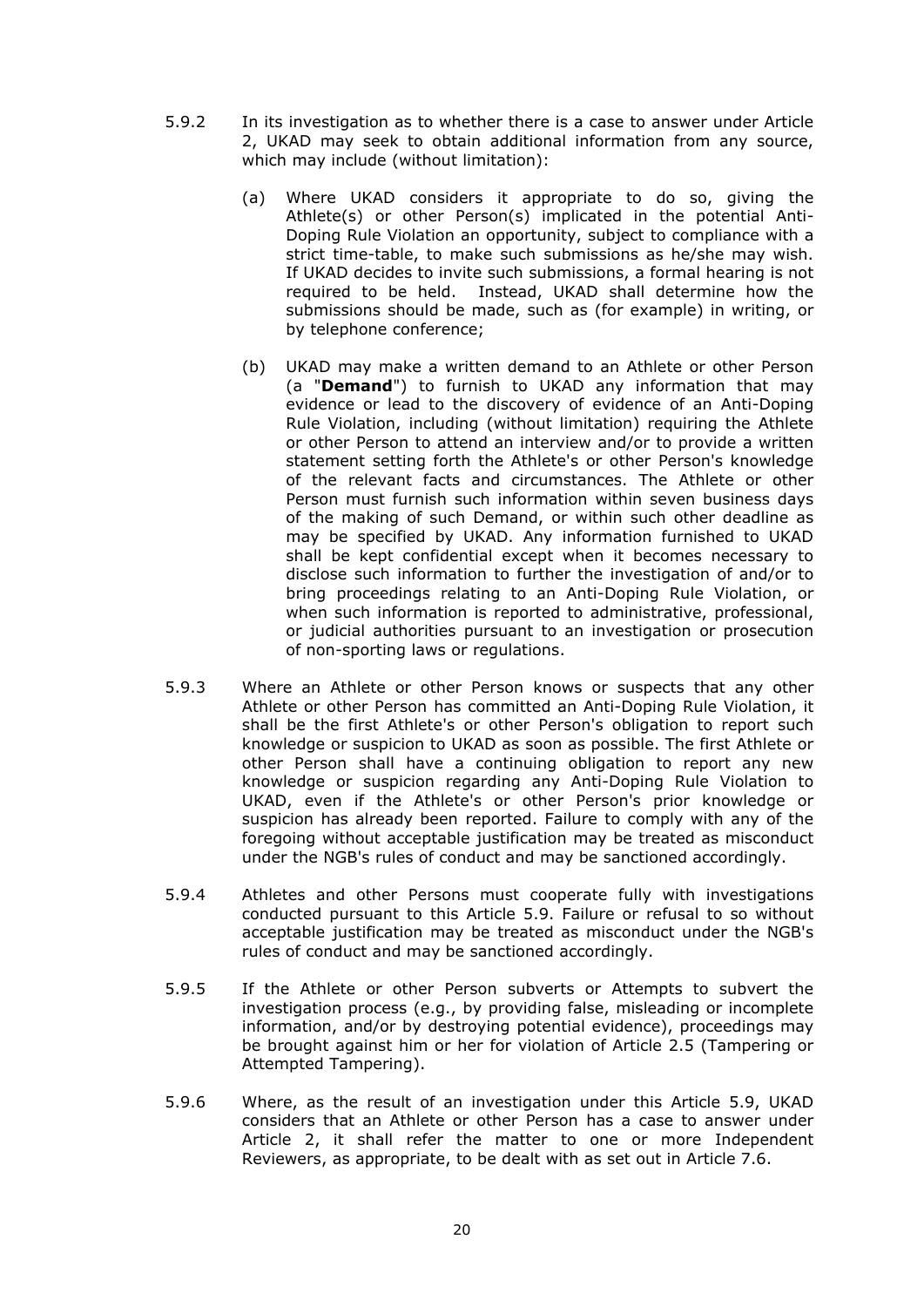# **Article 6: Analysis of Samples**

# 6.1 **Incorporation of the International Standard for Laboratories**

These Rules adopt and incorporate the International Standard for Laboratories, as amended from time to time. All Athletes and other Persons shall be deemed to accept the International Standard for Laboratories and any amendments thereto as binding upon them without further formality.

# 6.2 **Use of Accredited and Approved Laboratories**

- 6.2.1 For purposes of detecting the presence of a Prohibited Substance or any of its Metabolites or Markers, or to screen a blood Sample to determine whether the Athlete's corresponding urine Sample should be analysed, Samples collected under these Rules shall be sent for analysis only to a WADA-accredited laboratory or a laboratory otherwise approved by WADA selected exclusively by UKAD.
- 6.2.2 Laboratories shall analyse Samples collected under these Rules, and shall report the results of such analysis, in compliance with the Code and the International Standard for Laboratories in force at the time of analysis.
- 6.2.3 Save in the circumstances set out at Article 7.8.5, UKAD shall be responsible for the costs of analysis of Samples under these Rules.

# 6.3 **Substances Subject to Detection**

- 6.3.1 Samples shall be analysed:
	- (a) to detect Prohibited Substances (and their Metabolites or Markers) and Prohibited Methods and other substances as may be directed by WADA pursuant to the Monitoring Programme described in Code Article 4.5; and/or
	- (b) to assist UKAD in profiling relevant parameters in an Athlete's urine, blood or other matrix, including DNA profiling, or for any other legitimate anti-doping purpose.
- 6.3.2 Samples may be collected and stored for future analysis for the purposes set out in Article 6.3.1.

# 6.4 **Further Analysis of Samples**

- 6.4.1 Any Sample may be subject to further analysis by UKAD (provided that it is responsible for results management) at any time before both the A and B Sample analytical results (or A Sample result where B Sample analysis has been waived or will not be performed) have been communicated by UKAD to the Athlete as the asserted basis for an Article 2.1 Anti-Doping Rule Violation.
- 6.4.2 Any Sample collected under these Rules may be stored and subjected to further analysis for the purposes set out in Article 6.3.1 at any time exclusively at the direction of UKAD (provided that it initiated and directed the Sample collection) or WADA. Any Sample storage or further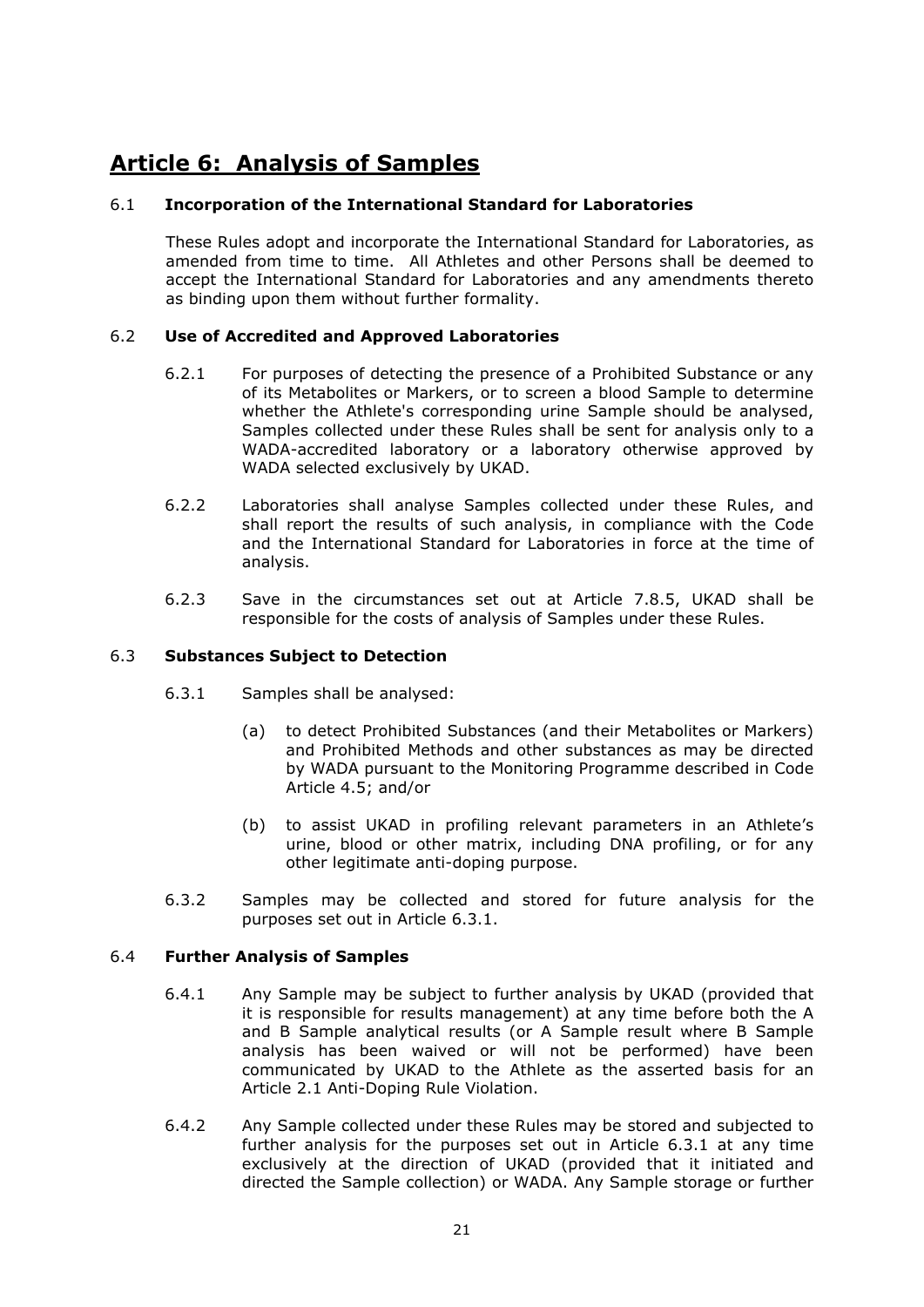analysis initiated by WADA shall be at WADA's expense. The circumstances and conditions for further analysis of Samples shall conform with the requirements of the International Standard for Laboratories and the International Standard for Testing and Investigations.

# 6.5 **Research on Samples**

- 6.5.1 As between the Athlete and UKAD, Samples provided by an Athlete under these Rules shall be the property of UKAD, and UKAD shall be entitled (subject to Article 6.5.2) to determine all matters regarding the analysis and disposal of such Samples.
- 6.5.2 No Sample may be used for research without the Athlete's written consent. A Sample used (with the Athlete's consent) for purposes other than as described in Article 6.3 shall have the identity code removed or shall be transferred into an anonymous container so that it cannot be traced back to the Athlete.
- 6.5.3 Any Adverse Analytical Finding reported by the laboratory shall be dealt with in accordance with Article 7.2.
- 6.5.4 Any Atypical Finding reported by the laboratory shall be dealt with in accordance with Article 7.3.
- 6.5.5 Any Adverse Passport Finding reported by the laboratory shall be dealt with in accordance with Article 7.4.

# **Article 7: Results Management**

# 7.1 **Responsibility for Results Management**

- 7.1.1 Results management and the investigation of potential Anti-Doping Rule Violations shall proceed under these Rules in accordance with Code Article 7.1 and Article 7.1 of these Rules. Without prejudice thereto, this includes where the conduct in question:
	- (a) was identified by Testing initiated and directed by UKAD pursuant to these Rules or otherwise arose in relation to these Rules;
	- (b) was identified by Testing conducted pursuant to other applicable rules (e.g. at an International Event) or otherwise arose in relation to those other rules, and the Anti-Doping Organisation that issued such rules requests or it is otherwise appropriate in all of the circumstances for UKAD to take jurisdiction over the matter; or
	- (c) was identified by means other than Testing, and UKAD was the first Anti-Doping Organisation to provide notice to the Athlete or other Person of an asserted Anti-Doping Rule Violation and it diligently pursues that Anti-Doping Rule Violation.
- 7.1.2 UKAD shall have results management authority in relation to an Article 2.4 Anti-Doping Rule Violation (subject to ISTI Article I.6) where the Athlete in question files his/her whereabouts information with UKAD.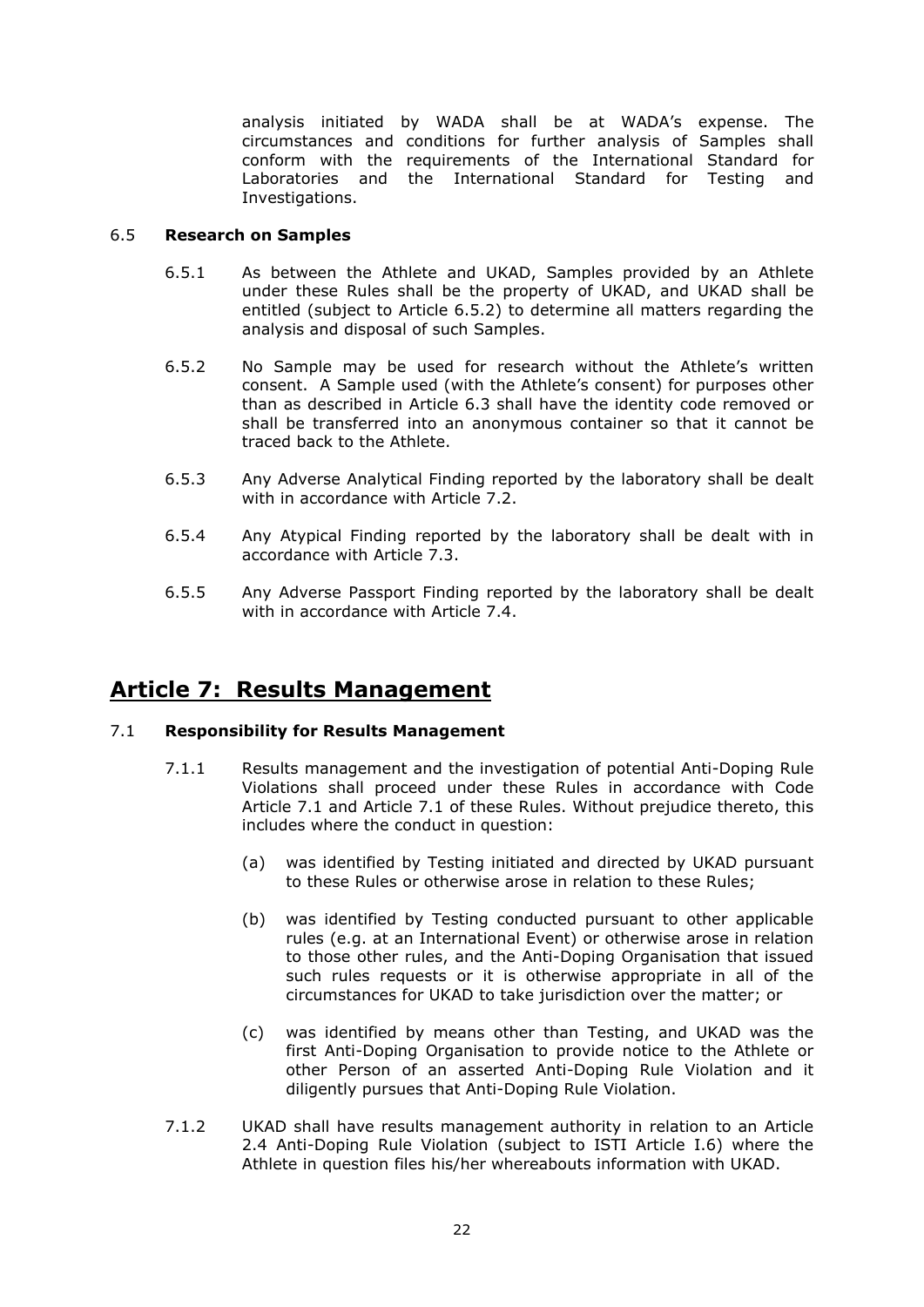- (a) Results management in relation to potential Whereabouts Failures shall be conducted by UKAD in accordance with this Article 7.1.2 and Article I.5 of the International Standard for Testing and Investigations (with the administrative review, if any, carried out by one or more Independent Reviewers in accordance with Article 7.5) in order to determine whether all of the requirements of Article I.3.6 of the International Standard for Testing and Investigations (in the case of a Filing Failure) or all of the requirements of Article I.4.3 of the International Standard for Testing and Investigations (in the case of a Missed Test) are met such that a Whereabouts Failure should be declared and recorded against the Athlete.
- (b) Where a Whereabouts Failure by an Athlete who is subject to UKAD's results management authority is uncovered through an attempt by or on behalf of an Anti-Doping Organisation other than UKAD to test that Athlete, then UKAD shall procure the requisite information and assistance from that other Anti-Doping Organisation pursuant to ISTI Article I.5.2, so that UKAD may carry out its result management in respect of the Whereabouts Failure in accordance with this Article 7.1.2 and Article ISTI Article I.5.
- (c) Where an Athlete who is subject to UKAD's Article 7.1.2 results management authority is declared to have committed three Whereabouts Failures (i.e. any combination of Filing Failures and/or Missed Tests adding up to three) within any 12-month period, then the matter shall be referred to one or more Independent Reviewer(s) to determine, in accordance with Article 7.5 and ISTI Article I.5.4, whether the Athlete has a case to answer under Article 2.4.
- 7.1.3 Where responsibility for results management arises under these Rules, it shall be undertaken by UKAD. Any dispute between UKAD and another Anti-Doping Organisation over which organisation has results management authority shall be settled by WADA in accordance with Code Article 7.1.
- 7.1.4 Where UKAD has responsibility for results management under these Rules in respect of a case that has been passed to it by an International Federation or other Anti-Doping Organisation, UKAD may (at its sole discretion) submit the file received from the International Federation or other Anti-Doping Organisation to one or more Independent Reviewer(s) to review the file in accordance with Articles 7.2-7.6 (as applicable).
- 7.1.5 If an Athlete or other Person retires while UKAD is conducting the results management process, UKAD retains jurisdiction to complete its results management process. If an Athlete or other Person retires before any results management process has begun, and UKAD would have had results management authority over the Athlete or other Person at the time the Athlete or other Person committed an Anti-Doping Rule Violation, UKAD has authority to conduct results management in respect of that Anti-Doping Rule Violation.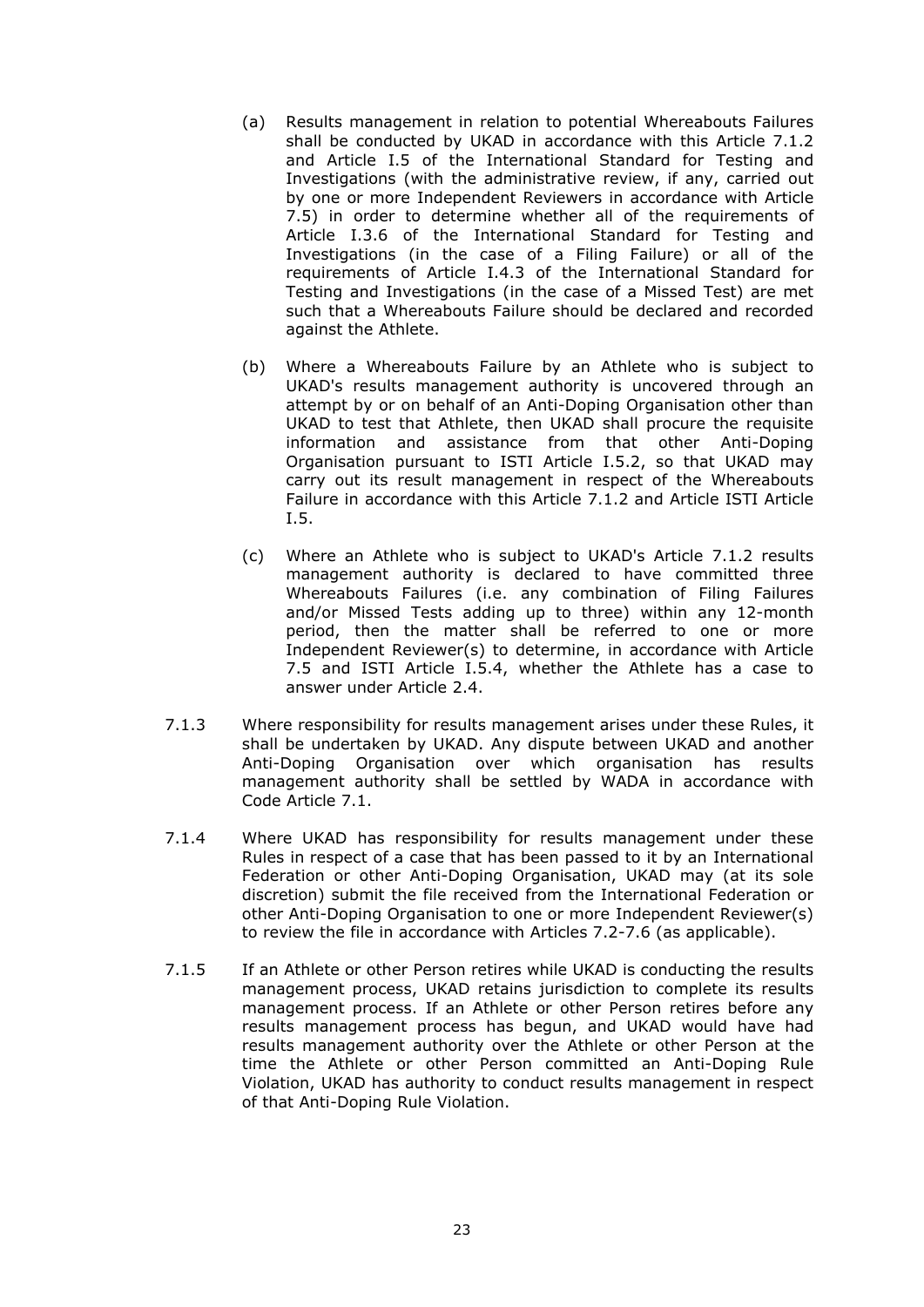# 7.2 **Review of Adverse Analytical Findings**

- 7.2.1 Upon receipt of an Adverse Analytical Finding in relation to an A Sample, UKAD (involving Independent Reviewers as appropriate) shall conduct a review of any TUE granted to the Athlete as well as of the documentation relating to the Doping Control and the A Sample analysis, and any other relevant documentation, to determine whether:
	- (a) the presence of the Prohibited Substance or its Metabolite or Marker in the Athlete's Sample is consistent with a valid and applicable TUE held by the Athlete (or which could be referred to the retroactive TUE procedure in accordance with Articles 4.2.5 and 4.2.6); or
	- (b) there has been any apparent departure from the International Standard for Testing and Investigations or the International Standard for Laboratories that caused the Adverse Analytical Finding.
- 7.2.2 If it is determined pursuant to Article 7.2.1 either that the Adverse Analytical Finding is consistent with a valid and applicable TUE held by the Athlete (or with a retroactive TUE), or that there has been an apparent departure from either the International Standard for Testing and Investigations or the International Standard for Laboratories that caused the Adverse Analytical Finding, then UKAD shall advise the Athlete and each Interested Party of that fact. UKAD shall take no further action in relation to such Adverse Analytical Finding.
- 7.2.3 If pursuant to Article 7.2.1 UKAD determines that there is neither a valid and applicable TUE with which the Adverse Analytical Finding is consistent, nor a departure from either the International Standard for Testing and Investigations or the International Standard for Laboratories that caused the Adverse Analytical Finding, then there shall be deemed to be a case to answer under Article 2 and UKAD shall send the Athlete a Notice of Charge in accordance with Article 7.7.

# 7.3 **Review of Atypical Findings**

- 7.3.1 As provided in the Prohibited List and/or in the International Standard for Laboratories, where a Prohibited Substance or its Marker or Metabolite that may also be produced endogenously is found to be present in an A Sample, in certain circumstances laboratories are directed to report such presence as an Atypical Finding that should be investigated further. In that case, UKAD (using Independent Reviewers as appropriate) will conduct a review to determine whether:
	- (a) the presence of the Prohibited Substance or its Marker or Metabolite in the Athlete's Sample is consistent with a valid and applicable TUE held by the Athlete (or which could be referred to the retroactive TUE procedure in accordance with Articles 4.2.5 and 4.2.6); or
	- (b) there has been any apparent departure from the International Standard for Testing and Investigations or from the International Standard for Laboratories that caused the Atypical Finding.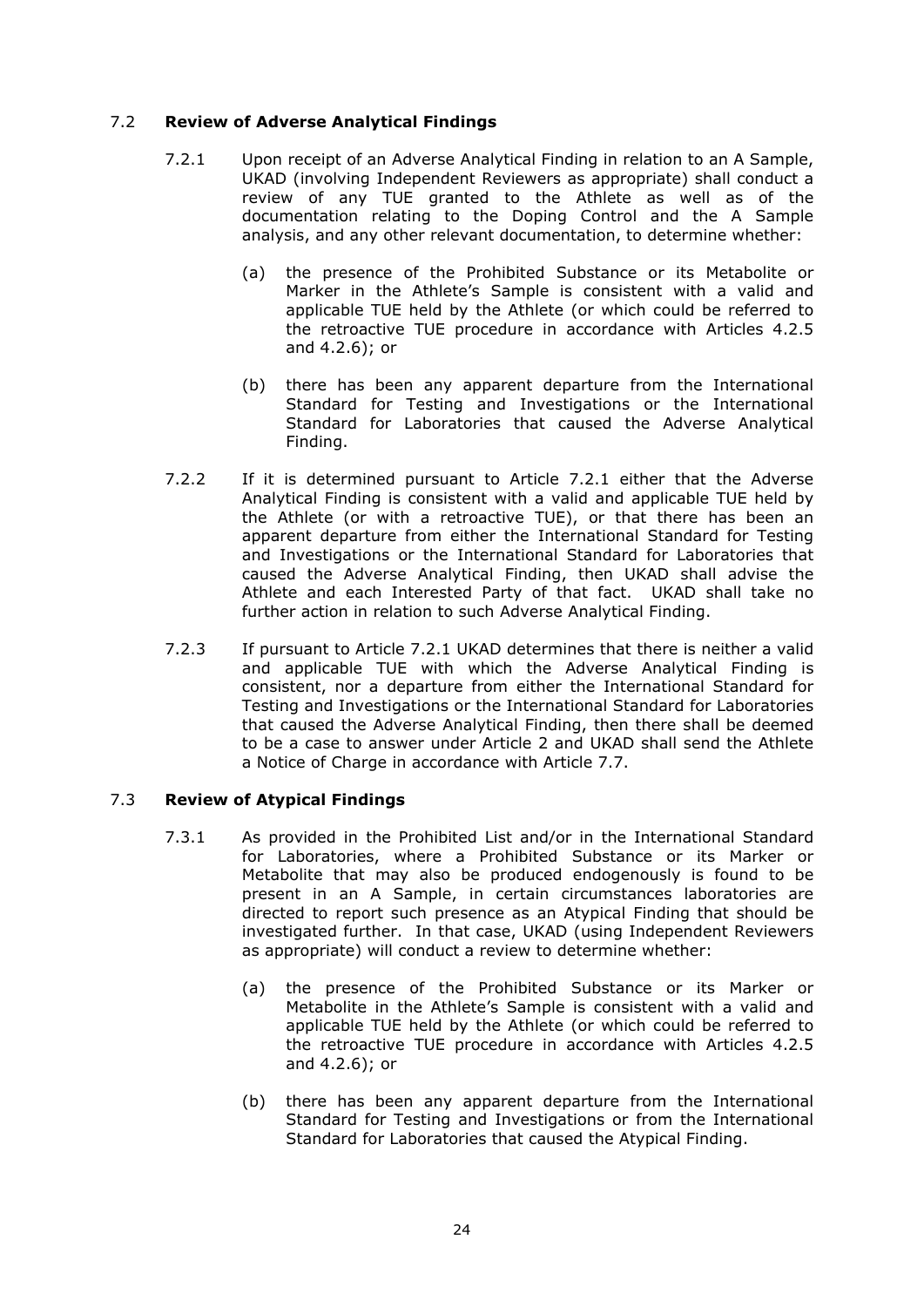- 7.3.2 If it is determined pursuant to Article 7.3.1 either that the Atypical Finding is consistent with a valid and applicable TUE held by the Athlete (or with a retroactive TUE), or that there has been an apparent departure from either the International Standard for Testing and Investigations or the International Standard for Laboratories that caused the Atypical Finding, then UKAD shall advise the Athlete and each Interested Party of that fact. UKAD shall take no further action in relation to such Atypical Finding.
- 7.3.3 If it is determined pursuant to Article 7.3.1 that there is neither a valid and applicable TUE with which the Atypical Finding is consistent, nor a departure from either the International Standard for Testing and Investigations or the International Standard for Laboratories that caused the Atypical Finding, then UKAD may conduct any necessary follow-up investigation.
- 7.3.4 The results of the investigation shall be referred to one or more Independent Reviewers, as appropriate. If the Independent Reviewer(s) conclude(s) that the Atypical Finding should be considered an Adverse Analytical Finding, such that there is a case to answer under Article 2, UKAD shall send the Athlete a Notice of Charge in accordance with Article 7.7.
- 7.3.5 Pending the outcome of the investigation, the Atypical Finding shall be kept confidential, save that:
	- (a) if it determines that the B Sample should be analysed as part of the investigation, UKAD shall notify the Athlete in accordance with Article 7.7.1(e), and such notice shall additionally include a description of the Atypical Finding and specify the Athlete's right to request copies of the A and B Sample laboratory documentation packages; and
	- (b) if requested by the NGB, an International Federation or Major Event Organisation or a sports organisation that is about to select Athletes to participate in an International Event, UKAD may confirm that the Athlete has a pending Atypical Finding, after informing the Athlete.
- 7.3.6 If UKAD decides not to pursue the Atypical Finding as an Adverse Analytical Finding, it shall notify the Athlete and each Interested Party of that fact. Any Interested Party may either appeal that decision as set out in Article 13 or may elect to treat the Atypical Finding as an Adverse Analytical Finding and initiate proceedings under its own rules.

### 7.4 **Review of Adverse Passport Findings**

7.4.1 If an Adverse Passport Finding is reported, UKAD will notify the Athlete and WADA of the Adverse Passport Finding, send the Athlete a copy of the ABP Documentation Package, invite the Athlete to provide (by a specified deadline) an alternative explanation for the data on which the Adverse Passport Finding is based, and explain that, in the absence of a satisfactory alternative explanation, UKAD will proceed on the basis that the Athlete has a case to answer under Article 2.2. UKAD will forward any explanation provided by the Athlete in response to that notice, together with any information supplied by the Athlete in support of that explanation, to the three experts from the Expert Panel referred to in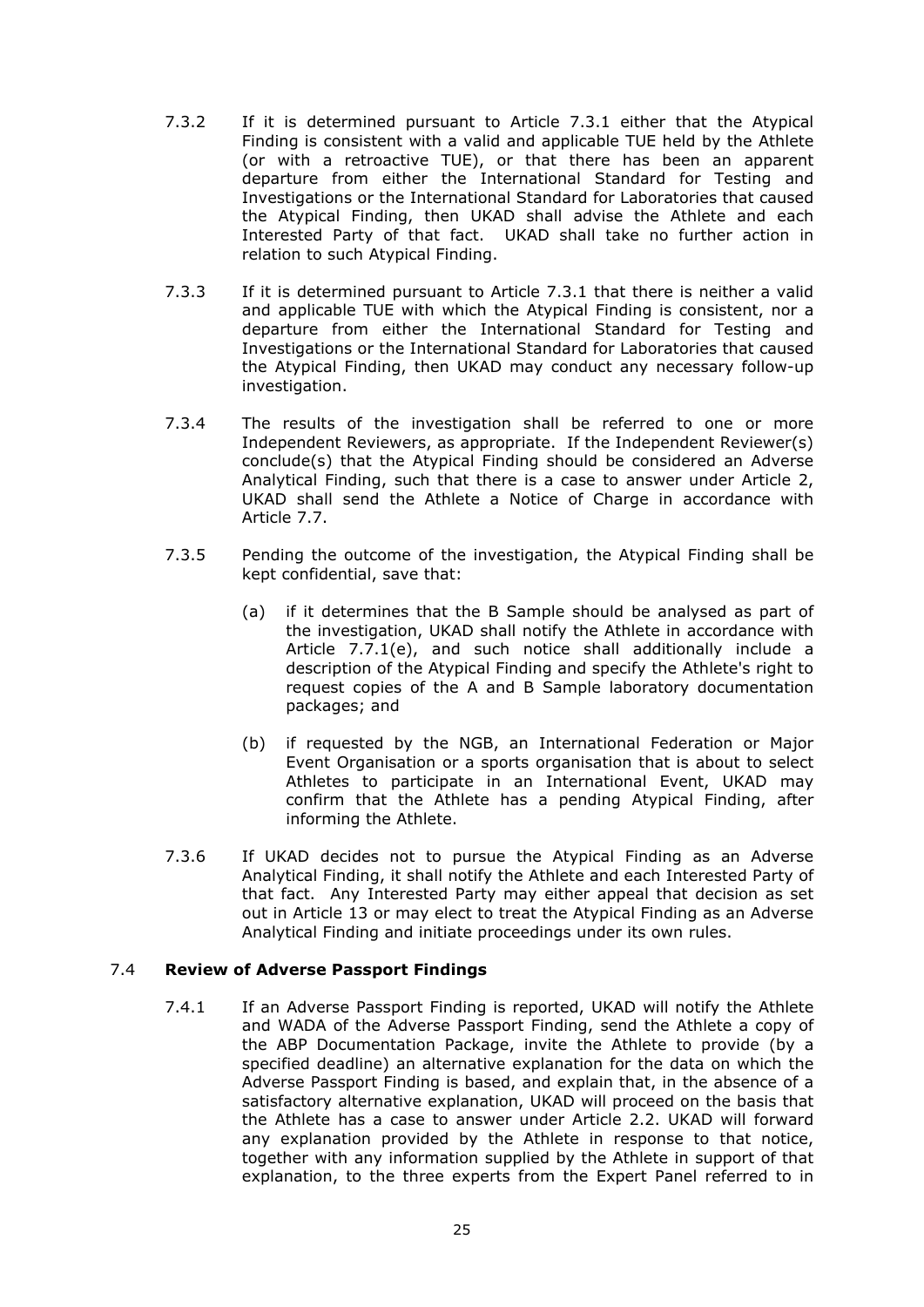Article 5.5.5, for consideration (along with any other information that the three experts deem necessary) in accordance with the ABP Guidelines.

- 7.4.2 If, following such consideration, the three experts from the Expert Panel are no longer unanimously of the view that it is highly likely that the Athlete Used a Prohibited Substance or Prohibited Method, UKAD shall notify the Athlete and each Interested Party and (subject to the rights of appeal set out at Article 13) the matter shall not proceed any further.
- 7.4.3 If, following such consideration, the three experts from the Expert Panel maintain, notwithstanding the Athlete's explanation, that it is highly likely that the Athlete Used a Prohibited Substance or Prohibited Method, and unlikely that the Adverse Passport Finding is the result of any other cause, then UKAD shall send the Athlete a Notice of Charge in accordance with Article 7.7.

# 7.5 **Review of Whereabouts Failures**

- 7.5.1 Where (in accordance with Article I.5.2 of the International Standard for Testing and Investigations) an Athlete requests an administrative review of a Filing Failure or Missed Test declared by UKAD (pursuant to Article 7.1.2), UKAD shall refer the file to one or more suitably qualified Independent Reviewer(s), who shall carry out that administrative review in accordance with the applicable Article of the International Standard for Testing and Investigations.
- 7.5.2 If the conclusion following administrative review is that all of the requirements for recording a Whereabouts Failure are not met, UKAD shall so advise the Interested Parties (and the Anti-Doping Organisation that uncovered the Whereabouts Failure, if applicable), giving reasons for that decision. Subject to the rights of appeal set out at Article 13, the matter shall not proceed any further.
- 7.5.3 If the conclusion following administrative review is that all of the requirements for recording a Whereabouts Failure are met, or if the Athlete does not request an administrative review, UKAD shall notify the Athlete and shall record the notified Whereabouts Failure against him/her.
- 7.5.4 UKAD shall report a decision to record a Whereabouts Failure against an Athlete to WADA and all other relevant Anti-Doping Organisations on a confidential basis via ADAMS or another system approved by WADA.
- 7.5.5 Where two Whereabouts Failures have already been recorded against the Athlete in the 12-month period prior to the alleged Whereabouts Failure under administrative review, if the Independent Reviewer(s) determines(s) that the alleged Whereabouts Failure under review should be recorded against the Athlete as well, then Article 7.1.2(c) shall apply, and if that/those Independent Reviewer(s) determines(s) there is a case to answer under Article 2.4, then UKAD shall send the Athlete a Notice of Charge in accordance with Article 7.7.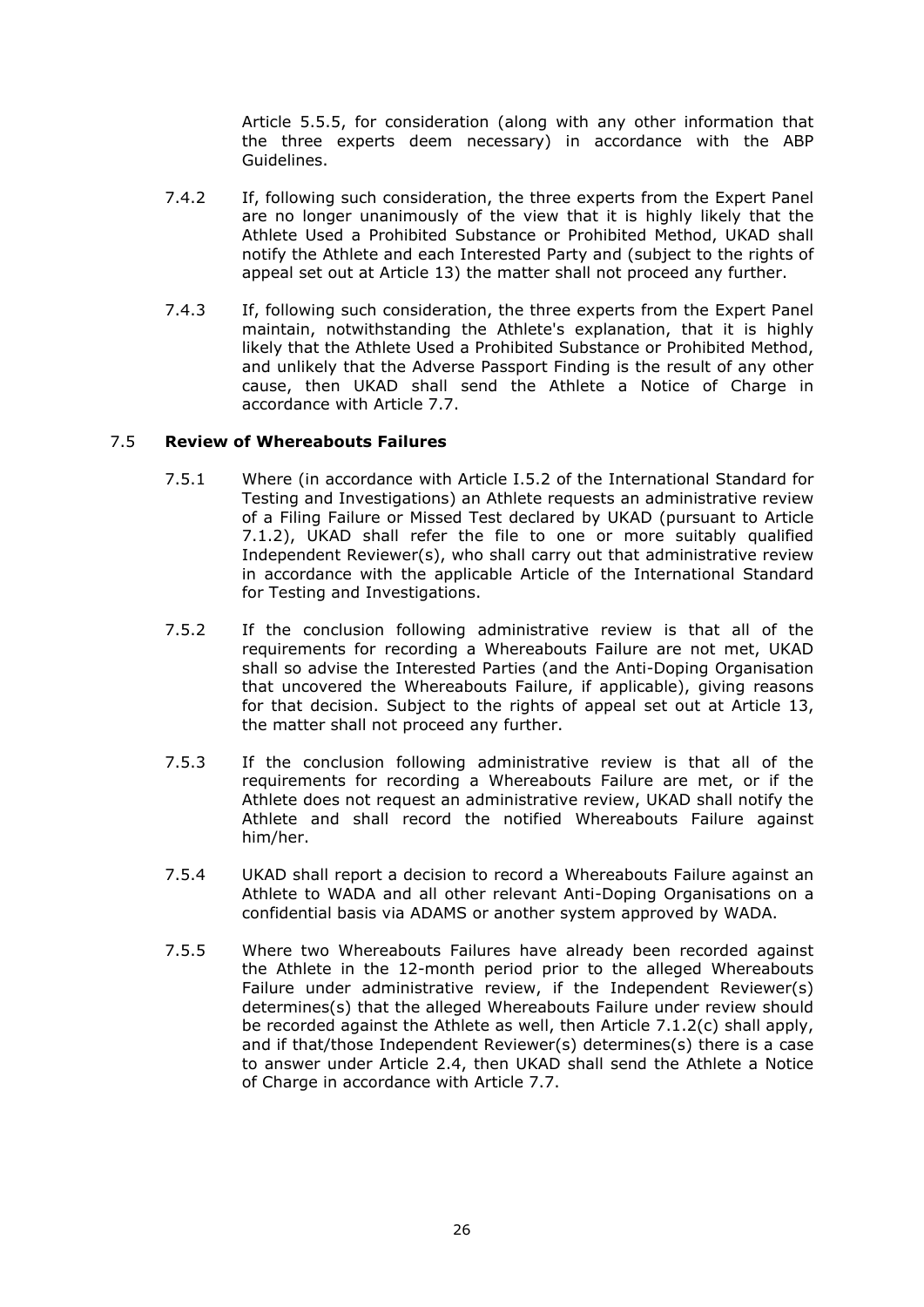# 7.6 **Review of Evidence Other Than Adverse Analytical Findings, Atypical Findings or Adverse Passport Findings**

- 7.6.1 Where a matter is referred to one or more Independent Reviewer(s) that involves evidence of a potential Anti-Doping Rule Violation other than an Adverse Analytical Finding, an Atypical Finding or an Adverse Passport Finding, UKAD shall identify one or more Independent Reviewer(s) who have the expertise required by the nature of the particular case to review the evidence to determine whether there is a case to answer under Article 2.
- 7.6.2 Where the Independent Reviewer(s) conclude(s) that there is a case to answer under Article 2, UKAD shall send the Athlete or other Person a Notice of Charge in accordance with Article 7.7.

# 7.7 **Notice of Charge**

- 7.7.1 Where it is determined, pursuant to Article 7, that an Athlete or other Person has a case to answer under Article 2, then UKAD shall as soon as practicable notify the Athlete or other Person in writing (the "**Notice of Charge**") of:
	- (a) the Anti-Doping Rule Violation(s) that the Athlete or other Person is charged with committing;
	- (b) a summary of the facts and evidence relied upon by UKAD in support of such charge, and (where the charge is based upon an Adverse Analytical Finding) the Athlete's right to request copies of the A and B Sample laboratory documentation package which includes information as required by the International Standard for Laboratories;
	- (c) (where applicable) notice of the Provisional Suspension to be imposed on the Athlete or other Person pursuant to Article 7.9.1 or Article 7.9.2, along with an explanation of the Athlete's or other Person's Article 7.9.3 rights in relation to such Provisional Suspension;
	- (d) the Consequences applicable under these Rules if it is established that the Athlete or other Person has committed the Anti-Doping Rule Violation(s) charged (including identifying any discretion that may exist in relation to such Consequences under these Rules);
	- (e) where the charge is based on an Adverse Analytical Finding:
		- (i) the right of the Athlete to promptly request the analysis of the B Sample and, failing such request, the B Sample analysis shall be deemed to be waived;
		- (ii) notice that the place, time and date for the B Sample analysis (if such analysis is requested by the Athlete) must be agreed between UKAD and the Athlete within 10 days of the Athlete's receipt of the Notice of Charge; and
		- (iii) the right of the Athlete and/or the Athlete's representative to attend the analysis of the B Sample, in accordance with Article 7.8;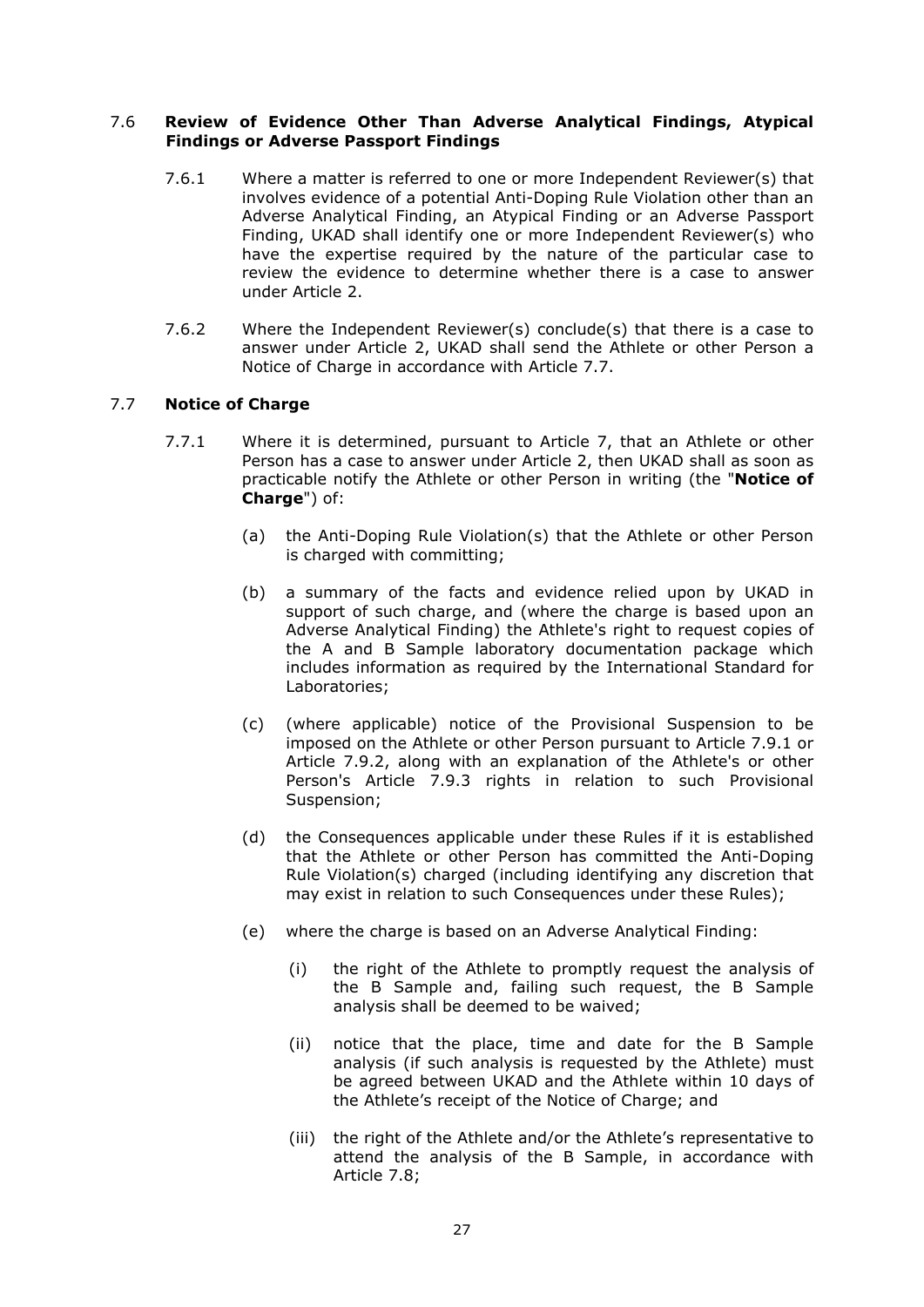- (f) the right of the Athlete or other Person to respond to the Notice of Charge in one of the following ways:
	- (i) to admit the Anti-Doping Rule Violation(s) charged, and accede to the Consequences specified in the Notice of Charge;
	- (ii) to admit the Anti-Doping Rule Violation(s) charged, but to dispute and/or seek to mitigate the Consequences specified in the Notice of Charge, and to have the Consequences determined at a hearing conducted in accordance with Article 8; or
	- (iii) to deny the charge, and to have the charge and (if the charge is upheld) any Consequences determined at a hearing conducted in accordance with Article 8;

provided that if the Athlete or other Person wishes to exercise his/her right to a hearing, he/she must submit a written request for such a hearing so that it is received by UKAD as soon as possible, but in any event within 10 days of the Athlete's or other Person's receipt of the Notice of Charge. The request must also state how the Athlete or other Person responds to the charge in the Notice of Charge and must explain (in summary form) the basis for such response. In the event no such response is received by that deadline, the Athlete or other Person will be deemed to have admitted the Anti-Doping Rule Violation(s) charged, and, unless UKAD (at its sole discretion) refers the determination of the applicable Consequences to a hearing conducted in accordance with Article 8, the Athlete or other Person shall also be deemed to have acceded to the Consequences specified in the Notice of Charge.

- 7.7.2 UKAD shall send copies of the Notice of Charge to each Interested Party.
- 7.7.3 In the Notice of Charge, and/or at any other time prior to the determination of the charge at a hearing, UKAD may invite the Athlete or other Person to admit the Anti-Doping Rule Violation(s) charged and accede to the specified Consequences.
- 7.7.4 In the event that UKAD withdraws the Notice of Charge, or the Athlete or other Person admits the Anti-Doping Rule Violation(s) charged and accedes to the Consequences specified by UKAD (or is deemed to have done so in accordance with Article 7.7.1), neither B Sample analysis nor a hearing is required. Instead, UKAD shall promptly issue a reasoned decision confirming the commission of the Anti-Doping Rule Violation(s) and the imposition of the specified Consequences, shall send notice of the decision to the Athlete or other Person and to each Interested Party, and shall Publicly Disclose the decision in accordance with Article 8.4.

# 7.8 **B Sample Analysis**

7.8.1 If the Athlete exercises the right to have his/her B Sample analysed, such analysis shall be conducted on the date and at the time and place agreed to between UKAD and the Athlete (in accordance with Article 7.7.1(e)(ii)), and the Athlete and/or his/her representative shall have a right to attend on that date at the Athlete's cost to witness the opening and analysis of the B Sample, as shall representatives of UKAD, the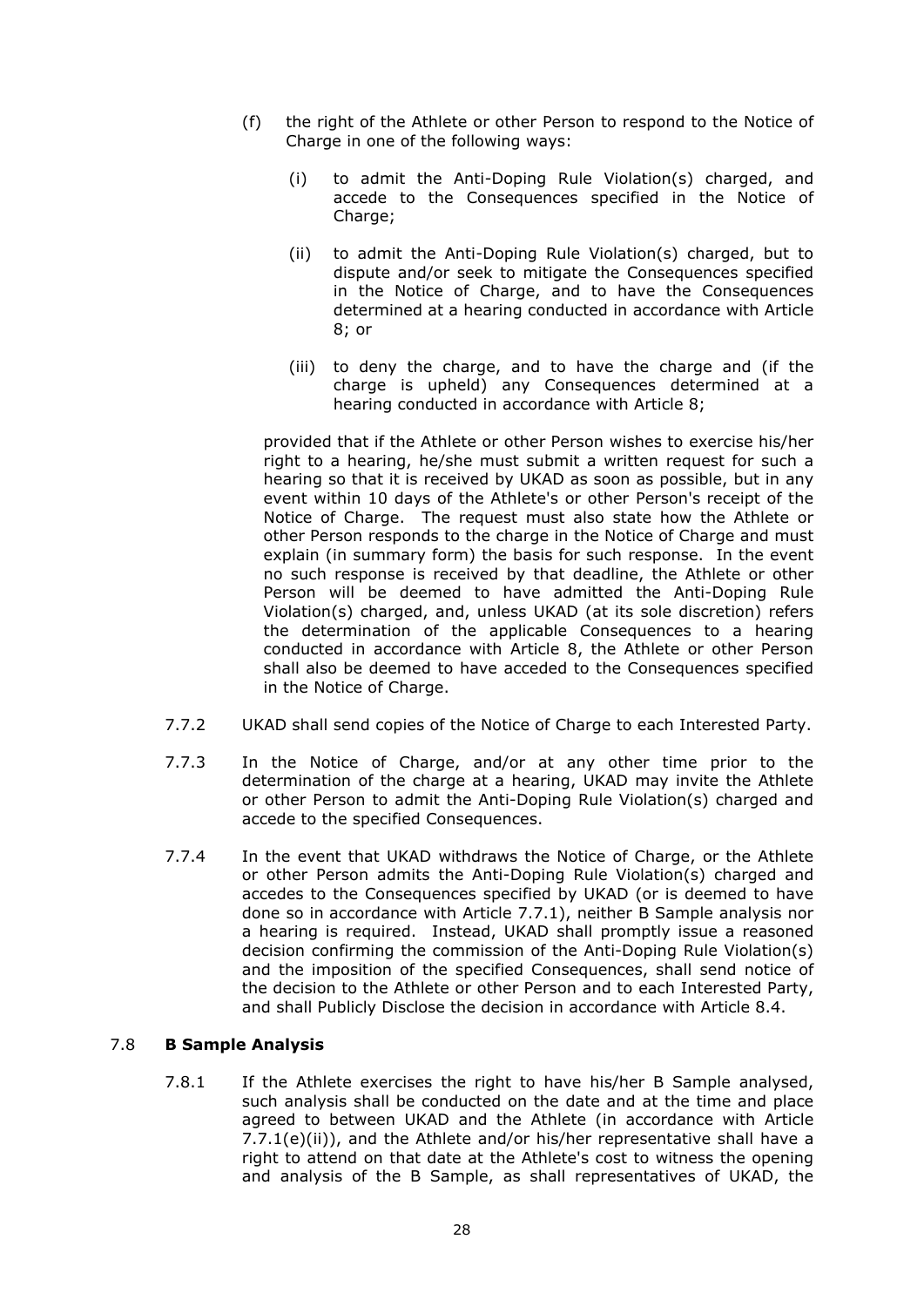International Federation and the NGB (at their own cost). The Athlete shall have no right to an adjournment of the agreed date. If the Athlete or his representative is unable to attend on the agreed date, then the laboratory shall arrange for an independent witness to attend the B Sample analysis to verify, in accordance with the International Standard for Laboratories, that the B Sample container shows no signs of tampering and that the identifying numbers correspond to those on the Sample collection documentation. Where an Athlete has been provisionally suspended (in accordance with Article 7.9.1 or 7.9.2), he shall remain provisionally suspended notwithstanding the fact that he has requested the analysis of his B Sample.

- 7.8.2 If the Athlete admits the Anti-Doping Rule Violation(s) charged, and/or does not exercise his/her right to the B Sample analysis (in accordance with Article 7.7.1(e)(i)), he/she will be deemed to have accepted the Adverse Analytical Finding based on the A Sample analysis alone. UKAD may however proceed with such analysis at any time if it believes that it is relevant to the proceedings against the Athlete, in which case an independent witness shall attend the analysis for the purpose set out in Article 7.8.1.
- 7.8.3 If the analysis of the B Sample does not confirm the Adverse Analytical Finding in respect of the A Sample, then (unless UKAD charges the Athlete with Use under Article 2.2) the entire test shall be considered negative and the Athlete and each Interested Party will be so informed. In such circumstances, the Notice of Charge will be withdrawn, the proceedings instituted against the Athlete shall be discontinued, any Provisional Suspension previously imposed on the Athlete pursuant to Article 7.9 shall be deemed automatically vacated with immediate effect, and no further disciplinary action shall be taken against the Athlete by UKAD in relation to the original Adverse Analytical Finding (provided, however, that UKAD may investigate why the A Sample did not match the B Sample). In addition, where the Athlete or the Athlete's team has been removed from a Competition as a result of the Adverse Analytical Finding, if it is still possible (without otherwise affecting the Competition) for the Athlete or team to be reinstated, the Athlete or team may be reinstated and continue to take part in the Competition.
- 7.8.4 If the B Sample analysis confirms (or is deemed to confirm) the Adverse Analytical Finding in respect of the A Sample, then UKAD shall provide the B Sample laboratory documentation package to the Athlete (if applicable), and the matter shall proceed to a hearing as set out in Article 8. In case of doubt as to whether the B Sample analysis confirms the Adverse Analytical Finding in respect of the A Sample, UKAD may refer the matter to one or more Independent Reviewer(s), as it deems appropriate.
- 7.8.5 Where Article 7.8.2 and/or 7.8.3 applies, UKAD shall be responsible for the costs of the B Sample analysis. Where Article 7.8.4 applies, UKAD may require the Athlete to pay the costs of the B Sample analysis.

### 7.9 **Provisional Suspension**

7.9.1 Mandatory Provisional Suspension after an Adverse Analytical Finding:

Where an Adverse Analytical Finding or Adverse Passport Finding is issued against an Athlete for a Prohibited Substance or for evidence of a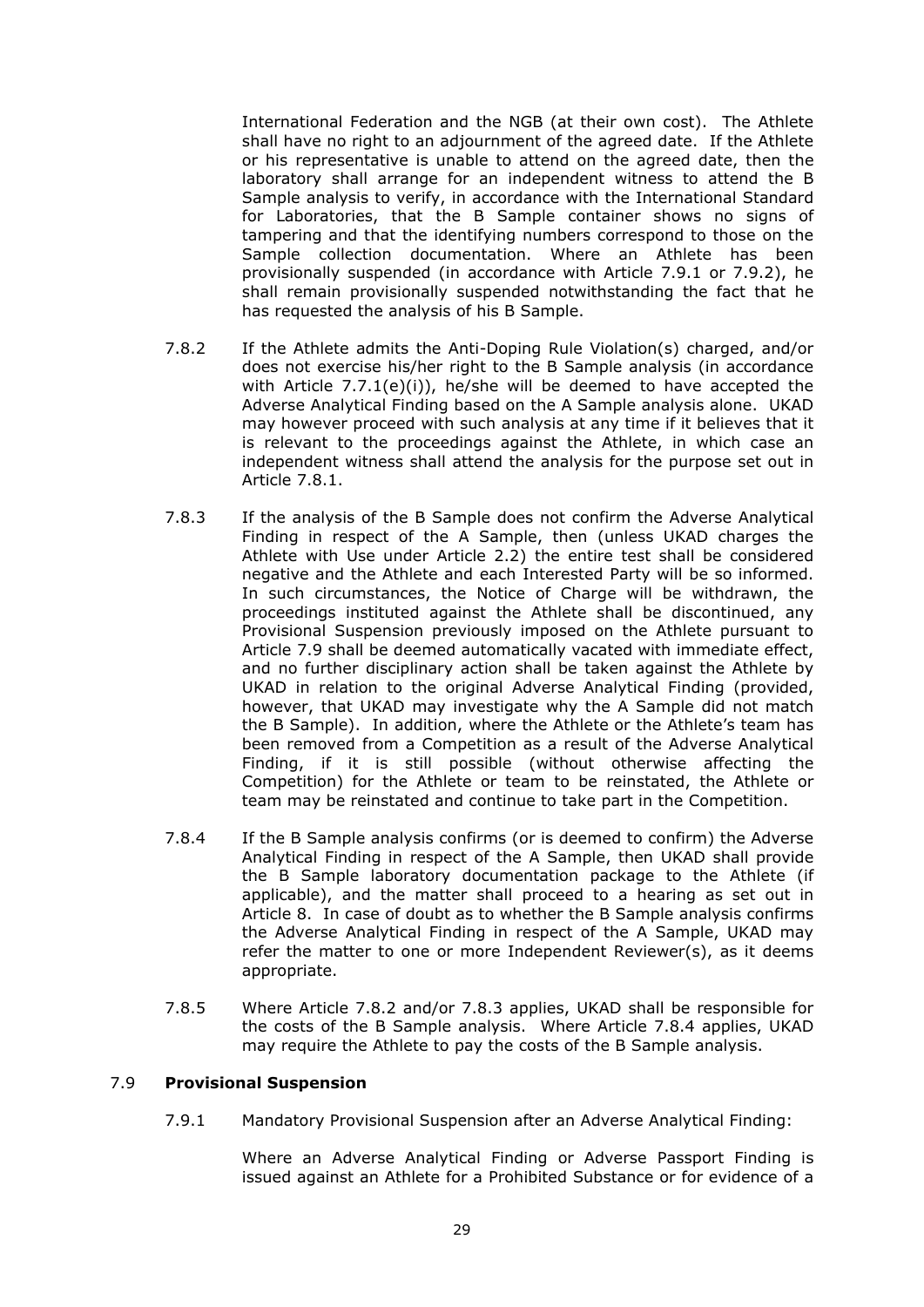Prohibited Method, other than a Specified Substance, and it has been concluded in accordance with Article 7.2 or Article 7.4 that the Athlete has a case to answer under Article 2, then (subject only to Article 7.9.3) a Provisional Suspension will come into effect automatically on the date specified by UKAD in the Notice of Charge.

- 7.9.2 Discretionary Provisional Suspension in other cases:
	- (a) In all other cases not covered by Article 7.9.1 where it is determined that an Athlete or other Person has a case to answer under Article 2, unless UKAD decides to disapply this Article 7.9.2 then (subject only to Article 7.9.3) a Provisional Suspension will come into effect automatically on the date specified by UKAD in the Notice of Charge.
	- (b) If UKAD disapplies Article 7.9.2(a) so that no date is specified in the Notice of Charge for a Provisional Suspension to come into effect, no Provisional Suspension will come into effect prior to determination of the charge unless so ordered by the NADP on application by UKAD, which application must be based on evidence that was not available to UKAD at the time the Notice of Charge was sent.
- 7.9.3 An Athlete's or other Person's right to challenge the imposition of a Provisional Suspension:

An Athlete or other Person who receives notice of an automatic Provisional Suspension pursuant to Article 7.9.1 or Article 7.9.2(a) has the right to apply to the NADP, either immediately (i.e., before the Provisional Suspension comes into force) or at any time prior to the full hearing, showing cause why the Provisional Suspension should not be imposed (or, where it has been imposed, why it should be lifted), provided that:

- (a) If the Athlete or other Person applies for an order that the Provisional Suspension not be imposed before the Provisional Suspension comes into effect under Article 7.9.1 or 7.9.2(a), then the Provisional Suspension shall not come into effect pending the decision on the application.
- (b) If the Athlete or other Person does not make an application before the Provisional Suspension comes into effect under Article 7.9.1 or 7.9.2(a), but makes an application after that date for the Provisional Suspension to be lifted, the Provisional Suspension shall remain in place pending the decision on the application.
- (c) The Provisional Suspension shall be imposed (or shall not be lifted) unless the Athlete or other Person establishes that:
	- (i) the charge(s) has/have no reasonable prospect of being upheld, e.g., because of a patent flaw in the case against the Athlete or other Person;
	- (ii) the Athlete or other Person has a strong arguable case that he/she bears No Fault or Negligence for the Anti-Doping Rule Violation(s) charged, so that any period of Ineligibility that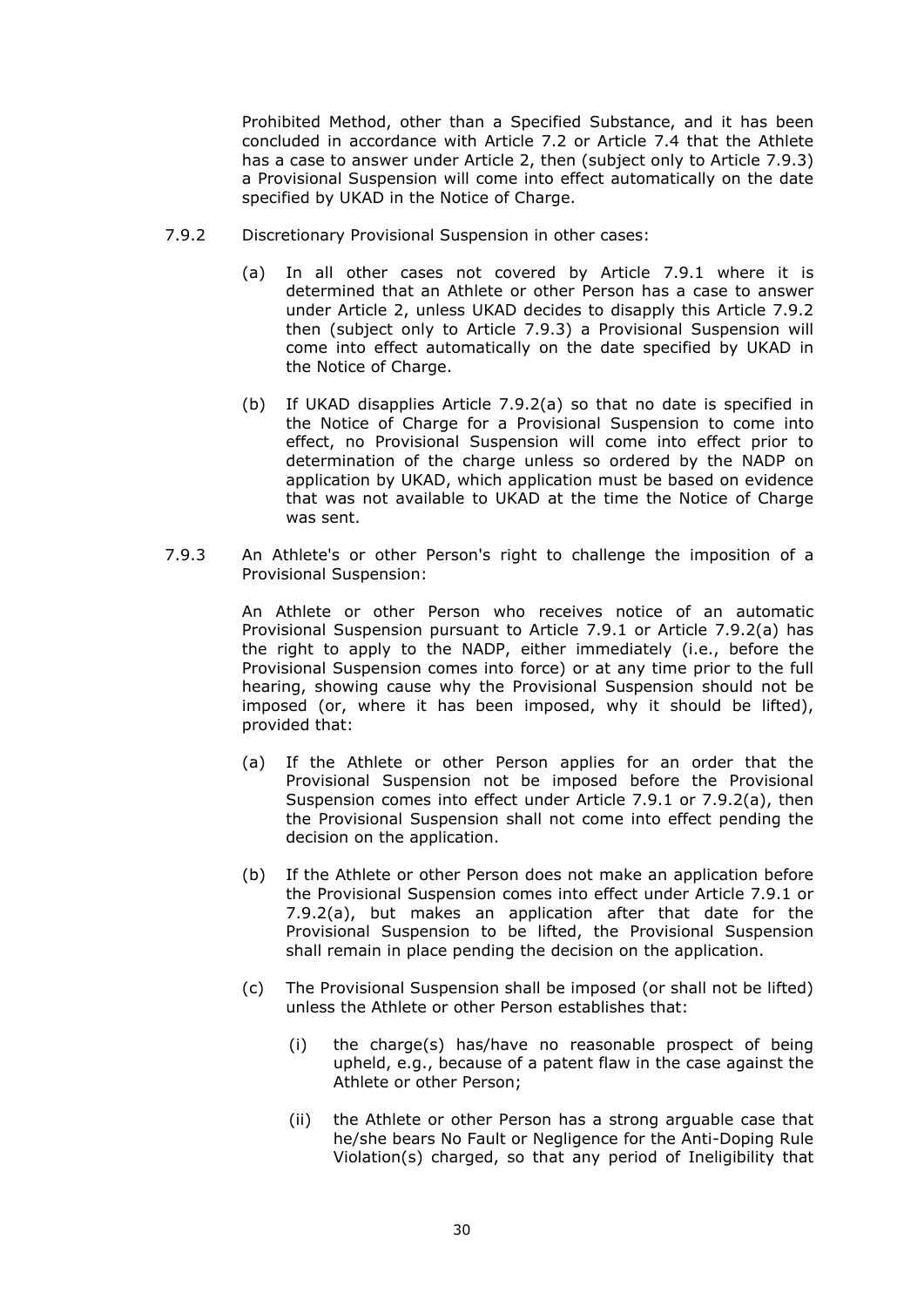might otherwise be imposed for such a violation is likely to be completely eliminated by application of Article 10.4;

- (iii) the violation is likely to have involved a Contaminated Product; or
- (iv) some other facts exist that make it clearly unfair, in all of the circumstances, to impose a Provisional Suspension prior to a full hearing on the merits of the charge(s) against the Athlete or other Person. This ground is to be construed narrowly, and applied only in truly exceptional circumstances. For example, the fact that the Provisional Suspension would prevent the Athlete or other Person participating in a particular Competition or Event shall not qualify as exceptional circumstances for these purposes.
- 7.9.4 Provisional Suspensions may be appealed as provided under Article 13.3.
- 7.9.5 No Provisional Suspension if B Sample analysis does not confirm A Sample analysis:

In accordance with Article 7.8.3, if the B Sample analysis does not confirm the Adverse Analytical Finding in respect of the A Sample, then no Provisional Suspension shall be imposed upon the Athlete. If a Provisional Suspension was imposed prior to receipt of the nonconfirmatory results of the B Sample analysis, it shall be deemed automatically vacated with immediate effect, without the need for any order from the NADP.

7.9.6 Effect of Provisional Suspension:

An Athlete or other Person who is subject to a Provisional Suspension may not, during the period of Provisional Suspension, participate in any capacity (or, in the case of an Athlete Support Person, assist an Athlete who is participating in any capacity) in any Competition, Event or other activity organised, convened, authorised or recognised by the NGB or by any body that is a member of, or affiliated to, or licensed by the NGB. In addition, the NGB shall take all steps within its power to have the Provisional Suspension recognised and enforced by all other relevant parties, including in accordance with Code Article 15.1.

- 7.9.7 Notice of Provisional Suspension:
	- (a) Any Provisional Suspension imposed under this Article 7.9 will be notified to all Interested Parties, but will otherwise remain confidential in accordance with Article 14, save only to the extent disclosure is required to ensure that the Provisional Suspension is recognised and enforced, including in accordance with Code Article 15.1.
	- (b) In all cases where an Athlete has been notified of an Anti-Doping Rule Violation that does not result in a mandatory Provisional Suspension under Article 7.9.1, the Athlete shall be offered the opportunity to accept a Provisional Suspension pending the resolution of the matter.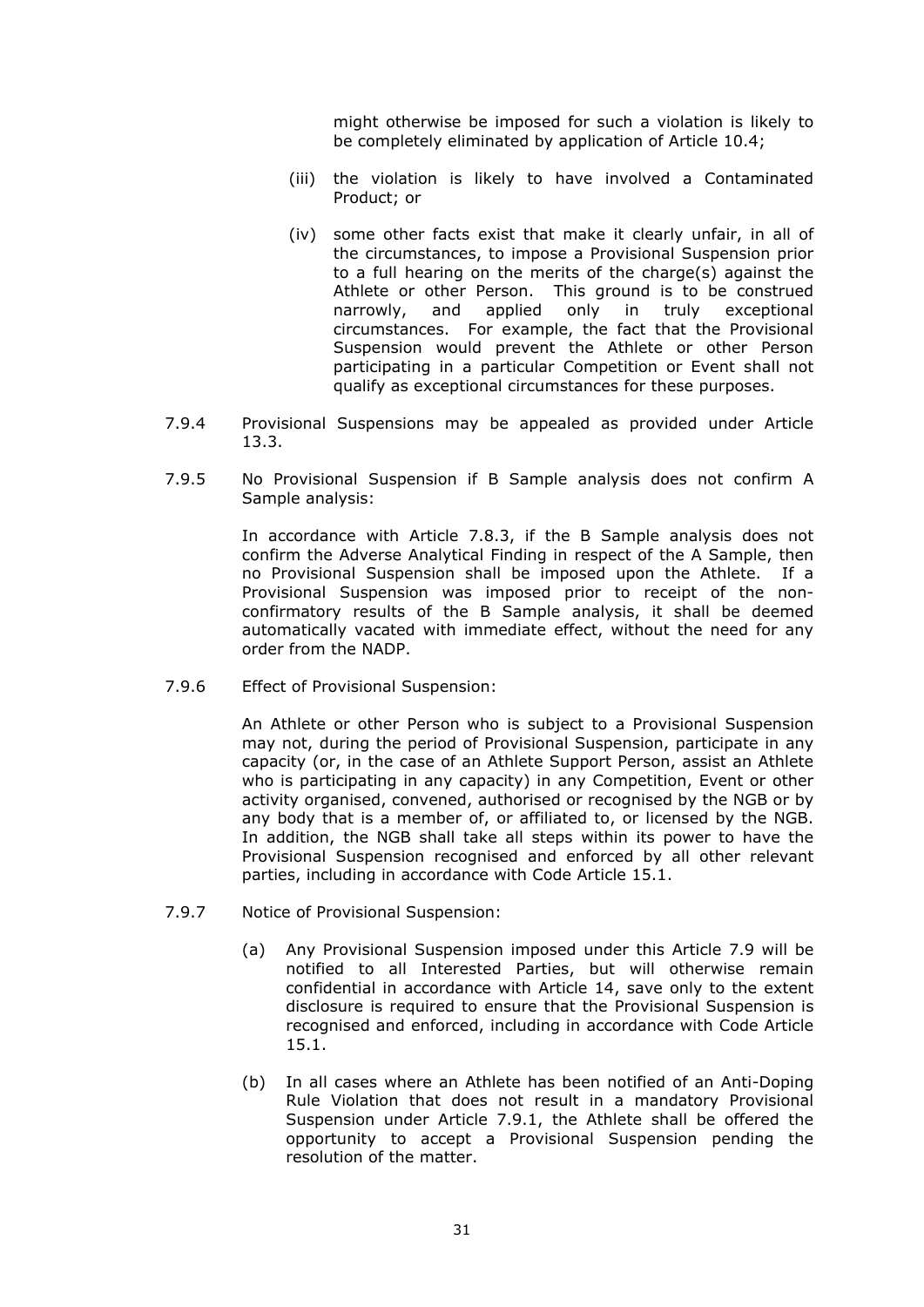### 7.9.8 Right to expedited hearing:

An Athlete who is subject to a Provisional Suspension has the right, if he/she so wishes, to an expedited hearing on the merits of the charge(s) against him/her pursuant to Article 8, to take place (save in exceptional circumstances) no later than 14 days after the date of imposition of the Provisional Suspension.

#### 7.10 **Statute of Limitations**

Notwithstanding any other provision of these Rules, no charge may be brought under these Rules against an Athlete or other Person in respect of an Anti-Doping Rule Violation unless he/she has been notified of the Anti-Doping Rule Violation as provided in Article 7.7, or notification has been reasonably attempted, within ten years from the date that the Anti-Doping Rule Violation is asserted to have occurred.

# **Article 8: Disciplinary Proceedings**

# 8.1 **Jurisdiction of the NADP**

The following matters arising under these Rules shall be submitted for determination by the National Anti-Doping Panel (NADP), in accordance with the NADP Rules, as amended from time to time:

- 8.1.1 A charge that one or more Anti-Doping Rule Violations has been committed: see Article 7.7. Where such charge is upheld, the NADP first instance tribunal will determine what Consequences (if any) should be imposed, in accordance with and pursuant to Articles 9 and 10.
- 8.1.2 An application that a Provisional Suspension not be imposed (or be lifted): see Article 7.9.3.
- 8.1.3 An appeal brought in accordance with Article 13.

### 8.2 **Observers**

Interested Parties who are not joined as a party to the proceedings before the NADP shall have the right (a) to be kept advised of the status and outcome (with reasons) of the proceedings; and (b) to attend all hearings as observers.

### 8.3 **Rules of Evidence and Procedure**

- 8.3.1 UKAD shall have the burden of establishing that the Athlete or other Person charged has committed the Anti-Doping Rule Violation(s) specified in the Notice of Charge. To meet that burden, UKAD must establish the Athlete's or other Person's commission of the Anti-Doping Rule Violation(s) charged to the comfortable satisfaction of the hearing panel, bearing in mind the seriousness of the allegations that are made. This standard of proof in all cases is greater than a mere balance of probability but less than proof beyond a reasonable doubt.
- 8.3.2 Where these Rules place the burden of proof upon the Athlete or other Person charged with the commission of an Anti-Doping Rule Violation to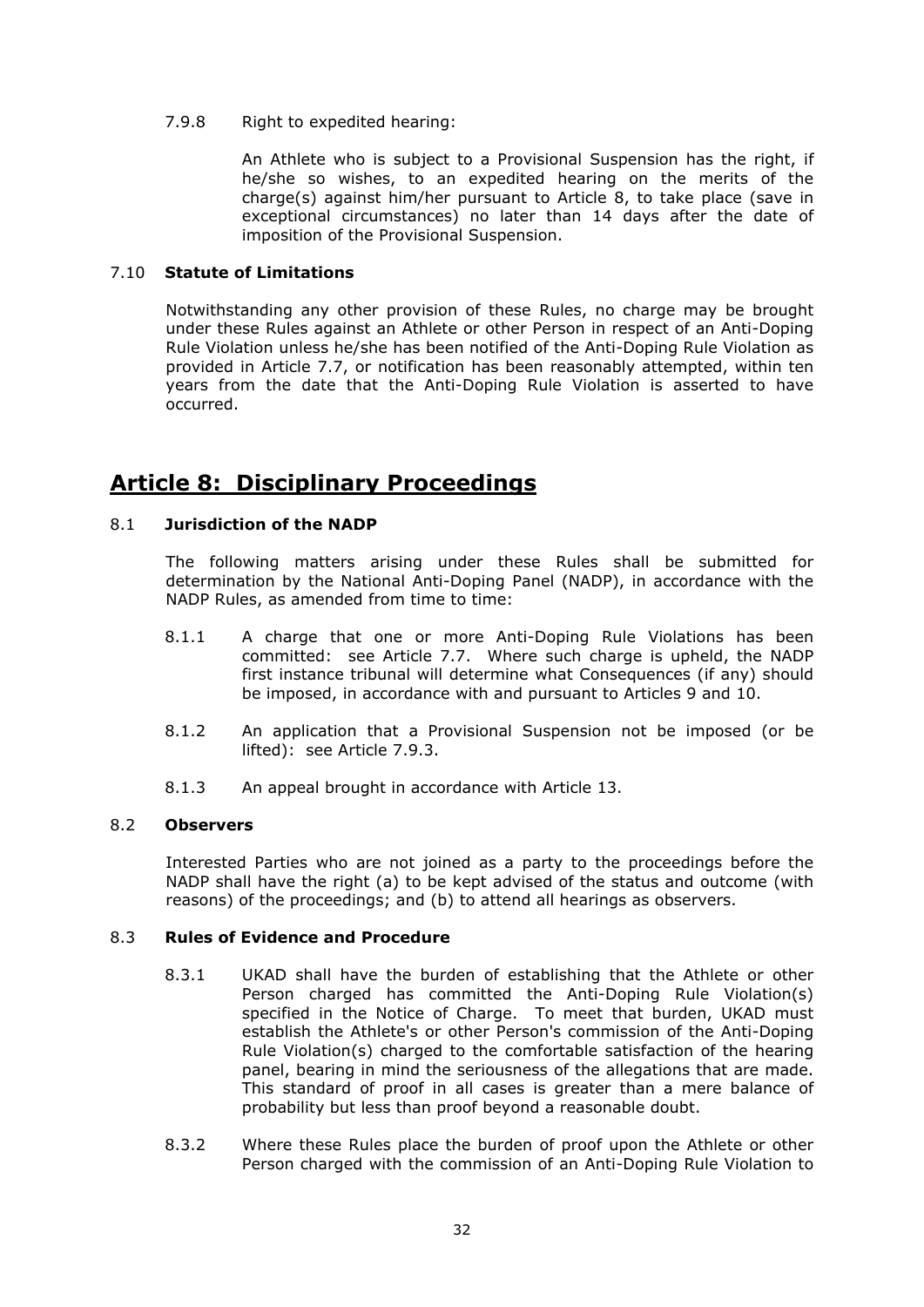rebut a presumption or establish specified facts or circumstances, then the applicable standard of proof shall be by a balance of probability.

- 8.3.3 The hearing panel shall have the power to decide on the admissibility, relevance and weight of any evidence (including the testimony of any fact or expert witness) and shall not be bound by any legal rules in relation to such matters. Facts may be established by any reliable means, including admissions.
- 8.3.4 Analytical methods or decision limits approved by WADA after consultation within the relevant scientific community and which have been the subject of peer review shall be presumed to be scientifically valid. Any Athlete or other Person seeking to rebut this presumption of scientific validity shall, as a condition precedent to any such challenge, first notify WADA of the challenge and the basis of the challenge. CAS, on its own initiative, may also inform WADA of any such challenge. At WADA's request, the CAS panel shall appoint an appropriate scientific expert to assist the panel in its evaluation of the challenge. Within 10 days of WADA's receipt of such notice, and WADA's receipt of the CAS file, WADA shall also have the right to intervene as a party, appear amicus curiae or otherwise provide evidence in such proceeding.
- 8.3.5 WADA-accredited laboratories, and other laboratories approved by WADA, shall be presumed to have conducted Sample analysis and custodial procedures in accordance with the International Standard for Laboratories. The Athlete or other Person charged with the commission of an Anti-Doping Rule Violation may rebut this presumption by establishing that a departure from the International Standard for Laboratories occurred that could reasonably have caused the Adverse Analytical Finding (or the factual basis for any other Anti-Doping Rule Violation with which the Athlete or other Person is charged). If he/she does so, then UKAD shall have the burden of establishing that such departure did not cause the Adverse Analytical Finding (or the factual basis for such other Anti-Doping Rule Violation).
- 8.3.6 Departures from any other International Standard or other anti-doping rule or policy set forth in these Rules of the Code that did not cause an Adverse Analytical Finding or the factual basis for any other Anti-Doping Rule Violation with which the Athlete or other Person is charged shall not invalidate such evidence or results. If the Athlete or other Person charged with committing the Anti-Doping Rule Violation establishes the occurrence of a departure from another International Standard or other anti-doping rule or policy occurred that could reasonably have caused the Anti-Doping Rule Violation based on an Adverse Analytical Finding or the factual basis for any other Anti-Doping Rule Violation with which the Athlete or other Person is charged, then UKAD shall have the burden of establishing that such departure did not cause the Adverse Analytical Finding or the factual basis for such other Anti-Doping Rule Violation.
- 8.3.7 Any other deviation from these Rules or the procedures referred to in these Rules shall not invalidate any finding, procedure, decision or result under the Rules unless the Athlete or other Person relying on such deviation establishes that it casts material doubt on the reliability of that finding, procedure, decision or result, and UKAD is unable to rebut that showing.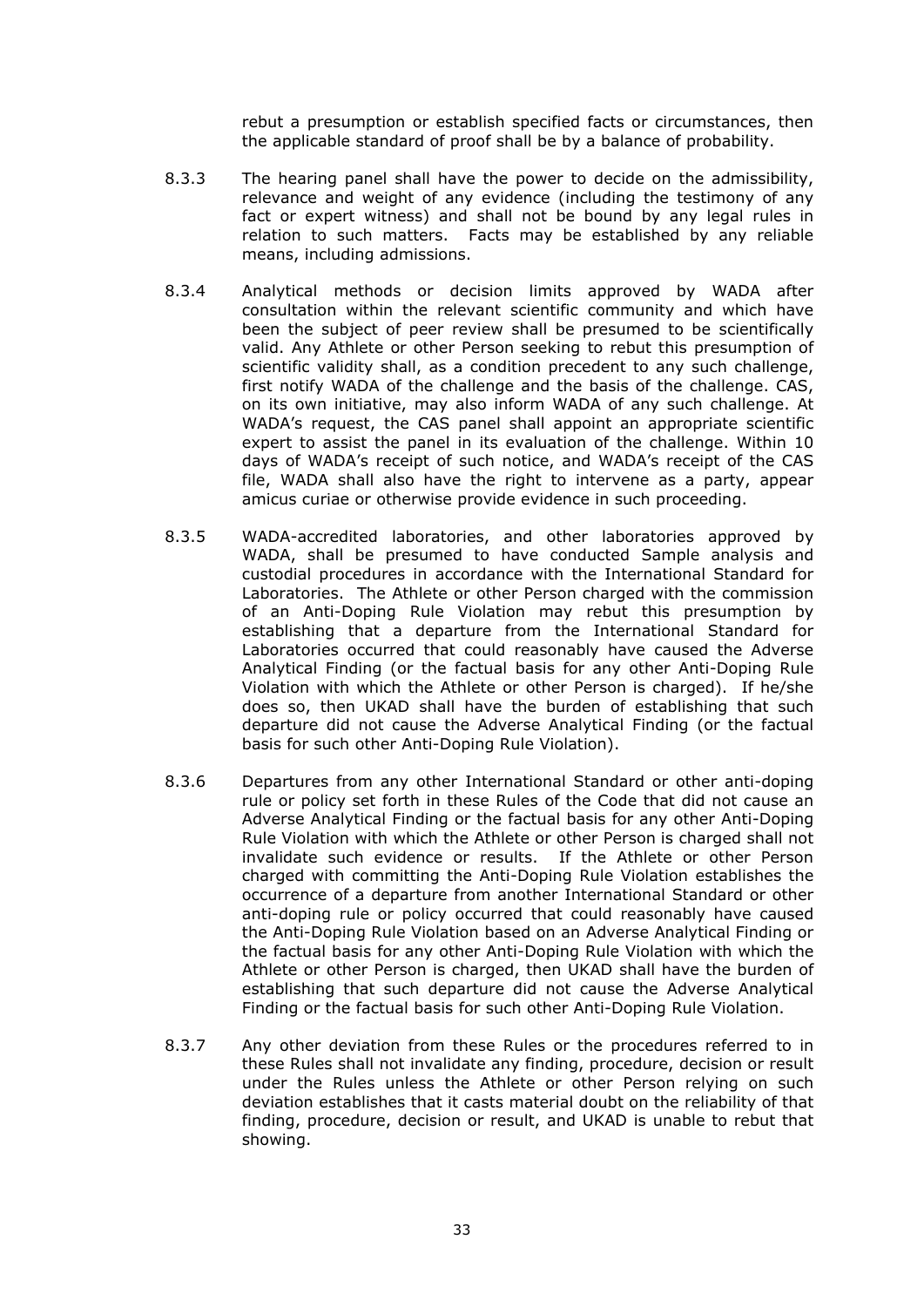- 8.3.8 The facts established by a decision of a court or professional disciplinary tribunal of competent jurisdiction that is not the subject of a pending appeal shall be irrebuttable evidence against the Athlete or other Person to whom the decision pertained of those facts, unless the Athlete or other Person establishes that the decision violated principles of natural justice.
- 8.3.9 The hearing panel may draw an inference that is adverse to an Athlete or other Person charged with commission of an Anti-Doping Rule Violation based on the Athlete's or other Person's refusal, after a request made in a reasonable time in advance of the hearing, to appear at the hearing (either in person or by telephone, as directed by the hearing panel) and to answer questions put by the hearing panel or UKAD.

# 8.4 **Publication of Decisions**

- 8.4.1 Where the hearing panel determines that an Anti-Doping Rule Violation has been committed, the decision shall be Publicly Reported within 20 days of the decision unless the Athlete or other Person charged has a right to appeal against the decision, in which case the decision shall not be Publicly Reported (a) until the deadline for appeal has passed and no appeal has been filed; or (b) if an appeal is filed, unless and until the decision that an Anti-Doping Rule Violation was committed is affirmed on appeal (in which case the final appellate decision shall also be Publicly Reported within 20 days of that decision). However, this mandatory Public Reporting requirement shall not apply where the Athlete or other Person who has been found to have committed an Anti-Doping Rule Violation is a Minor. Any optional Public Reporting in a case involving a Minor shall be proportionate to the facts and circumstances of the case.
- 8.4.2 Where the hearing panel has determined that an Anti-Doping Rule Violation has not been committed, the decision shall not be Publicly Disclosed unless the Athlete or other Person charged consents to such disclosure. Where the Athlete or other Person charged does not so consent, a summary of the decision may be published, provided that what is disclosed does not enable the public to identify the Athlete or other Person charged.
- 8.4.3 Publication shall be accomplished at a minimum by placing the required information on UKAD's website and leaving the information up for the longer of one month or the duration of any period of Ineligibility.

# 8.5 **Single Hearing before CAS**

Anti-Doping Rule Violations asserted against International-Level Athletes or National-Level Athletes may, with the consent of the Athlete, UKAD, WADA and any other Anti-Doping Organisation that would have had a right to appeal a first instance hearing decision to CAS all consent, charges asserting Anti-Doping Rule Violations may be heard directly by CAS, with no requirement for a prior hearing.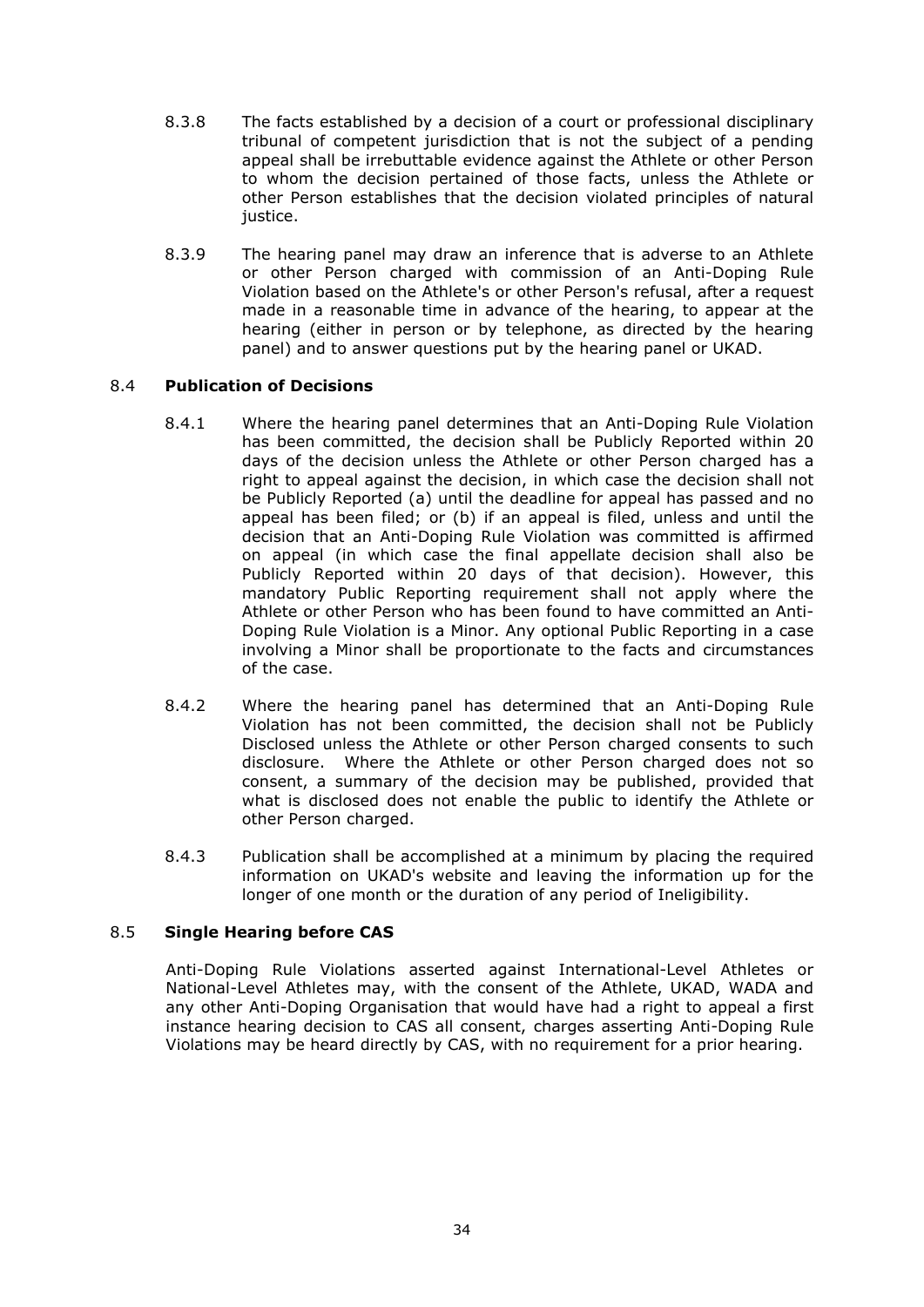# **Article 9: Automatic Disqualification of Individual Results**

### 9.1 **Disqualification of Competition Results as a Consequence of an Anti-Doping Rule Violation Committed in Connection with or Arising out of an In-Competition test**

An Anti-Doping Rule Violation in Individual Sports in connection with or arising out of an In-Competition test automatically leads to Disqualification of the result obtained in the Competition in question, with all resulting Consequences, including forfeiture of any medals, titles, points and prizes.

# 9.2 **Impact of Disqualification on an Opponent's Results**

There will be no adjustment of results, medals, titles, points, prizes or other consequences for the opponent of an Athlete (or the opponent of the team of an Athlete) subsequently found to have committed an Anti-Doping Rule Violation, irrespective of any Disqualification of results that may be ordered under these Rules, unless specific provision is made for such adjustment in the rules of the International Federation or in the applicable Event or Competition rules.

# **Article 10: Ineligibility Sanctions for Individuals**

### 10.1 **Disqualification of Event Results as a Consequence of an Anti-Doping Rule Violation Committed During or in Connection with a Competition in the Event**

- 10.1.1 Except as provided in Article 10.1.2, where an Athlete is found to have committed an Anti-Doping Rule Violation during or in connection with one Competition in an Event, then (in addition to the consequences set out at Article 9.1) the Anti-Doping Rule Violation may (upon the decision of the ruling body) lead to the Disqualification of any individual results obtained by the Athlete in other Competitions in that Event, with all resulting Consequences, including forfeiture of all medals, titles, points and prizes. Factors to be included in considering whether to Disqualify other results in an Event might include, for example, the seriousness of the Athlete's Anti-Doping Rule Violation and whether the Athlete tested negative in the other Competitions.
- 10.1.2 If the Athlete establishes that he/she bears No Fault or Negligence for the Anti-Doping Rule Violation in question, the Athlete's individual results in such other Competitions shall not be Disqualified unless UKAD establishes that the Athlete's results in those other Competitions were likely to have been affected by the Athlete's Anti-Doping Rule Violation.

### 10.2 **Imposition of a Period of Ineligibility for the Presence, Use or Attempted Use, or Possession of a Prohibited Substance and/or a Prohibited Method**

The period of Ineligibility for an Anti-Doping Rule Violation under Article 2.1, 2.2 or 2.6 that is the Athlete's or other Person's first anti-doping offence shall be as follows, subject to potential reduction or suspension pursuant to Article 10.4, 10.5 or 10.6: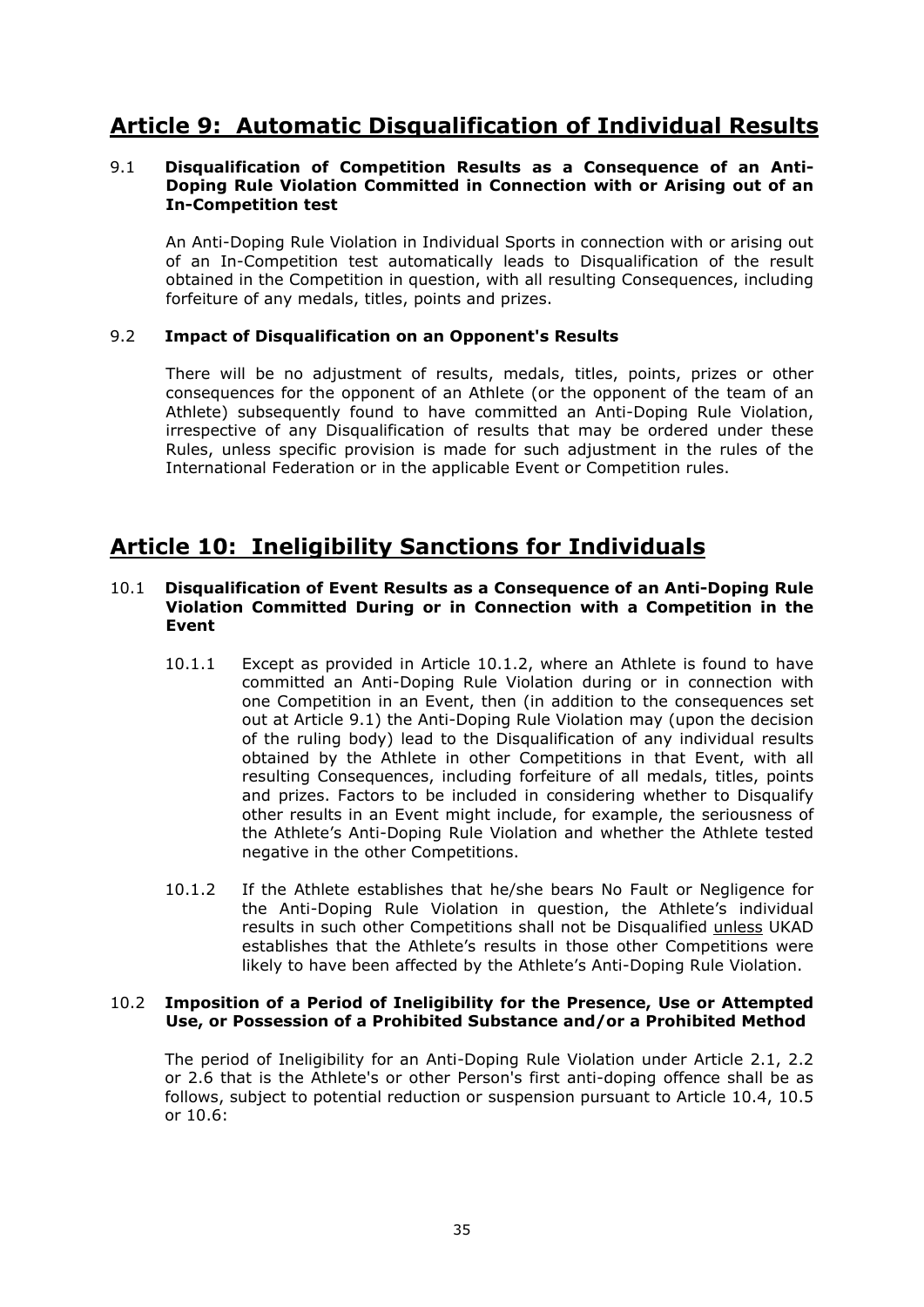- 10.2.1 The period of Ineligibility shall be four years where:
	- (a) The Anti-Doping Rule Violation does not involve a Specified Substance, unless the Athlete or other Person can establish that the Anti-Doping Rule Violation was not intentional.
	- (b) The Anti-Doping Rule Violation involves a Specified Substance and UKAD can establish that the Anti-Doping Rule Violation was intentional.
- 10.2.2 If Article 10.2.1 does not apply, the period of Ineligibility shall be two years.
- 10.2.3 As used in Articles 10.2 and 10.3, the term "intentional" is meant to identify those Athletes or other Persons who cheat. The term, therefore, requires that the Athlete or other Person engaged in conduct which he or she knew constituted an Anti-Doping Rule Violation or knew that there was a significant risk that the conduct might constitute or result in an Anti-Doping Rule Violation and manifestly disregarded that risk. An Anti-Doping Rule Violation resulting from an Adverse Analytical Finding for a substance which is only prohibited In-Competition shall be rebuttably presumed to be not "intentional" if the substance is a Specified Substance and the Athlete can establish that the Prohibited Substance was Used Out-of-Competition. An Anti-Doping Rule Violation resulting from an Adverse Analytical Finding for a substance which is only prohibited In-Competition shall not be considered "intentional" if the substance is not a Specified Substance and the Athlete can establish that the Prohibited Substance was Used Out-of-Competition in a context unrelated to sport performance.

# 10.3 **Imposition of a Period of Ineligibility for Other Anti-Doping Rule Violations**

The period of Ineligibility for Anti-Doping Rule Violations other than as provided in Article 10.2 shall be as follows, unless Articles 10.5 or 10.6 are applicable:

- 10.3.1 For an Anti-Doping Rule Violation under Article 2.3 or Article 2.5 that is the Athlete's or other Person's first anti-doping offence, the period of Ineligibility shall be four years unless, in a case of failing to submit to Sample collection, the Athlete can establish that the commission of the Anti-Doping Rule Violation was not intentional (as defined in Article 10.2.3), in which case the period of Ineligibility shall be two years.
- 10.3.2 For violations of Article 2.4 that is the Athlete's first anti-doping offence, the period of Ineligibility shall be two years, subject to reduction down to a minimum of one year, depending on the Athlete's degree of Fault. The flexibility between two years and one year of Ineligibility in this Article is not available to Athletes where a pattern of last-minute whereabouts changes or other conduct raises a serious suspicion that the Athlete was trying to avoid being available for Testing.
- 10.3.3 For an Anti-Doping Rule Violation under Article 2.7 or 2.8 that is the Athlete's or other Person's first anti-doping offence, the period of Ineligibility shall be a minimum of four years up to lifetime Ineligibility, depending on the seriousness of the violation, provided that: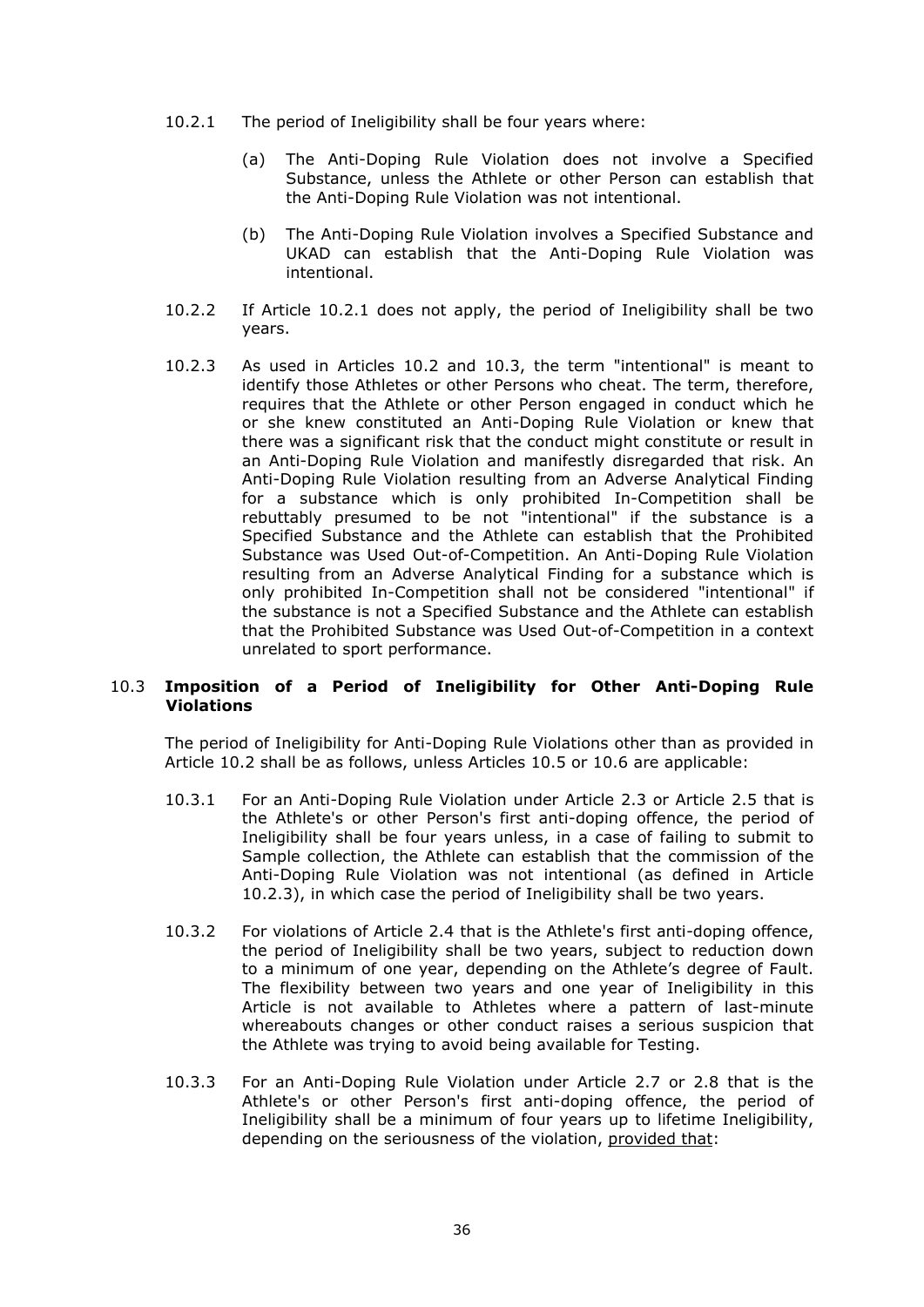- (a) An Anti-Doping Rule Violation under Article 2.7 or 2.8 involving a Minor shall be considered a particularly serious offence and, if committed by Athlete Support Personnel for violations other than those involving Specified Substances, shall result in lifetime Ineligibility for such Athlete Support Personnel.
- (b) Significant Anti-Doping Rule Violations under Article 2.7 or 2.8 that may also violate non-sporting laws and regulations shall be reported to the competent administrative, professional or judicial authorities.
- 10.3.4 For an Anti-Doping Rule Violation under Article 2.9 that is the Athlete's or other Person's first offence, the period of Ineligibility imposed shall be a minimum of two years, up to four years, depending on the seriousness of the violation.
- 10.3.5 For an Anti-Doping Rule Violation under Article 2.10 that is the Athlete's or other Person's first offence, the period of Ineligibility shall be two years, subject to reduction down to a minimum of one year, depending on the Athlete's or other Person's degree of Fault and other circumstances of the case.

### 10.4 **Elimination of the Period of Ineligibility where there is No Fault or Negligence**

If an Athlete or other Person establishes in an individual case that he/she bears No Fault or Negligence for the Anti-Doping Rule Violation charged, then the otherwise applicable period of Ineligibility shall be eliminated.

### 10.5 **Reduction of the period of Ineligibility based on No Significant Fault or Negligence**

- 10.5.1 Reduction of Sanctions for Specified Substances or Contaminated Products for Anti-Doping Rule Violations under Article 2.1, 2.2 or 2.6:
	- (a) Specified Substances

Where the Anti-Doping Rule Violation involves a Specified Substance, and the Athlete or other Person can establish No Significant Fault or Negligence, then the period of Ineligibility shall be, at a minimum, a reprimand and no period of Ineligibility, and at a maximum, two years of Ineligibility, depending on the Athlete's or other Person's degree of Fault.

(b) Contaminated Products

In cases where the Athlete or other Person can establish No Significant Fault or Negligence and that the detected Prohibited Substance came from a Contaminated Product, then the period of Ineligibility shall be, at a minimum, a reprimand and no period of Ineligibility, and at a maximum, two years Ineligibility, depending on the Athlete's or other Person's degree of Fault.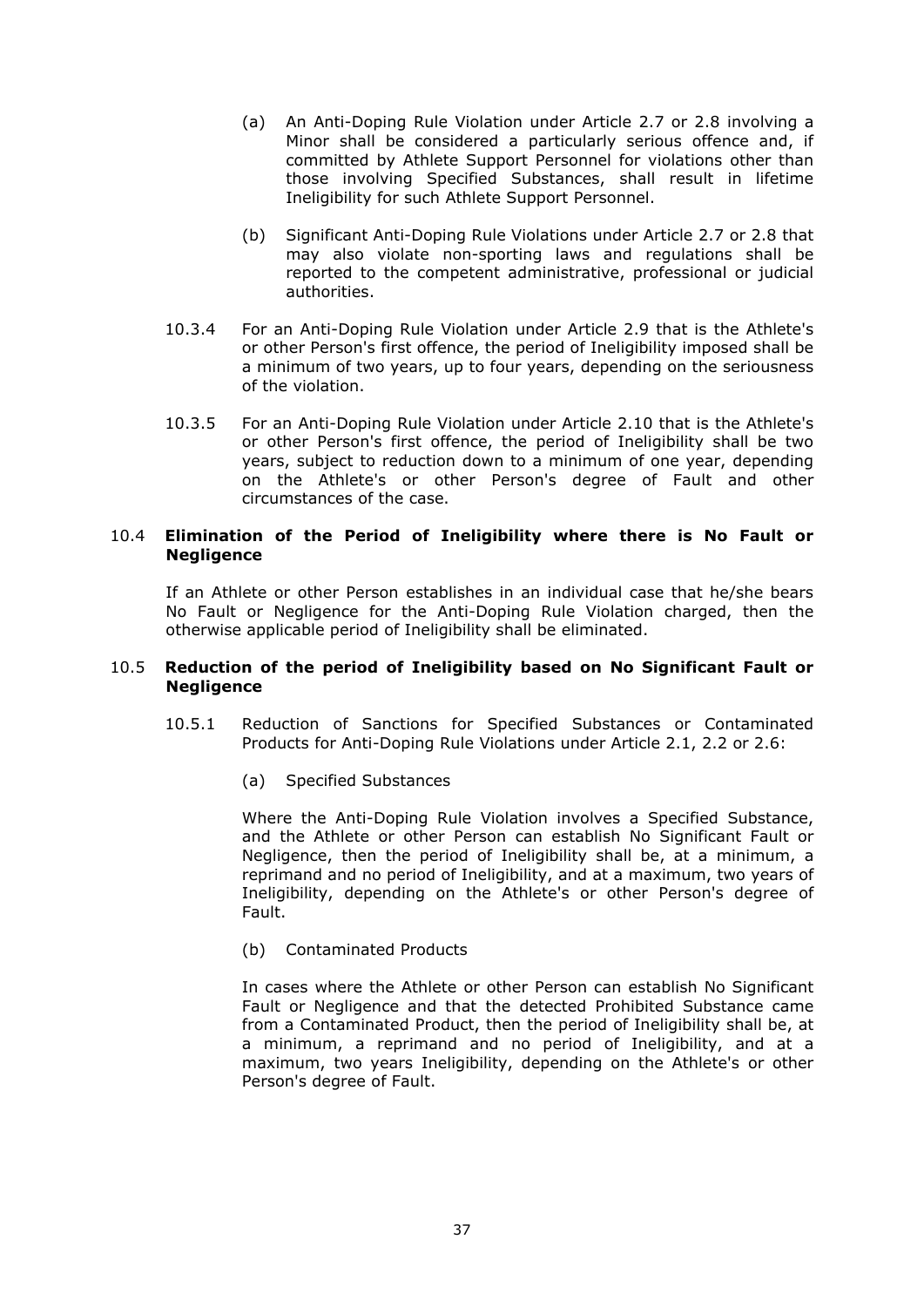10.5.2 Application of No Significant Fault or Negligence beyond the Application of Article 10.5.1:

> In an individual case where Article 10.5.1 is not applicable, if an Athlete or other Person establishes that he/she bears No Significant Fault or Negligence, then (subject to further reduction or elimination as provided in Article 10.6) the otherwise applicable period of Ineligibility may be reduced based on the Athlete's or other Person's degree of Fault, but the reduced period of Ineligibility may not be less than one-half of the period of Ineligibility otherwise applicable. If the otherwise applicable period of Ineligibility is a lifetime, the reduced period under this Article may be no less than eight years.

#### 10.6 **Elimination, Reduction, or Suspension of the Period of Ineligibility or other Consequences for Reasons Other than Fault**

- 10.6.1 Substantial Assistance in Discovering or Establishing Anti-Doping Rule Violations:
	- (a) UKAD may, prior to a final appellate decision under Article 13 or the expiration of the time to appeal, suspend a part of the period of Ineligibility imposed in an individual case in which it has results management authority where the Athlete or other Person has provided Substantial Assistance to an Anti-Doping Organisation, criminal authority or professional disciplinary body which results in: (i) the Anti-Doping Organisation discovering or bringing forward an Anti-Doping Rule Violation by another Person, or (ii) which results in a criminal or disciplinary body discovering or bringing forward a criminal offense or the breach of professional rules committed by another Person and the information provided by the Person providing Substantial Assistance is made available to UKAD. After a final appellate decision under Article 13 or the expiration of time to appeal, UKAD may only suspend a part of the otherwise applicable period of Ineligibility with the approval of WADA and the applicable International Federation.
	- (b) The extent to which the otherwise applicable period of Ineligibility and/or other Consequences may be suspended shall be based on the seriousness of the Anti-Doping Rule Violation committed by the Athlete or other Person and the significance of the Substantial Assistance provided by the Athlete or other Person to the effort to eliminate doping in sport. No more than three quarters of the otherwise applicable period of Ineligibility may be suspended. If the otherwise applicable period of Ineligibility is a lifetime, the non-suspended period under this Article must be no less than eight years. If the Athlete or other Person fails to continue to cooperate and to provide the complete and credible Substantial Assistance upon which a suspension of the period of Ineligibility was based, UKAD shall reinstate the original period of Ineligibility and/or other Consequences. If UKAD decides to reinstate a suspended period of Ineligibility and/or other Consequences or decides not to reinstate a suspended period of Ineligibility and/or other Consequences that decision may be appealed by any Person entitled to appeal under Article 13.
	- (c) To further encourage Athletes and other Persons to provide Substantial Assistance to Anti-Doping Organisations, at the request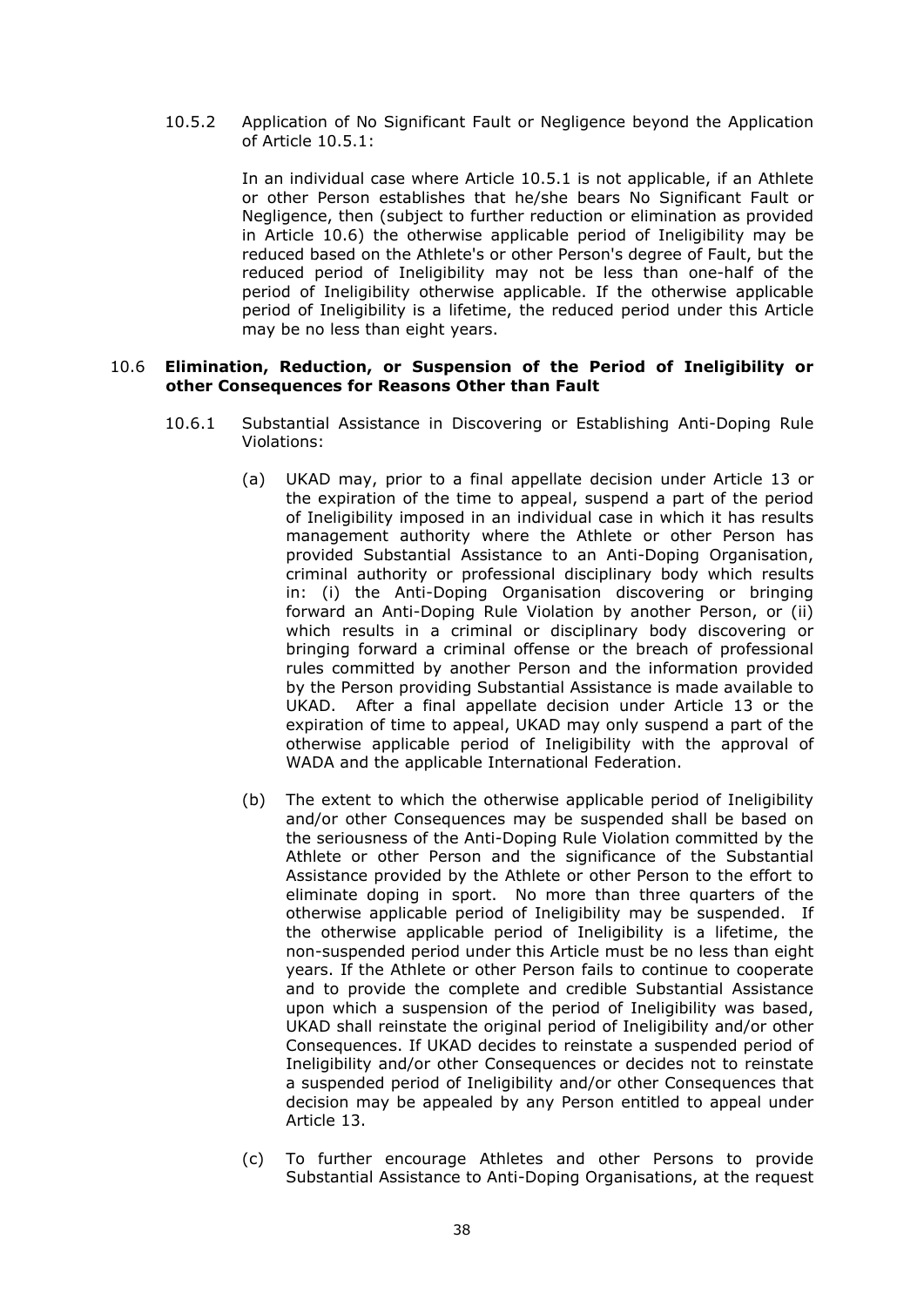of UKAD (provided it has results management authority) or at the request of the Athlete or other Person who has, or has been asserted to have, committed an Anti-Doping Rule Violation, WADA may agree at any stage of the results management process, including after a final appellate decision under Article 13, to what it considers to be an appropriate suspension of the otherwiseapplicable period of Ineligibility and other Consequences. In exceptional circumstances, WADA may agree to suspensions of the period of Ineligibility and other Consequences for Substantial Assistance greater than those otherwise provided in this Article, or even no period of Ineligibility, and/or no return of prize money or payment of fines or costs. WADA's approval shall be subject to reinstatement of sanction, as otherwise provided in this Article. Notwithstanding Article 13, WADA's decisions in the context of this Article may not be appealed by any other Anti-Doping Organisation.

- (d) If UKAD suspends any part of an otherwise applicable sanction because of Substantial Assistance, then notice providing justification for the decision shall be provided to each Interested Party. In unique circumstances where WADA determines that it would be in the best interest of anti-doping, WADA may authorise UKAD to enter into appropriate confidentiality agreements limiting or delaying the disclosure of the Substantial Assistance agreement or the nature of Substantial Assistance being provided.
- (e) Where UKAD declines to exercise the discretion conferred on it by this Article 10.6.1, and the matter comes before a hearing panel under Article 8 or an appeal panel under Article 13, the hearing panel/appeal panel (as applicable) may exercise such discretion if the conditions of Article 10.6.1(a) are satisfied. Alternatively, the hearing panel/appeal panel may consider a submission that UKAD, in exercising its discretion under this Article 10.6.1, should have suspended a greater part of the period of Ineligibility.
- 10.6.2 Admission of an Anti-Doping Rule Violation in the Absence of Other Evidence:

Where an Athlete or other Person voluntarily admits the commission of an Anti-Doping Rule Violation before having received either (a) notification of a Sample collection that could establish the Anti-Doping Rule Violation (in the case of an Anti-Doping Rule Violation under Article 2.1), or (b) a Notice of Charge (in the case of any other Anti-Doping Rule Violation), and that admission is the only reliable evidence of the violation at the time of the admission, then the otherwise applicable period of Ineligibility may be reduced, but not by more than one half.

10.6.3 Prompt Admission of an Anti-Doping Rule Violation after being Confronted with a Violation Sanctionable under Article 10.2.1 or Article 10.3.1:

> An Athlete or other Person potentially subject to a four-year sanction under Article 10.2.1 or 10.3.1 (for evading or refusing Sample Collection or Tampering with Sample Collection), may receive a reduction in the period of Ineligibility down to a minimum of two years, depending on the seriousness of the violation and the Athlete's or other Person's degree of Fault by promptly admitting the asserted Anti-Doping Rule Violation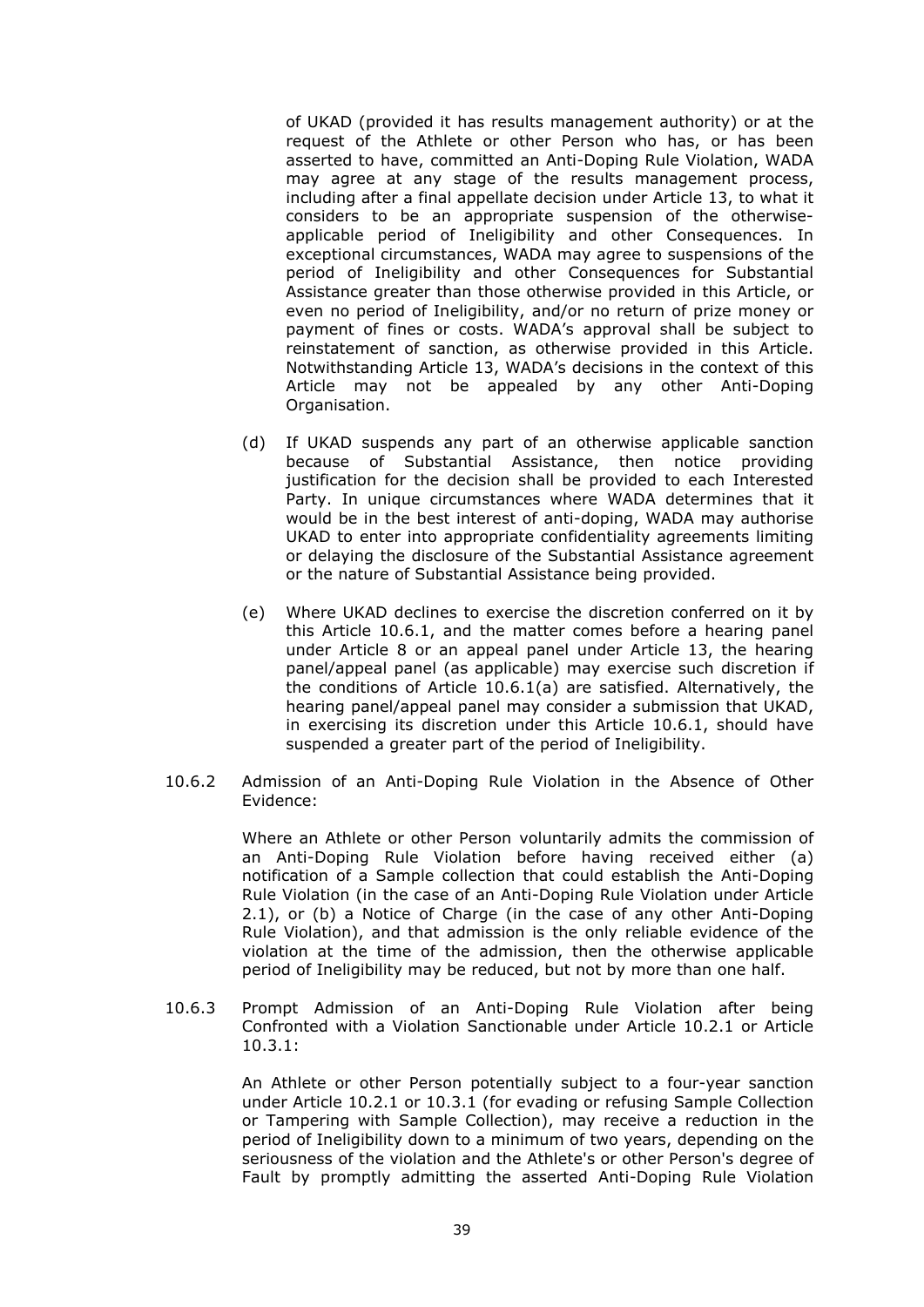after being confronted with it, upon the approval and at the discretion of WADA and UKAD.

10.6.4 Application of Multiple Grounds for Reduction of a Sanction:

Where an Athlete or other Person establishes entitlement to a reduction in sanction under more than one provision of Article 10.4, 10.5 or 10.6, before applying any reduction or suspension under Article 10.6, the otherwise applicable period of Ineligibility shall be determined in accordance with Articles 10.2, 10.3, 10.4, and 10.5. If the Athlete or other Person establishes entitlement to a reduction or suspension of the period of Ineligibility under Article 10.6, then the period of Ineligibility may be reduced or suspended, but not below one-fourth of the otherwise applicable period of Ineligibility.

# 10.7 **Multiple Violations**

- 10.7.1 For an Athlete's or other Person's second Anti-Doping Rule Violation, the period of Ineligibility shall be the greater of:
	- (a) six months;
	- (b) one-half of the period of Ineligibility imposed for the first Anti-Doping Rule Violation without taking into account any reduction under Article 10.6; or
	- (c) twice the period of Ineligibility otherwise applicable to the second Anti-Doping Rule Violation treated as if it were a first violation, without taking into account any reduction under Article 10.6.

The period of Ineligibility established above may then be further reduced by the application of Article 10.6.

- 10.7.2 A third Anti-Doping Rule Violation will always result in a lifetime period of Ineligibility, except if the third Anti-Doping Rule Violation fulfils the conditions for elimination or reduction of the period of Ineligibility under Article 10.4 or 10.5, or involves an Anti-Doping Rule Violation under Article 2.4. In these particular cases, the period of Ineligibility shall be from eight years to lifetime Ineligibility.
- 10.7.3 An Anti-Doping Rule Violation for which an Athlete or other Person has established No Fault or Negligence shall not be considered a prior violation for purposes of this Article.
- 10.7.4 Additional rules for certain potential multiple offences:
	- (a) For the purposes of imposing sanctions under Article 10.7, an Anti-Doping Rule Violation will only be considered a second Anti-Doping Rule Violation if UKAD can establish that the Athlete or other Person committed the second Anti-Doping Rule Violation after he/she received notice, or after UKAD or its designee made a reasonable attempt to give notice, of the first Anti-Doping Rule Violation. Otherwise, the Anti-Doping Rule Violations shall be considered as one single first Anti-Doping Rule Violation, and the sanction imposed shall be based on the Anti-Doping Rule Violation that carries the more severe sanction.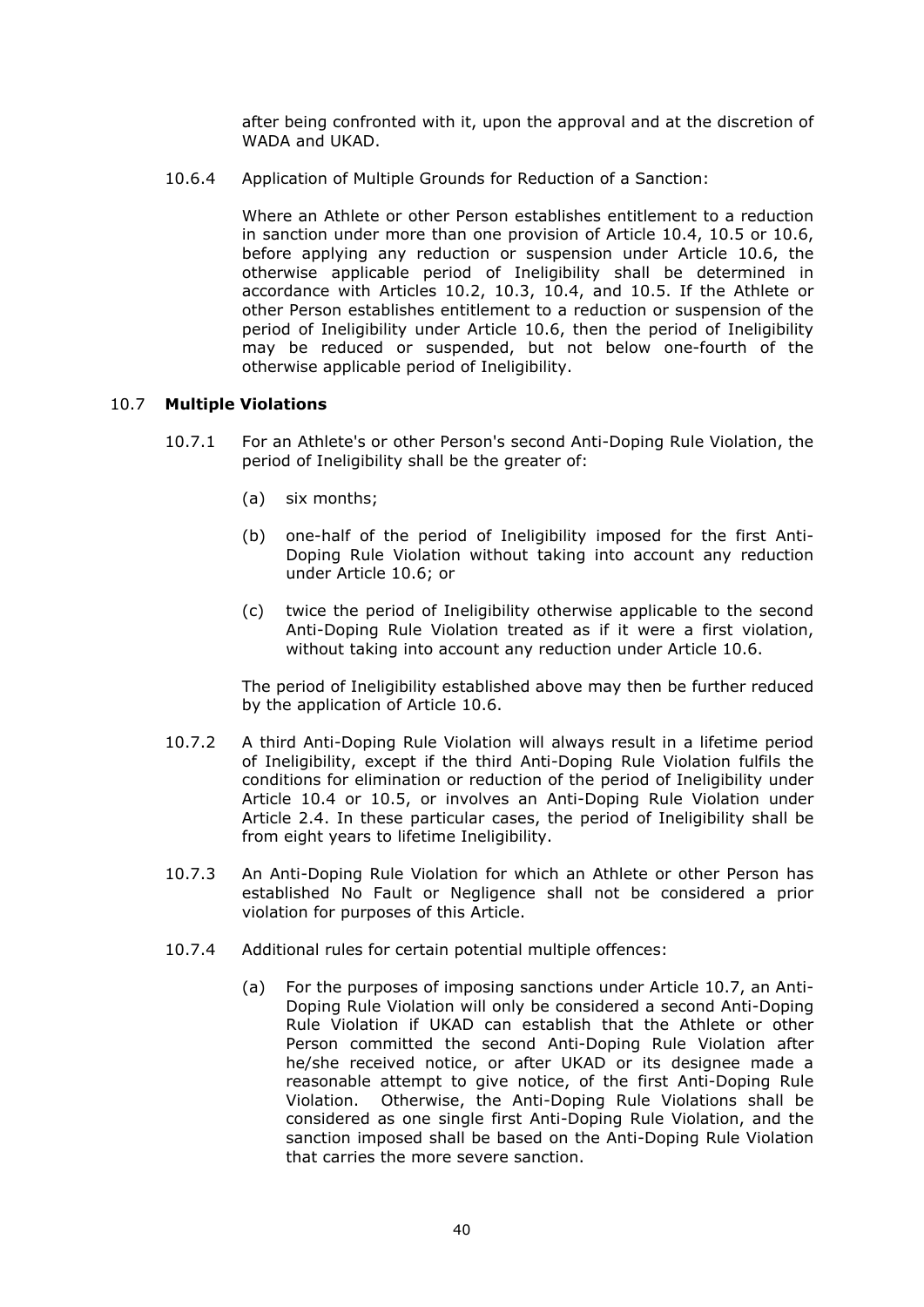- (b) If, after the imposition of a sanction for a first Anti-Doping Rule Violation, UKAD discovers a second Anti-Doping Rule Violation by the same Athlete or other Person that occurred prior to notification of the first Anti-Doping Rule Violation, then an additional sanction shall be imposed based on the sanction that could have been imposed if the two Anti-Doping Rule Violations had been adjudicated at the same time. Results in all Competitions dating back to the earlier Anti-Doping Rule Violation will be subject to Disqualification in accordance with Article 10.8.
- 10.7.5 Multiple Anti-Doping Rule Violations during a ten-year period:

Any prior Anti-Doping Rule Violation shall only be taken into account for purposes of Article 10.7 if it took place within ten years of the Anti-Doping Rule Violation now under consideration.

#### 10.8 **Disqualification of Results in Competitions Taking Place After the Commission of the Anti-Doping Rule Violation**

Unless fairness requires otherwise, in addition to the Disqualification of results under Article 9.1 and Article 10.1, any other results obtained by the Athlete, in Competitions taking place after the date the Sample in question was collected or other Anti-Doping Rule Violation occurred through to the commencement of any Provisional Suspension or Ineligibility period, shall be Disqualified, with all of the resulting Consequences, including forfeiture of any medals, titles, points and prizes.

### 10.9 **Allocation of CAS Cost Awards and Forfeited Prize Money**

The priority for repayment of CAS cost awards and forfeited prize money shall be: first, payment of costs awarded by CAS; second, reallocation of forfeited prize money to other Athletes only if provided for in the rules of the relevant International Federation and/or the ruling body of the Event in question; and third, reimbursement of UKAD's expenses in relation to its results management in the case and towards UKAD's costs in enforcing these Rules.

### 10.10 **Financial Consequences**

[Intentionally left blank]

### 10.11 **Commencement of Ineligibility Period**

The period of Ineligibility shall start on the date of the final decision providing for Ineligibility, or if the hearing is waived, or there is no hearing, on the date Ineligibility is accepted or otherwise imposed, save as follows:

10.11.1 Delays not attributable to the Athlete or other Person:

Where there have been substantial delays in the hearing process or other aspects of Doping Control that are not attributable to the Athlete or other Person charged, the period of Ineligibility may be deemed to have started at an earlier date, commencing as far back as the date of Sample collection or the date on which another Anti-Doping Rule Violation last occurred. All competitive results achieved during the period of Ineligibility, including retroactive Ineligibility, shall be Disqualified.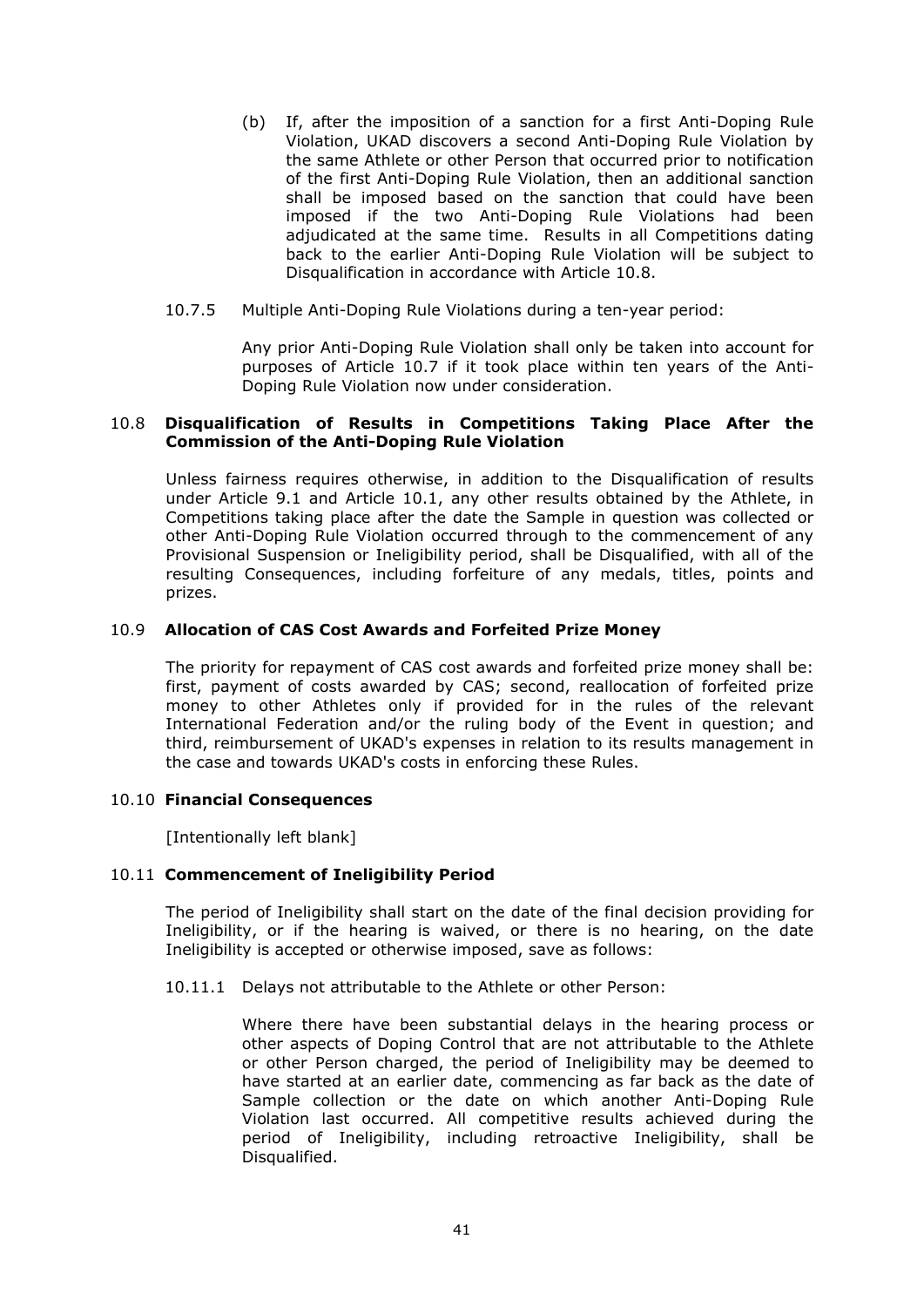#### 10.11.2 Timely Admission:

Where the Athlete or other Person promptly (which means, in any event, before he/she competes again) admits the Anti-Doping Rule Violation after being confronted with it by UKAD, the period of Ineligibility may start as early as the date of Sample collection or the date on which another Anti-Doping Rule Violation last occurred. In each case, however, where this Article is applied, the Athlete or other Person shall serve at least one-half of the period of Ineligibility going forward from the date the Athlete or other Person accepted the imposition of a sanction, the date of a hearing decision imposing a sanction, or the date the sanction is otherwise imposed. This Article shall not apply where the period of Ineligibility has already been reduced under Article 10.6.3.

- 10.11.3 Credit for Provisional Suspension or period of Ineligibility Served:
	- (a) Any period of Provisional Suspension (whether imposed or voluntarily accepted) that has been respected by the Athlete or other Person shall be credited against the total period of Ineligibility to be served. If a period of Ineligibility is served pursuant to a decision that is subsequently appealed, then the Athlete or other Person shall receive credit for such period of Ineligibility served against any period of Ineligibility which may ultimately be imposed on appeal. To get credit for any period of voluntary Provisional Suspension, however, the Athlete or other Person must have given written notice at the beginning of such period to UKAD (and UKAD shall copy that notice to each Interested Party) and have respected the Provisional Suspension.
	- (b) No credit against a period of Ineligibility shall be given for any time period before the effective date of the Provisional Suspension (whether imposed or voluntarily accepted), regardless of whether the Athlete elected not to compete or was suspended by his or her team.
	- (c) In Team Sports, where a period of Ineligibility is imposed upon a team, unless fairness requires otherwise, the period of Ineligibility shall start on the date of the final decision providing for Ineligibility or, if the hearing is waived, on the date Ineligibility is accepted or otherwise imposed. Any period of team Provisional Suspension (whether imposed or voluntarily accepted) shall be credited against the total period of Ineligibility served.

# 10.12 **Status During Ineligibility**

10.12.1 An Athlete or other Person who has been declared Ineligible may not, during the period of Ineligibility, participate in any capacity (or, in the case of an Athlete Support Person, assist any Athlete participating in any capacity) in a Competition, Event or other activity (other than authorised anti-doping education or rehabilitation programmes) organised, convened, authorised or recognised by (a) the NGB or by any body that is a member of, or affiliated to, or licensed by the NGB; (b) any Signatory; (c) any club or other body that is a member of, or affiliated to, or licensed by, a Signatory or a Signatory's member organisation; (d) any professional league or any international- or national-level Event organisation; or (e) any elite or national-level sporting activity funded by a governmental agency. In addition, save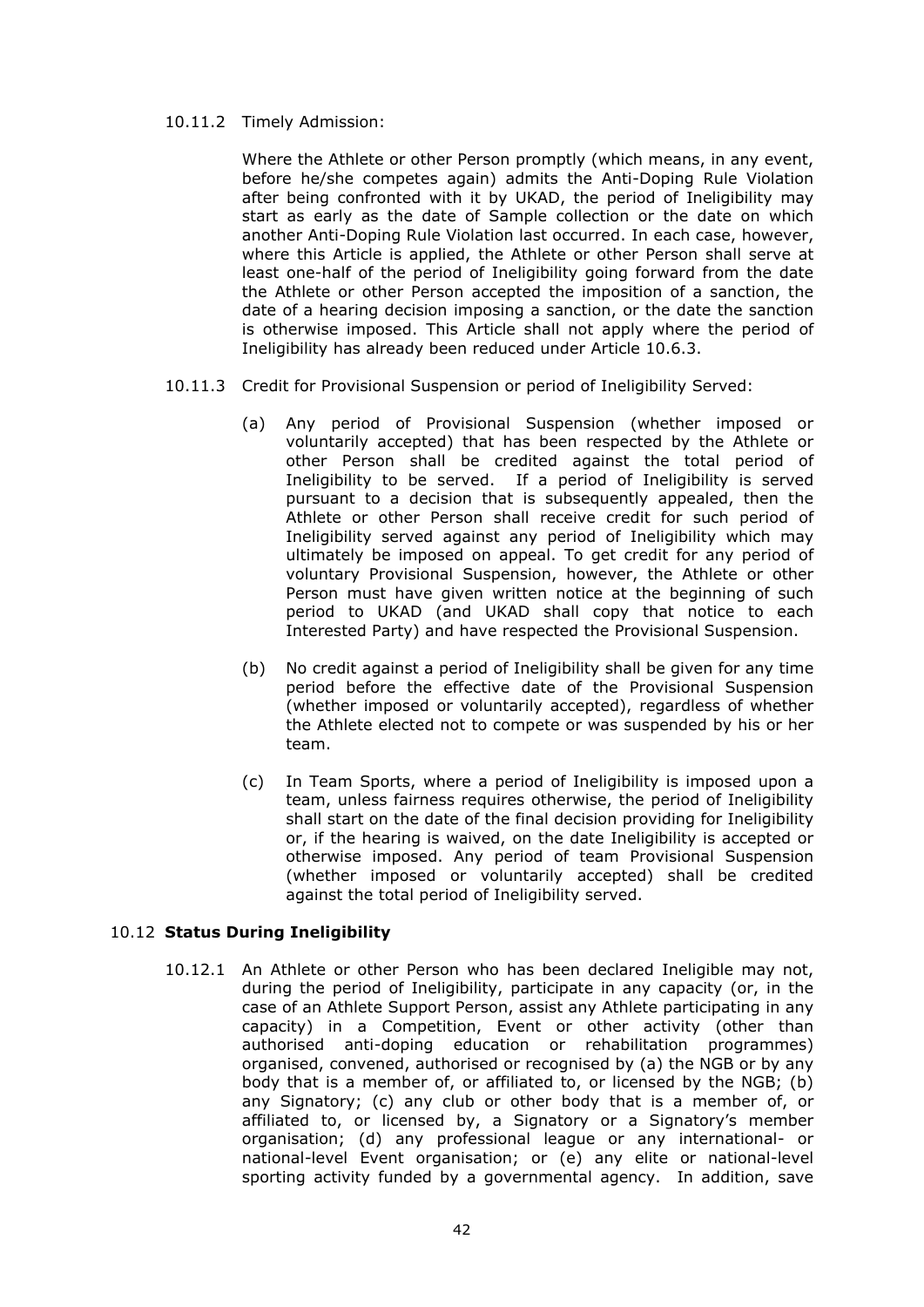where the Anti-Doping Rule Violation involved a reduced sanction as described in Article 10.4 or 10.5, some or all financial support or benefits (if any) that the NGB might have otherwise provided to the Athlete or other Person shall be withheld. In addition, the NGB shall take all steps within its power to have the period of Ineligibility recognised and enforced by all relevant parties, including other Signatories pursuant to Code Article 15.1.

- 10.12.2 Where an Event that will take place after the period of Ineligibility has an entry deadline that falls during the period of Ineligibility, the Athlete may submit an application for entry in the Event in accordance with that deadline, notwithstanding that at the time of such application he/she is still Ineligible.
- 10.12.3 An Athlete who is Ineligible shall remain subject to Testing and must provide whereabouts information (as applicable) for that purpose during the period of Ineligibility.
- 10.12.4 The only exceptions to Article 10.12.1 are as follows:
	- (a) An Athlete or other Person who is subject to a period of Ineligibility longer than four years may, after completing four years of the period of Ineligibility, participate as an Athlete in local sport events not sanctioned or otherwise under the jurisdiction of the NGB or by any body that is a member of, or affiliated to, or licensed by the NGB or a Signatory or member of a Signatory, but only so long as the local sports events are not at a level that could otherwise qualify such Athlete or other Person directly or indirectly to compete in (or accumulate points towards) a national championship or International Event, and does not involve the Athlete or other Person working in any capacity with Minors; and
	- (b) an Athlete may return to train with a team or to use the facilities of a club or other member organisation of the NGB or a Signatory's member organisation during the shorter of: (1) the last two months of the Athlete's period of Ineligibility, or (2) the last onequarter of the period of Ineligibility imposed.
- 10.12.5 If an Athlete or other Person who is Ineligible violates the prohibition against participation during Ineligibility set out in Article 10.12.1, any results he/she obtained during such participation shall be Disqualified, with all resulting Consequences, including forfeiture of all medals, titles, points and prizes, and a new period of Ineligibility equal in length to the original period of Ineligibility shall be added to the end of the original period of Ineligibility. The new period of Ineligibility may be adjusted based on the Athlete's or other Person's degree of Fault and other circumstances of the case. The determination of whether an Athlete or other Person has violated the prohibition against participation, and whether an adjustment is appropriate, shall be made by the Anti-Doping Organisation which brought the charge that led to the initial period of Ineligibility. This decision may be appealed under Article 13.
- 10.12.6 Where an Athlete Support Person or other Person assists a Person in violating the prohibition against participation during Ineligibility, UKAD (or the Anti-Doping Organisation with jurisdiction over such Athlete Support Person or other Person) shall impose sanctions for an Anti-Doping Rule Violation under Article 2.9 for such assistance.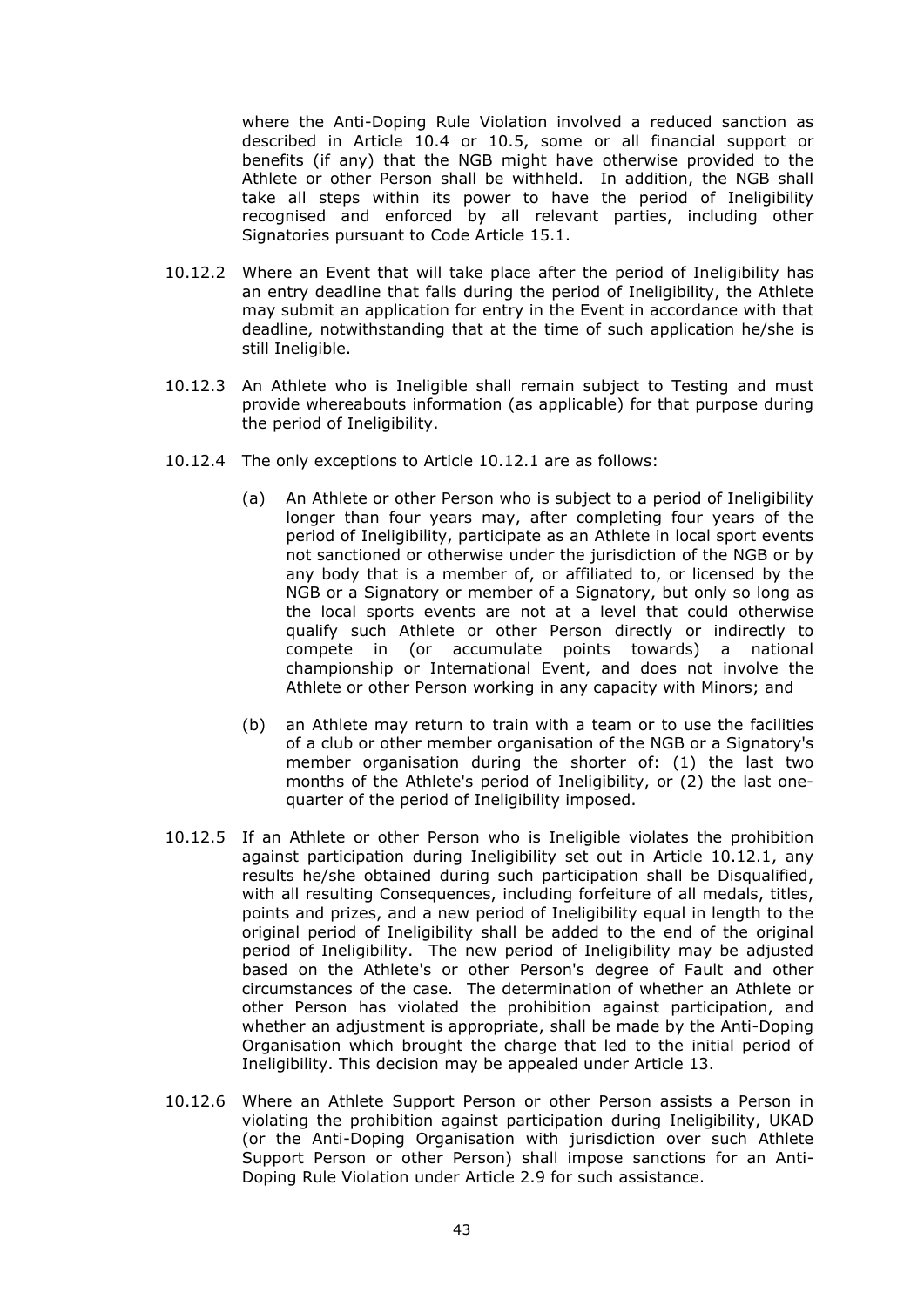# 10.13 **Automatic Publication of Sanction**

A mandatory part of each sanction shall include automatic publication, as provided in Articles 8.4 and 13.8.

# 10.14 **Reinstatement**

- 10.14.1 Once an Athlete's or other Person's period of Ineligibility has expired, provided the Athlete or other Person has (a) respected Article 10.12.3, (b) respected Article 1.4.3, and (c) satisfied in full all forfeiture penalties due under these Rules and any costs order made against him/her by an NADP tribunal and/or CAS, the Athlete or other Person will become automatically re-eligible to compete and no application by the Athlete or other Person for reinstatement will then be necessary (unless the Athlete or other Person is otherwise Ineligible for reasons not related to the Anti-Doping Rule Violation for which the expired period of Ineligibility was imposed).
- 10.14.2 UKAD may in its absolute discretion establish an instalment plan for payment of any prize money forfeited under these Rules. The payment schedule may extend beyond any period of Ineligibility imposed on the Athlete in question. In such a case, the Athlete will be eligible to compete at the end of the period of Ineligibility provided no sums are overdue under that plan. If sums subsequently become overdue, the Athlete shall be automatically Ineligible again until all remaining sums payable under such plan (or, at UKAD's absolute discretion, only the overdue amounts) are paid in full.

# **Article 11: Consequences To Teams**

# 11.1 **Testing of Team Sports or a sport in which awards are given to teams**

Where more than one member of a team has been notified of a possible Anti-Doping Rule Violation in connection with an Event, the team may be subjected to Target Testing during the Event Period.

### 11.2 **Consequences for Team Sports or a sport in which awards are given to teams**

If more than two members of a team are found to have committed an Anti-Doping Rule Violation during an Event Period, this shall be treated as misconduct pursuant to the NGB's disciplinary rules for which an appropriate sanction shall be imposed on the team (e.g., loss of points, Disqualification from a Competition or Event, or other sanction) over and above any Consequences that are imposed on the individual Athletes committing an Anti-Doping Rule Violation. In addition, the ruling body of the Event may provide in the Event rules for further (Eventspecific) sanctions to be imposed on the team in such circumstances.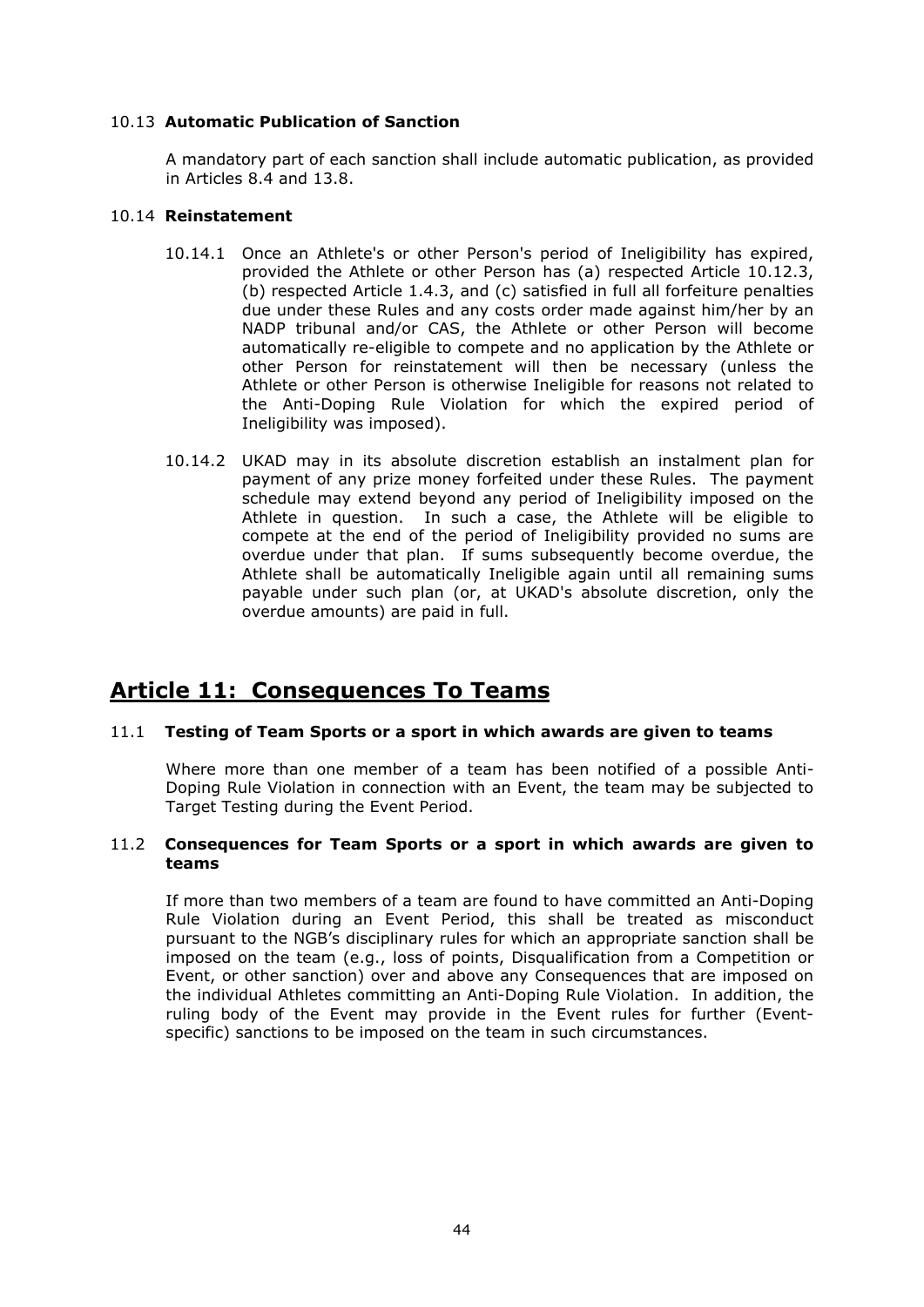# **Article 12: Sanctions against Sporting Bodies**

[Intentionally left blank].

# **Article 13: Appeals**

# 13.1 **Appeal Rights**

Decisions made under these Rules may be challenged only by appeal exclusively as set out in this Article 13 or as otherwise provided under these Rules. Such decisions shall remain in effect while under appeal unless the appellate body orders otherwise.

# 13.2 **Appeals from TUE Decisions**

- 13.2.1 In the event that the TUE application of an Athlete who is not an International-Level Athlete is denied by the UK TUE Committee, the Athlete may appeal the decision, in whole or in part, exclusively to the UK TUE Appeal Panel, in the manner set out in the UK Anti-Doping Procedures Guide for Sport.
- 13.2.2 Decisions of the UK TUE Appeal Panel shall be final and binding and are not subject to appeal (but for the avoidance of doubt, they may still be reviewed by WADA at any time in accordance with Article 4.5.1).
- 13.2.3 Any TUE decision by an International Federation that is not reviewed by WADA, or that is reviewed by WADA but is not reversed upon review, may be appealed by the Athlete and/or UKAD exclusively to CAS.
- 13.2.4 A decision by WADA to reverse a TUE decision may be appealed by the Athlete, UKAD and/or the International Federation affected exclusively to CAS.

### 13.3 **Appeals from Provisional Suspensions**

- 13.3.1 If an application under Article 7.9.3 not to impose (or to lift) a Provisional Suspension is rejected, only the Athlete or other Person upon whom the Provisional Suspension is imposed shall have a right to appeal that decision (save that there shall be no right to appeal a decision not to eliminate a mandatory Provisional Suspension on account of the Athlete's assertion that the violation is likely to have involved a Contaminated Product). The Athlete or other Person shall have the right to an immediate expedited appeal in accordance with Articles 13.4 and 13.7. The Provisional Suspension shall remain in effect pending a decision on the merits of the appeal.
- 13.3.2 If an application under Article 7.9.3 not to impose (or to lift) a Provisional Suspension is granted, that decision shall be final and binding on the parties (subject only to reconsideration in the light of any new evidence), and neither UKAD nor any other Person shall have a right to appeal against it.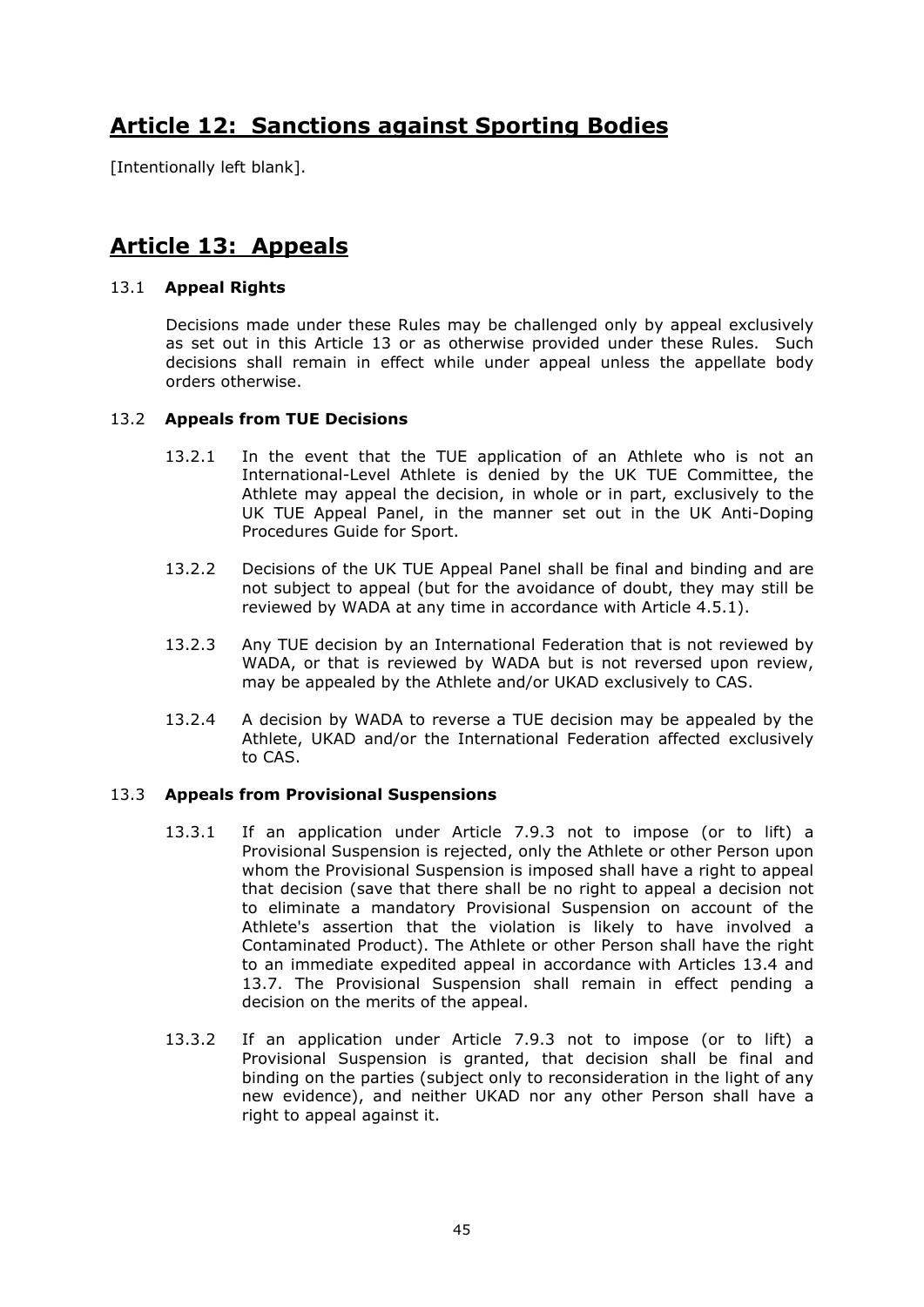# 13.4 **Appeals from Other Decisions**

- 13.4.1 The following decisions -- a decision that an Anti-Doping Rule Violation was (or was not) committed, a decision imposing (or not imposing) Consequences for an Anti-Doping Rule Violation (other than as provided for in Article 13.3); a decision that a charge cannot go forward for procedural reasons (e.g., because of lapse of time); a decision by WADA not to grant an exception to the six month notice requirement for a retired Athlete to return to Competition under Article 1.4.2; a decision by WADA assigning results management under Code Article 7.1; a decision not to bring forward an Adverse Analytical Finding or an Atypical Finding as an Anti-Doping Rule Violation, or a decision not to go forward with a charge after an investigation under Article 7.6; UKAD's failure to comply with Article 7.9; a decision on an application made pursuant to Article 1.6.1(c); a decision that UKAD or a hearing panel lacks jurisdiction to deal with an alleged Anti-Doping Rule Violation or its Consequences; a decision made pursuant to Article 10.6.1 in relation to suspension or reinstatement of a period of Ineligibility; a decision under Article 10.12.5; and a decision not to recognise a decision of another Anti-Doping Organisation under Code Article 15.1 -- may be appealed by any of the following parties exclusively as provided in this Article 13:
	- (a) the Athlete or other Person who is the subject of the decision being appealed;
	- (b) the NGB;
	- (c) UKAD;
	- (d) the relevant International Federation;
	- (e) the National Anti-Doping Organisation(s) of the Person's country of residence, country of nationality, and country where he/she is licensed to participate in sport (if different from UKAD);
	- (f) any other Anti-Doping Organisation under whose rules a sanction could have been imposed for the Anti-Doping Rule Violation in question;
	- (g) the International Olympic Committee or International Paralympic Committee, as applicable, where the decision may have an effect in relation to the Olympic Games or Paralympic Games, including decisions affecting eligibility for the Olympic Games or Paralympic Games; and
	- (h) WADA.

In the absence of any such appeal, such decisions shall be final and binding on all of the above Persons.

- 13.4.2 Subject to Article 13.5, an appeal pursuant to Article 13.4.1 shall be made as follows:
	- (a) In a case arising from participation in an International Event or involving an International-Level Athlete, the appeal shall be made exclusively to CAS, following the procedures set out in CAS Code of Sports-related Arbitration and in Article 13.7 of these Rules.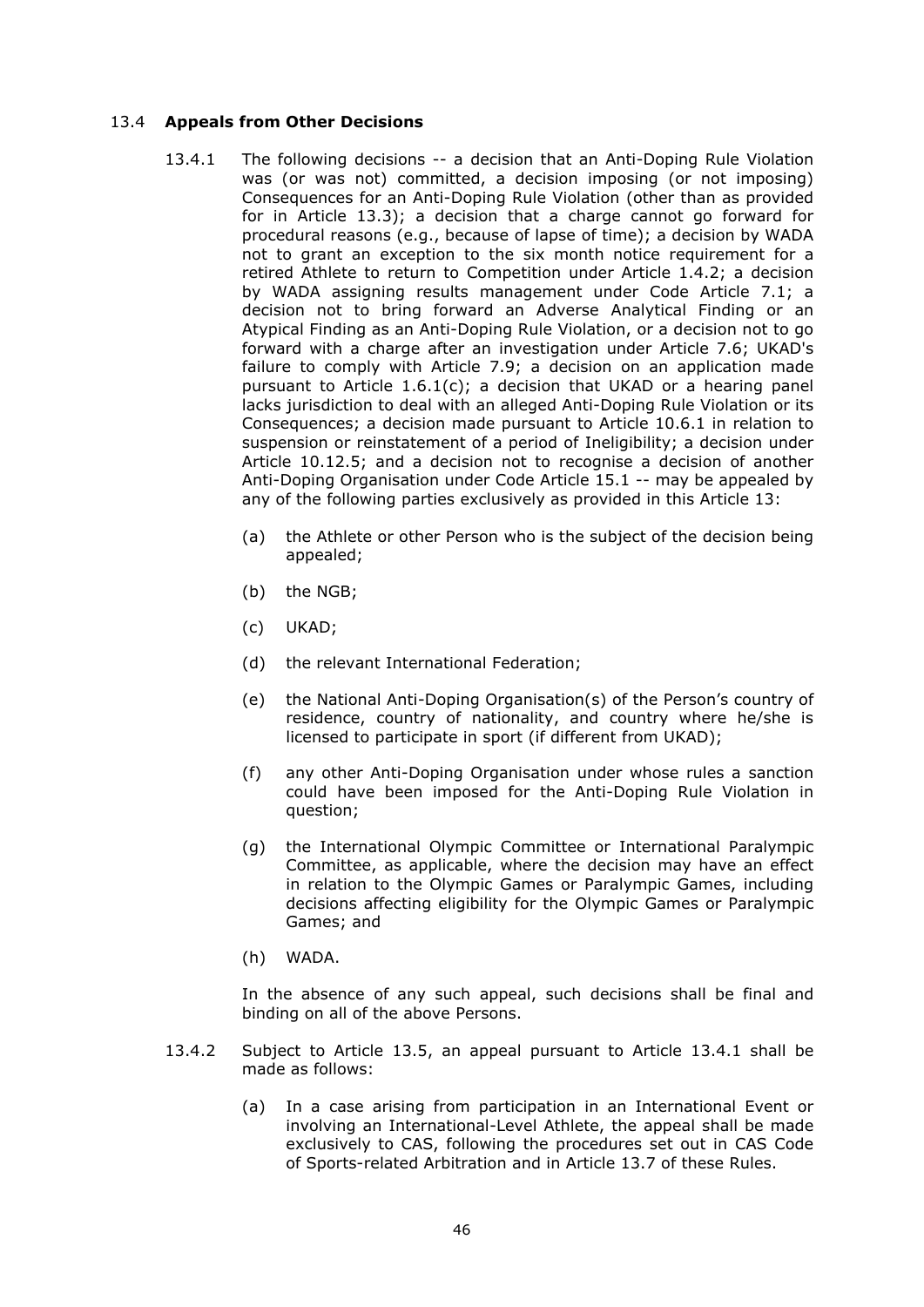(b) In all other cases, the appeal shall be made to an NADP appeal tribunal, following the procedures set out in the NADP Rules and in Article 13.7 of these Rules, unless the parties to the appeal all consent that the appeal should be heard by CAS.

# 13.5 **Appeals by WADA**

- 13.5.1 Notwithstanding any other provision of these Rules, where WADA has a right of appeal under these Rules against a decision, and no other party has appealed against that decision, WADA may appeal such decision directly to CAS without having first to exhaust any other remedy, including (without limitation) without having to appeal to an NADP appeal tribunal.
- 13.5.2 Where, in a particular case, UKAD fails to render a decision with respect to whether an Anti-Doping Rule Violation was committed within a reasonable deadline set by WADA, WADA shall have a right of appeal to CAS as if UKAD had rendered a decision finding no Anti-Doping Rule Violation. If CAS determines that an Anti-Doping Rule Violation was committed and that WADA acted reasonably in electing to appeal directly to CAS, then WADA's costs and attorney fees in pursuing the appeal shall be reimbursed to WADA by UKAD.

# 13.6 **Appeals from NADP Appeal Tribunal Decisions**

For cases under Article 13.4.2, decisions of an NADP appeal tribunal may be challenged by appeal to CAS only by WADA, the relevant International Federation, and, where the decision may have an effect in relation to the Olympic Games or Paralympic Games, by the International Olympic Committee and International Paralympic Committee (as applicable). Subject thereto, decisions of the NADP shall be the full, final and complete disposition of the appeal and will be binding on all of the Persons identified in Article 13.4.1. Any party filing an appeal shall be entitled to assistance from CAS to obtain all relevant information from the Anti-Doping Organisation whose decision is being appealed and the information shall be provided if CAS so directs.

# 13.7 **Appeal Procedure**

- 13.7.1 The time to file an appeal to the NADP or to CAS (as applicable) shall be 21 days from the date of receipt of the decision by the appealing party; save that:
	- (a) Within 10 days of receipt of the decision, a potential appellant that was not a party to the proceedings that gave rise to the decision shall have the right to request from the body that issued the decision a copy of the file on which such body relied. It shall then have 21 days from receipt of the file to file an appeal.
	- (b) The filing deadline for an appeal filed by WADA shall be the later of:
		- (i) 21 days after the last day on which any other party in the case could have appealed; and
		- (ii) 21 days after WADA's receipt of a copy of the file on which the body that issued the decision relied.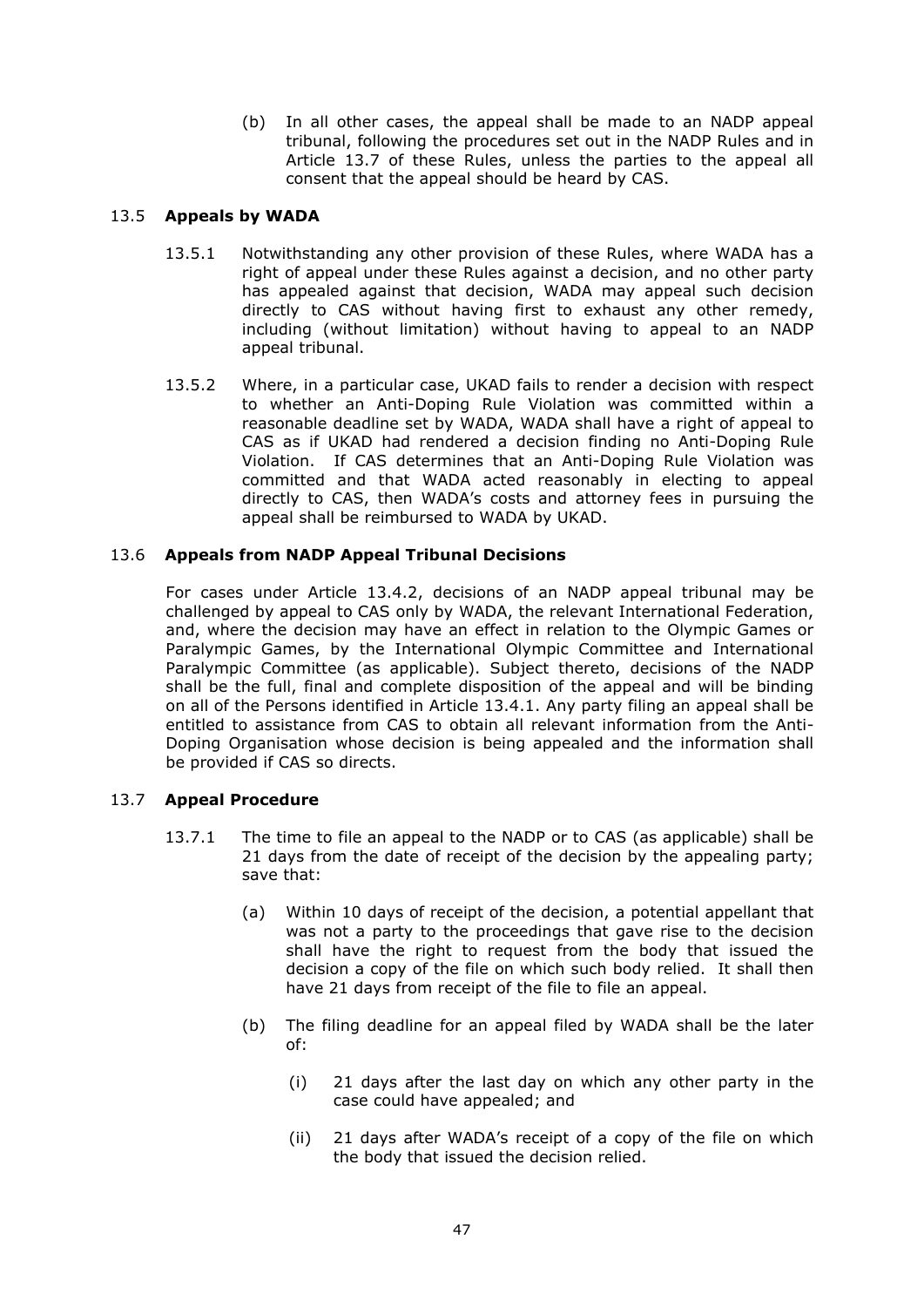- 13.7.2 Each Interested Party, if not joined as a party to the appeal, shall have the right to be kept apprised of the status and outcome (with reasons) of the appeal, as well as the right to attend appeal hearings as an observer.
- 13.7.3 Cross appeals and other subsequent appeals by any respondent named in cases brought to CAS under these Rules or the Code are specifically permitted. Any party with a right to appeal under this Article 13 must file a cross appeal or subsequent appeal at the latest with the party's answer.
- 13.7.4 The scope of review on appeal includes all issues relevant to the matter and is expressly not limited to the issues or scope of review before the initial decision maker.
- 13.7.5 In making its decision, CAS need not give deference to the discretion exercised by the body whose decision is being appealed.
- 13.7.6 UKAD (or any other Anti-Doping Organisation that is a party to an appeal) shall promptly provide the appeal decision to the Athlete or other Person and to the Interested Parties. Any Interested Party may, within 15 days of receipt of a decision pursuant this Article 13.7.6, request a copy of the full case file pertaining to the decision.

# 13.8 **Publication of Decisions**

- 13.8.1 A decision on appeal that an Anti-Doping Rule Violation has been committed shall be Publicly Reported within 20 days of the decision, unless a further appeal right exists, in which case the decision shall not be Publicly Reported (a) until the deadline for appeal has passed and no appeal against that decision has been filed; or (b) if an appeal against that decision is filed, unless and until the decision that an Anti-Doping Rule Violation has been committed has been affirmed on appeal (in which case the final appellate decision shall also be Publicly Reported within 20 days of that decision). However, this mandatory Public Reporting requirement shall not apply where the Athlete or other Person who has been found to have committed an Anti-Doping Rule Violation is a Minor. Any optional Public Reporting in a case involving a Minor shall be proportionate to the facts and circumstances of the case.
- 13.8.2 A decision on appeal that an Anti-Doping Rule Violation has not been committed shall not be Publicly Disclosed unless the Athlete or other Person who is the subject of the decision consents to such disclosure. Where he/she does not so consent, a summary of the decision may be Publicly Disclosed, provided that what is disclosed does not enable the public to identify the Athlete or other Person.

# **Article 14: Confidentiality and Reporting**

# 14.1 **Reporting of Pending Cases**

14.1.1 Any notice given to Interested Parties and/or other third parties of pending cases pursuant to these Rules shall be provided to them on the confidential basis set out in Code Article 14.1.5.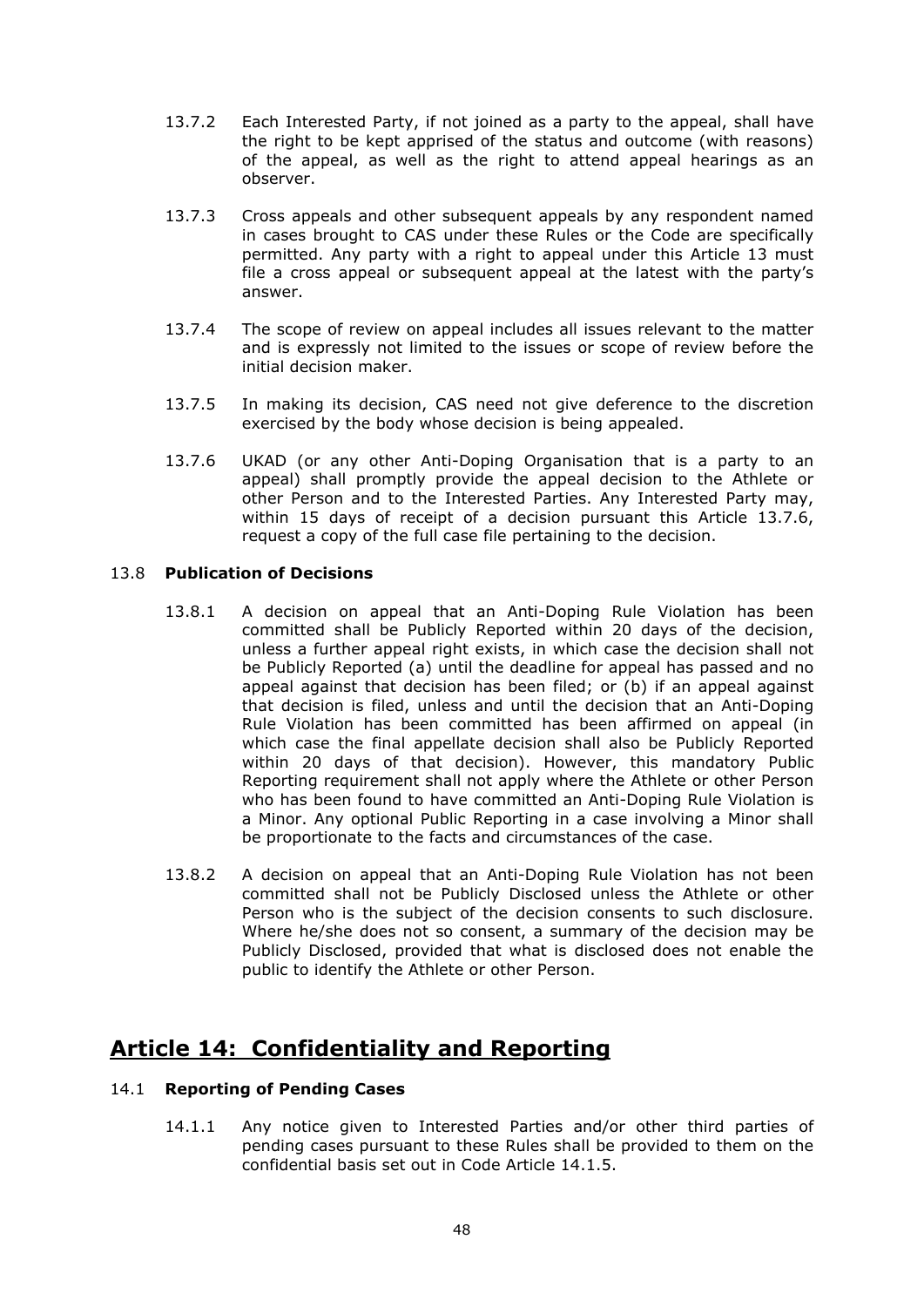- 14.1.2 Subject to Article 7.9.7, the identity of an Athlete or other Person charged with an Anti-Doping Rule Violation shall not be Publicly Disclosed except in accordance with Article 8.4 and Article 13.8. Where such Public Disclosure is permitted under those Articles, the Athlete's or other Person's identity shall be Publicly Disclosed, including on UKAD's website.
- 14.1.3 UKAD will not comment publicly on the specific facts of a pending case (as opposed to general description of process and science) except in response to public comments attributed to the Athlete or other Person charged or his/her representatives.
- 14.1.4 UKAD may consult with the NGB at any time in relation to pending investigations and/or cases on the confidential basis set out in Code Article 14.1.5.

# 14.2 **Reporting of Testing**

To ensure efficient use of anti-doping resources, completed tests conducted pursuant to these Rules shall be reported by UKAD to the WADA clearinghouse, using ADAMS or another system approved by WADA as soon as possible after such tests have been conducted. This information will be made accessible, where appropriate and in accordance with the applicable rules, to the Athlete, the Athlete's International Federation, and any other Anti-Doping Organisation with Testing authority over the Athlete.

# 14.3 **Reporting under the Code**

The number of Adverse Analytical Findings and Anti-Doping Rule Violations arising under these Rules shall be Publicly Reported by UKAD, as a minimum on a quarterly basis.

# **Article 15: Application and Recognition of Decisions**

### 15.1 **Recognition of Signatories' Decisions**

The Testing, hearing results or other final adjudications of any Signatory that are consistent with the Code and are within that Signatory's authority shall be applicable worldwide and shall be recognised and respected by UKAD and the NGB, its member and affiliate organisations, its licensees and all those subject to these Rules automatically upon receipt of the same, without the need for further formality.

### 15.2 **Recognition of Non-Signatories' Decisions**

UKAD and the NGB shall recognise the measures taken by other bodies which have not accepted the Code if the rules of those bodies are otherwise consistent with the Code.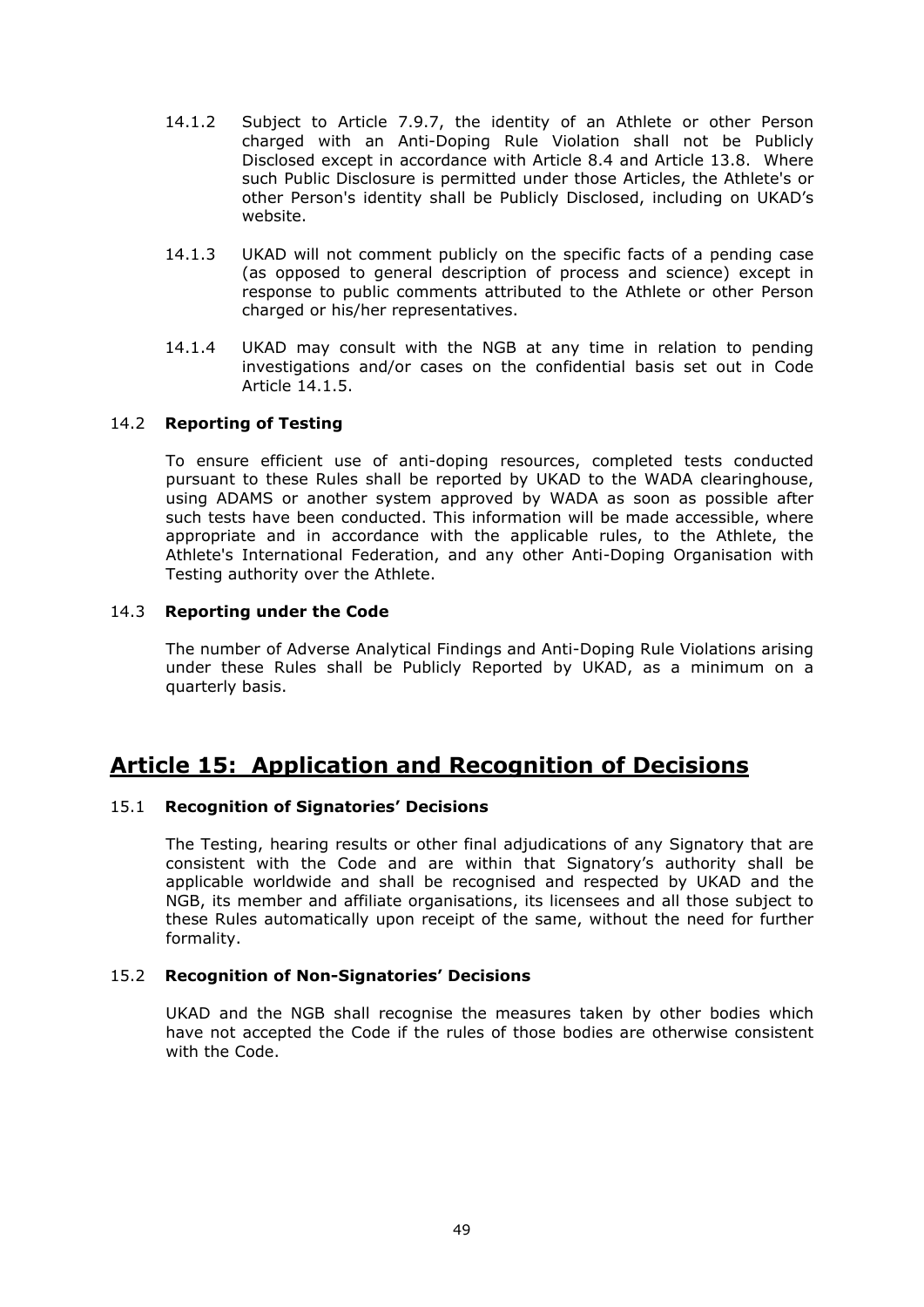# **Article 16: Challenges to a Decision or these Rules**

# 16.1 **Governing Law and Jurisdiction**

- 16.1.1 Subject to Article 1.5.4, these Rules and all matters and proceedings arising in connection with the Rules shall be governed by the laws of England & Wales.
- 16.1.2 These Rules shall constitute an agreement to arbitrate, and proceedings before an NADP first instance tribunal pursuant to Article 8, or before an NADP appeal tribunal pursuant to Article 13, shall constitute arbitration proceedings with a seat in England or Wales to which the Arbitration Act 1996 shall apply.
- 16.1.3 To the greatest extent allowable under applicable law:
	- (a) any challenge to these Rules or to a decision made pursuant to these Rules shall be made exclusively in accordance with the provisions of Article 13, and shall not be made by recourse to any court or other forum; and
	- (b) all Athletes and other Persons shall be deemed to have waived irrevocably any right to appeal against, to seek review of, or otherwise to challenge any decision made by a first instance NADP tribunal, an NADP appeal tribunal, or a CAS Panel under these Rules.
- 16.1.4 Subject strictly to Article 16.1.2 and 16.1.3, the courts of England & Wales shall have exclusive jurisdiction in relation to these Rules and any decision made hereunder.

### 16.2 **Limitation of Liability**

None of the NGB, UKAD, or any of their respective members, directors, officers, employees, agents, representatives and other Persons involved in the administration of the Rules shall be liable to any Person in any way, in relation to acts done or omitted to be done in good faith in connection with the enforcement of these Rules.

# 16.3 **Severability**

If any part of these Rules is held invalid, unenforceable or illegal for any reason, these Rules shall remain otherwise in full force apart from such part, which shall be deemed deleted insofar as it is invalid, unenforceable or illegal.

# **Article 17: Miscellaneous**

### 17.1 **Data**

The NGB and UKAD shall comply with the Code and International Standards (including specifically the Protection of Privacy and Personal Information) and with applicable data protection and privacy laws in respect of the handling of personal information provided to them under these Rules.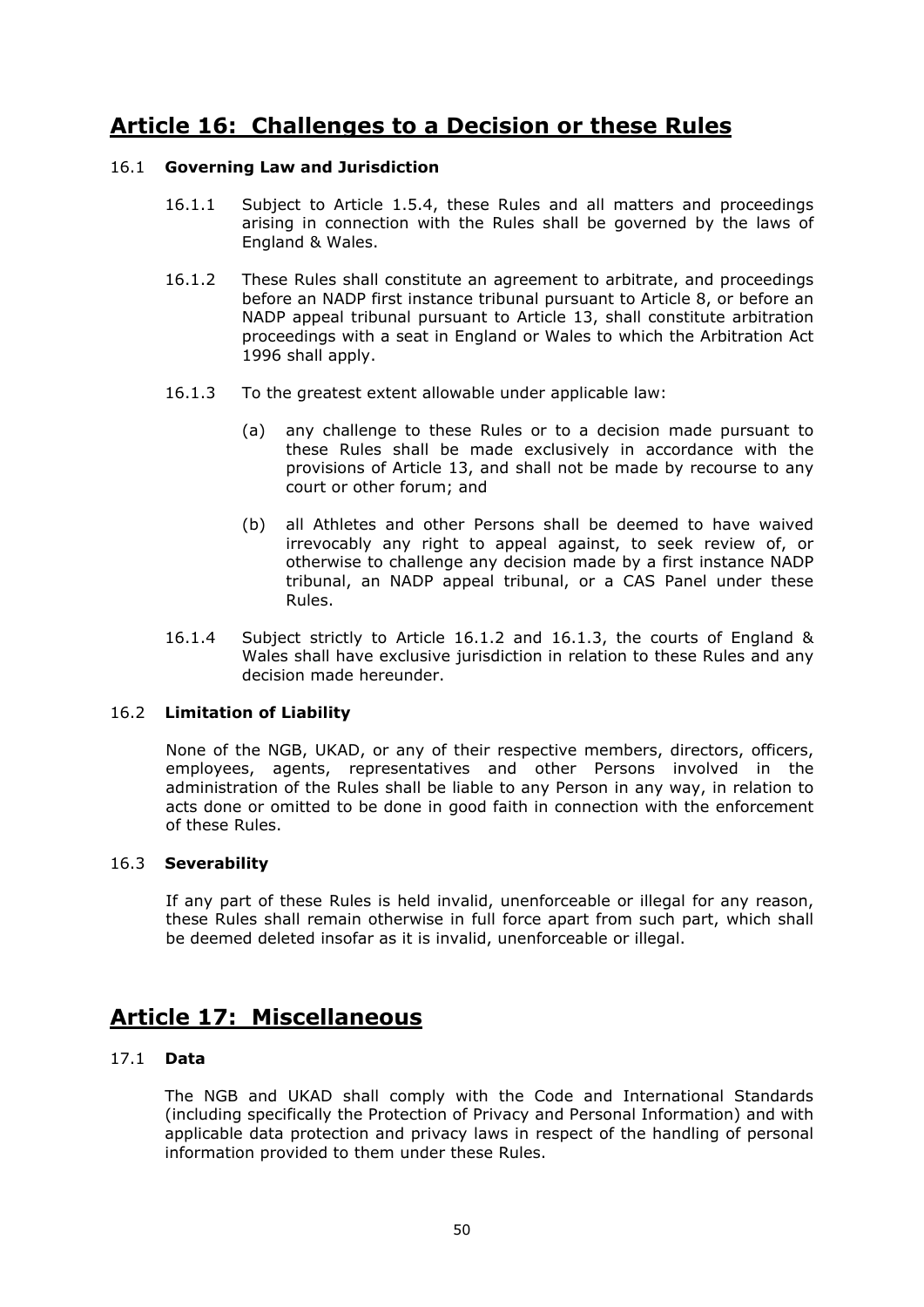# 17.2 **Notices**

- 17.2.1 All written notices or other written communications given or made under or referred to in these Rules shall be governed by the provisions of this Article.
- 17.2.2 Each Athlete in the National Registered Testing Pool or Domestic Pool shall provide the NGB and UKAD with a proper postal address to which notice may be delivered. In the event of a change of address, it is the responsibility of the Athlete to provide the NGB and UKAD with such amended details.
- 17.2.3 Notice to an Athlete in the National Registered Testing Pool or Domestic Pool shall be delivered by first class registered post to the address provided by that Athlete pursuant to Article 17.2.2. Such notice shall be deemed to have been received upon the expiry of three working days after the date of posting.
- 17.2.4 Notice to any other Person shall be accomplished by sending the notice first class registered post to the address provided by that Person to the NGB, or to the last known address of such Person, as applicable. Such notice shall be deemed to have been received upon the expiry of three working days after the date of posting.
- 17.2.5 The NGB or UKAD may, at its discretion, as an alternative to, or in conjunction with notice by post, use any other method of secure and confidential communication available, including but not limited to facsimile, email and/or telephone. In the case of such means of communication, there shall be no deemed receipt; if disputed by the Person, actual receipt must be proved.
- 17.2.6 Written notice or other written communications to the NGB or UKAD given or made under or referred to in these Rules shall be accomplished by hand delivery or by first class registered post to the NGB or UKAD at its registered office or the fax number listed on its official website and shall be deemed to have been given or served on the NGB or UKAD on the day of delivery (if delivered by hand or faxed before 5pm on a business day; otherwise, on the next business day) or upon the expiry of three working days after the date of posting (if delivered by first class registered post), as applicable.
- 17.2.7 Written notices or other written communications given or made under, or referred to in these Rules, other than as set out in the preceding subarticles, shall be accomplished by sending the notice by first class registered post to the address of the addressee. Such notice shall be deemed to have been received upon the expiry of three working days after the date of posting.

# 17.3 **Matters Not Otherwise Provided For**

17.3.1 Where a matter arises that is not otherwise provided for in these Rules, the Person or body called upon to resolve the matter shall have discretion to do so in such manner as he/she/it sees fit, provided that such resolution does not materially undermine the reliability of proceedings under these Rules or otherwise cause material injustice to the Athlete or other Person to whom the Rules are being applied.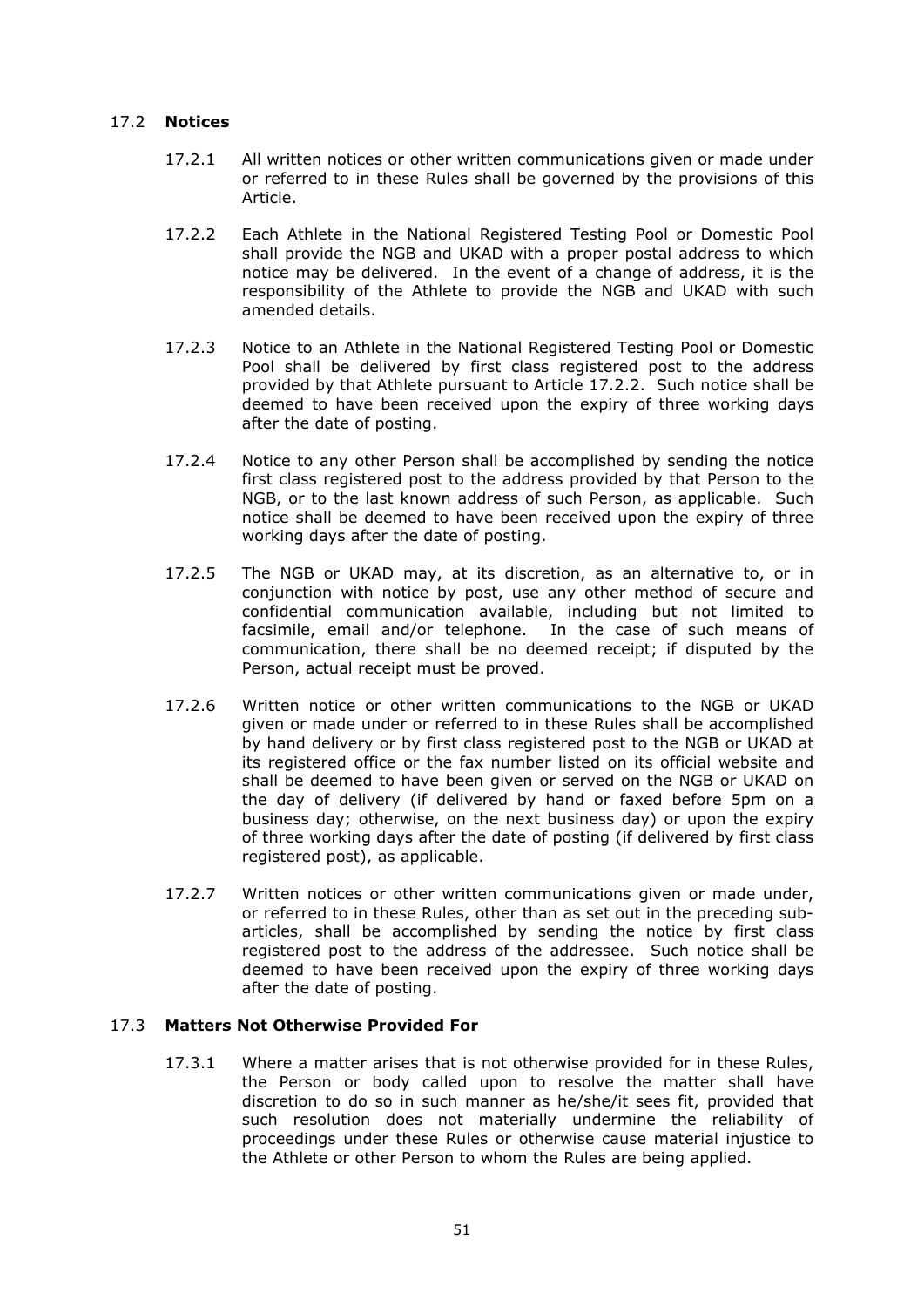# **Appendix: Definitions**

# **ABP**

See definition of Athlete Biological Passport.

# **ABP Documentation Package:**

The material produced by the Laboratory and APMU to support an Adverse Passport Finding such as, but not limited to, analytical data, Expert Panel comments, evidence of confounding factors as well as other relevant supporting information.

# **ABP Guidelines:**

WADA's Athlete Biological Passport Operating Guidelines and Compilation of Required Elements, as amended by WADA from time to time. In the event that these Rules are not consistent with the ABP Guidelines as amended from time to time, the ABP Guidelines shall take precedence over these Rules.

### **ABP Programme:**

The programme and methods of gathering and collating biological Markers on a longitudinal basis to facilitate indirect detection of the Use of Prohibited Substances and Prohibited Methods.

# **ABP Testing:**

The collection, transportation and analysis of Samples to measure individual blood variables for longitudinal profiling as part of the ABP Programme.

### **ADAMS:**

The Anti-Doping Administration and Management System maintained by WADA.

### **Administration:**

Providing, supplying, supervising, facilitating, or otherwise participating in the Use or Attempted Use by another Person of a Prohibited Substance or Prohibited Method. However, this definition shall not include the actions of bona fide medical personnel involving a Prohibited Substance or Prohibited Method used for genuine and legal therapeutic purposes or other acceptable justification and shall not include actions involving Prohibited Substances which are not prohibited in Out-of-Competition Testing unless the circumstances as a whole demonstrate that such Prohibited Substances are not intended for genuine and legal therapeutic purposes or are intended to enhance sport performance.

### **Adverse Analytical Finding:**

A report from a WADA-accredited laboratory or other WADA-approved laboratory that, consistent with the International Standard for Testing and related technical documents, identifies in a Sample the presence of a Prohibited Substance or its Metabolites or Markers (including elevated quantities of endogenous substances) or evidence of the Use of a Prohibited Method.

# **Adverse Passport Finding:**

See Article 5.5.6.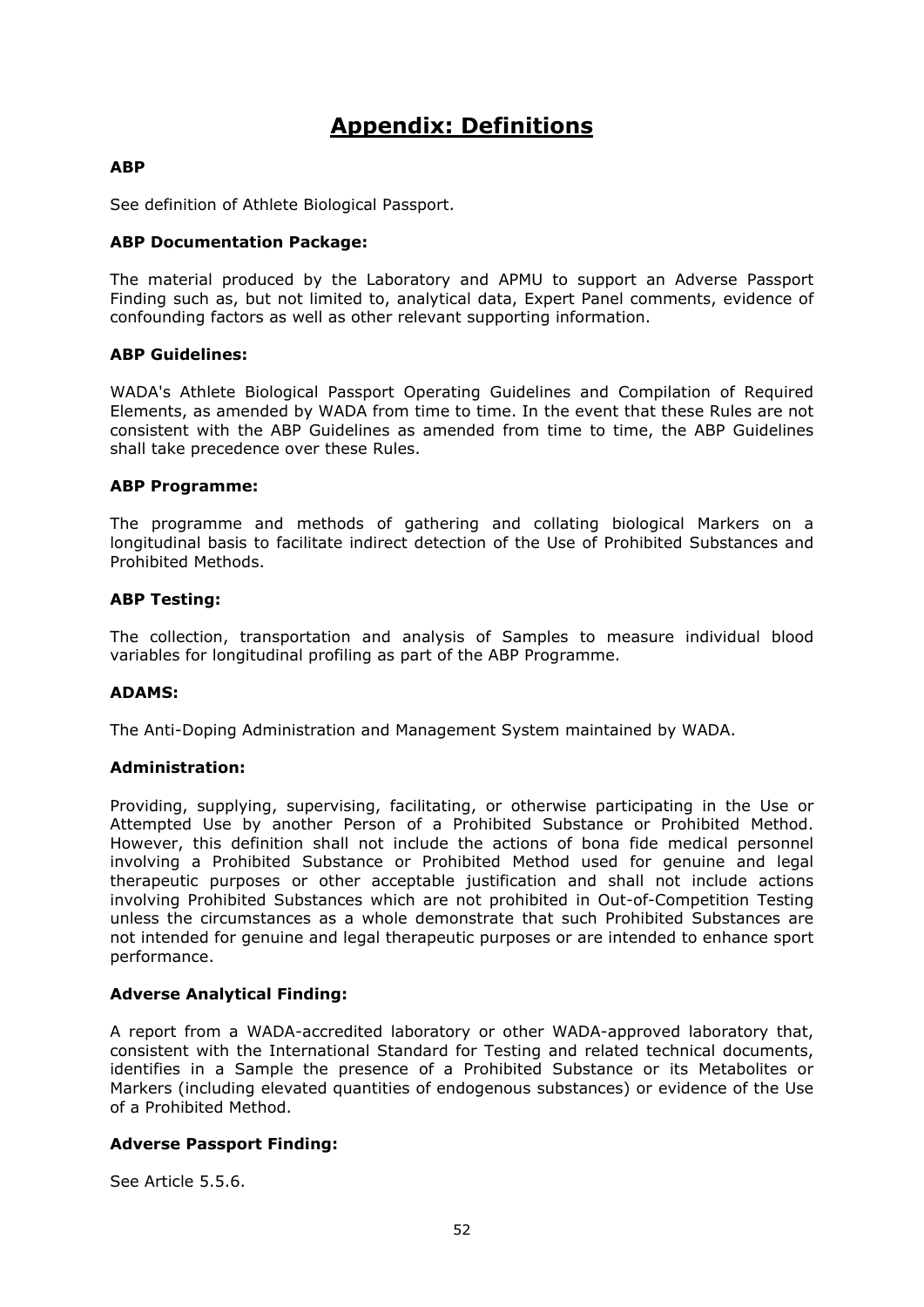# **Anti-Doping Organisation:**

A Signatory that is responsible for adopting rules for initiating, implementing or enforcing any part of the Doping Control process. This includes, for example, the International Olympic Committee, the International Paralympic Committee, other Major Event Organisations that conduct Testing at their Events, WADA, the International Federation, and National Anti-Doping Organisations such as UKAD.

# **Anti-Doping Rule Violation:**

One of the prohibited acts or omissions set out at Article 2.

### **APMU**

See definition of Athlete Passport Management Unit.

#### **Athlete:**

Any Person who competes at any level in the sport under the jurisdiction of the NGB; save that for purposes of Article 2.8 and Article 2.9, an Athlete is any Person who participates at any level in any sport under the authority of any Signatory, government or other sports organisation accepting the Code.

### **Athlete Biological Passport** (or **ABP**)**:**

The program and methods of gathering and collating data as described in the International Standard for Testing and Investigations and International Standard for Laboratories.

### **Athlete Passport Management Unit** (or **APMU**)**:**

See Article 5.5.2.

### **Athlete Support Person:**

Any coach, trainer, manager, agent, team staff, official, nutritionist, medical, paramedical personnel, parent or any other Person working with, treating or assisting an Athlete participating in or preparing for sports competition.

### **Attempt:**

Purposely engaging in conduct that constitutes a substantial step in a course of conduct planned to culminate in the commission of an Anti-Doping Rule Violation. Provided, however, there shall be no Anti-Doping Rule Violation based solely on an Attempt to commit a violation if the Athlete or other Person renounces the Attempt prior to it being discovered by a third party not involved in the Attempt.

### **Atypical Finding:**

A report from a WADA-accredited laboratory or other WADA-approved laboratory that requires further investigation as provided by the International Standard for Laboratories or related technical documents prior to the determination of an Adverse Analytical Finding.

### **Atypical Passport Finding:**

A report described as an Atypical Passport Finding as described in the applicable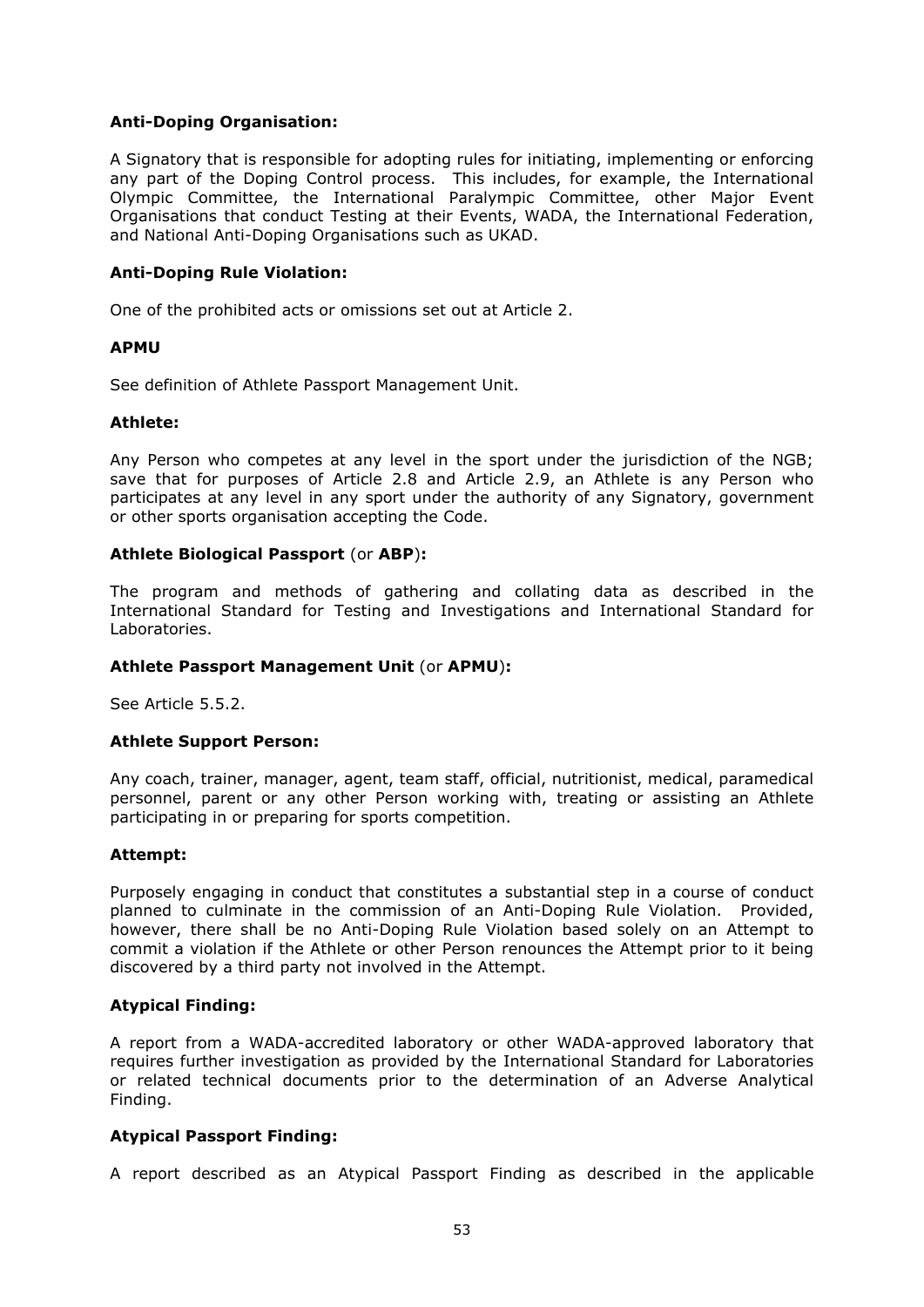International Standards.

# **CAS:**

The Court of Arbitration for Sport in Lausanne, Switzerland.

# **Code:**

The World Anti-Doping Code. See Article 1.1.1.

# **Competition:**

A single race, match, game or other sport contest.

### **Consequences of Anti-Doping Rule Violations** (or **Consequences**)**:**

An Athlete or other Person's violation of an anti-doping rule may result in one or more of the following:

- (a) **Disqualification** means the Athlete's results in a particular Competition or Event are invalidated, with all resulting Consequences including forfeiture of any medals, titles, points and prizes;
- (b) **Ineligibility** means the Athlete or other Person is barred on account of an Anti-Doping Rule Violation for a specified period of time from participating in any Competition or other activity or funding, in accordance with Article 10.12.1; and
- (c) **Provisional Suspension** means the Athlete or other Person is barred temporarily from participating in any Competition, Event or other activity organised, convened, authorised or recognised by the NGB or by any body that is a member of, or affiliated to, or licensed by the NGB pending determination of a charge that he/she has committed an Anti-Doping Rule Violation, as provided in Article 7.9.
- (d) **Public Disclosure** or **Public Reporting** (or to **Publicly Disclose** or **Publicly Report**) means the dissemination or distribution of information to the general public or Persons beyond those Persons entitled to earlier notification in accordance with these Rules.

Teams in Team Sports or a sport in which awards are given to teams may also be subject to Consequences as provided in Article 11.

### **Contaminated Product:**

A product that contains a Prohibited Substance that is not disclosed on the product label or in information available in a reasonable internet search.

### **Disqualification:**

See definition of Consequences of Anti-Doping Rule Violations.

### **Domestic Pool:**

See Article 4.2.4(b).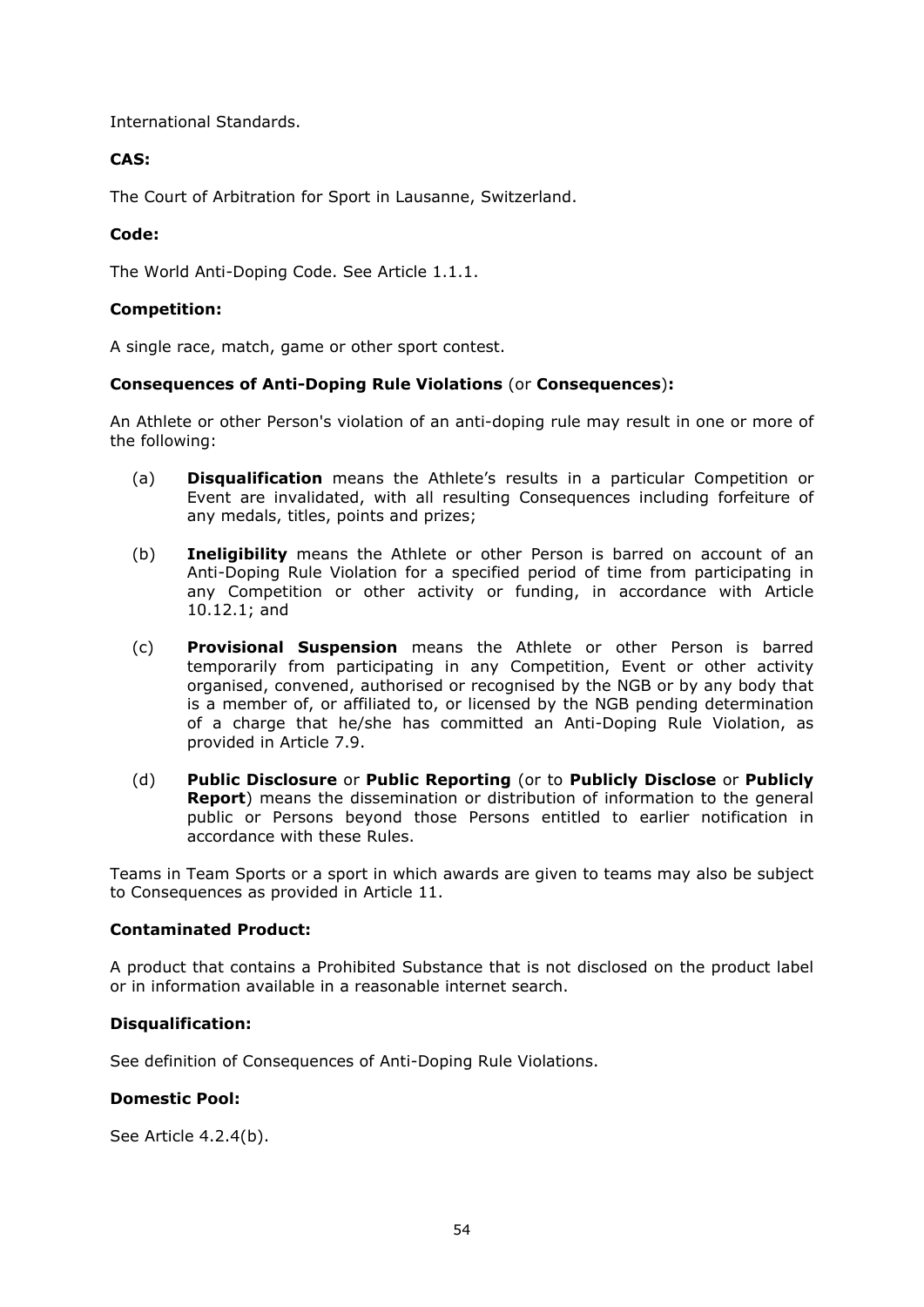# **Doping Control:**

All steps and processes from test distribution planning through to ultimate disposition of any appeal, including all steps and processes in between, such as provision of whereabouts information, Sample collection and handling, laboratory analysis, TUEs, results management, hearings and appeals.

# **Effective Date:**

1 January 2015.

# **Event:**

A series of individual Competitions conducted together under one ruling body (e.g., the Olympic Games).

# **Event Period:**

The time between the beginning and the end of an Event, as established by the ruling body of the Event.

# **Expert Panel:**

See Article 5.5.2.

### **Fault:**

Fault is any breach of duty or any lack of care appropriate to a particular situation. Factors to be taken into consideration in assessing an Athlete or other Person's degree of Fault include, for example, the Athlete's or other Person's experience, whether the Athlete or other Person is a Minor, special considerations such as impairment, the degree of risk that should have been perceived by the Athlete and the level of care and investigation exercised by the Athlete in relation to what should have been the perceived level of risk. In assessing the Athlete's or other Person's degree of Fault, the circumstances considered must be specific and relevant to explain the Athlete's or other Person's departure from the expected standard of behaviour. Thus, for example, the fact that an Athlete would lose the opportunity to earn large sums of money during a period of Ineligibility, or the fact that the Athlete only has a short time left in his or her career, or the timing of the sporting calendar, would not be relevant factors to be considered in reducing the period of Ineligibility under Article 10.5.1 or 10.5.2.

# **Filing Failure:**

See Article 2.4.

# **In-Competition:**

Unless provided otherwise in the rules of the International Federation for the sport in question or the ruling body of the Event in question, the period commencing 12 hours before a Competition in which the Athlete is scheduled to participate through to the end of such Competition and the Sample collection process related to such Competition.

### **Independent Observers:**

A team of observers, under the supervision of WADA, who observe and provide guidance on the Doping Control process at certain Events and report on their observations.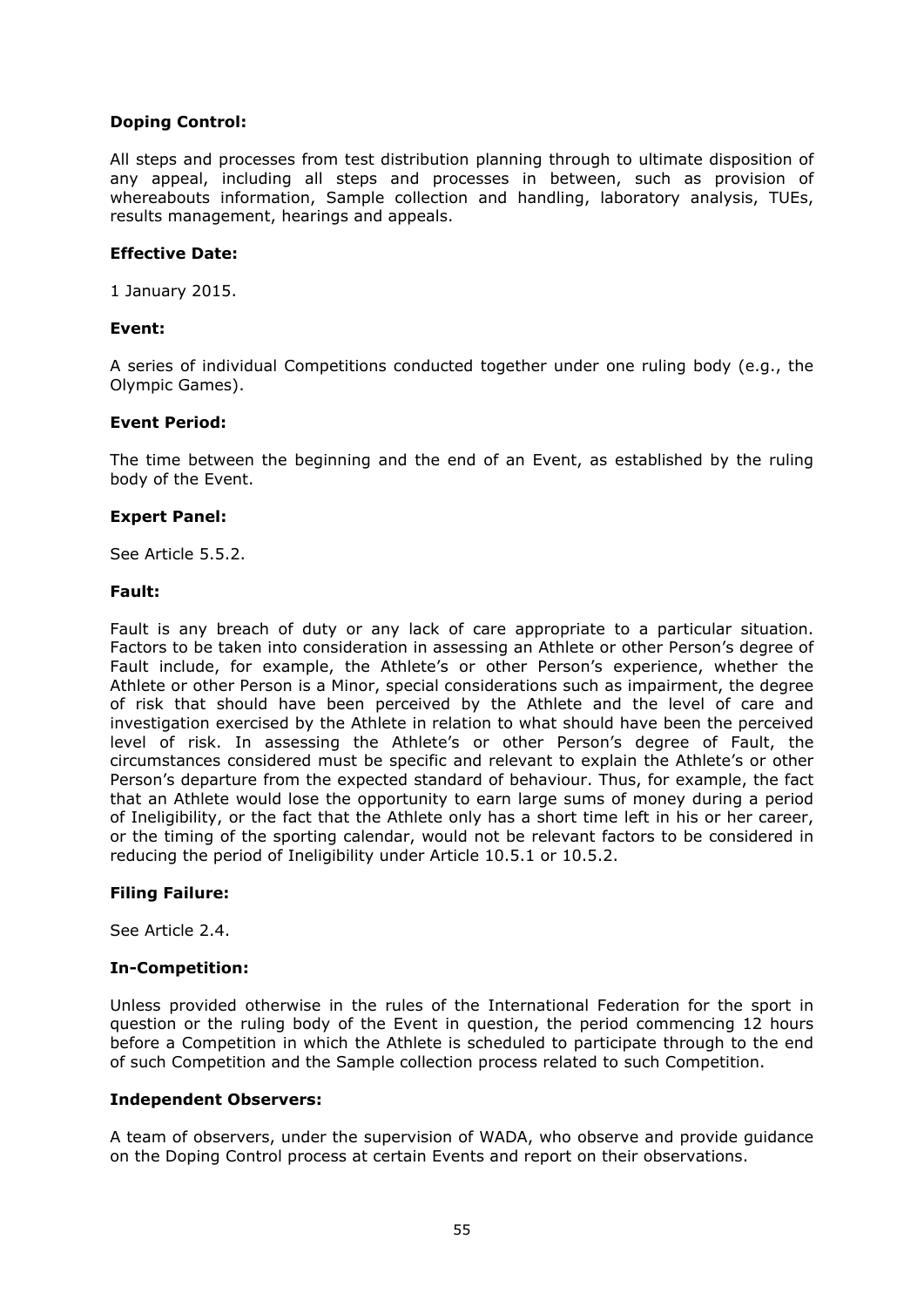# **Independent Reviewer(s):**

One or more suitably qualified experts, who are independent of UKAD, and who are appointed by UKAD to carry out the functions ascribed to Independent Reviewer(s) in these Rules.

# **Individual Sport:**

Any sport that is not a Team Sport.

# **Ineligibility:**

See definition of Consequences of Anti-Doping Rule Violations.

### **Interested Party**:

The International Federation, WADA, the NGB and any other Anti-Doping Organisation that has a right to appeal the decision in question under Article 13.4.

### **International Event:**

An Event or Competition where the International Olympic Committee, the International Paralympic Committee, an International Federation, a Major Event Organisation, or another international sport organisation is the ruling body for the Event or appoints the technical officials for the Event.

# **International Federation:**

An international non-governmental organisation administering one or more sports at world level.

# **International-Level Athlete:**

Athletes who compete in sport at the international level, as defined by each International Federation, consistent with the International Standard for Testing and Investigations.

### **International Registered Testing Pool:**

A pool of Athletes designated by an International Federation in accordance with ISTI Article I.2.

# **International Standard:**

A standard adopted by WADA in support of the Code (including any technical documents issued pursuant to such standard). Compliance with an International Standard (as opposed to another alternative standard, practice or procedure) shall be sufficient to conclude that the procedures addressed by the International Standard were performed properly. WADA's Executive Committee may approve revisions to an International Standard at any time, and such revisions shall become effective in relation to the Rules on the date specified by WADA, without the need for any further action by WADA, the NGB or UKAD. The version of each International Standard that is in effect at the relevant time will be the latest version published on WADA's website (www.wada-ama.org).

### **International Standard for Laboratories**:

The International Standard of the same name adopted by WADA in support of the Code, which is available on WADA's website (www.wada-ama.org).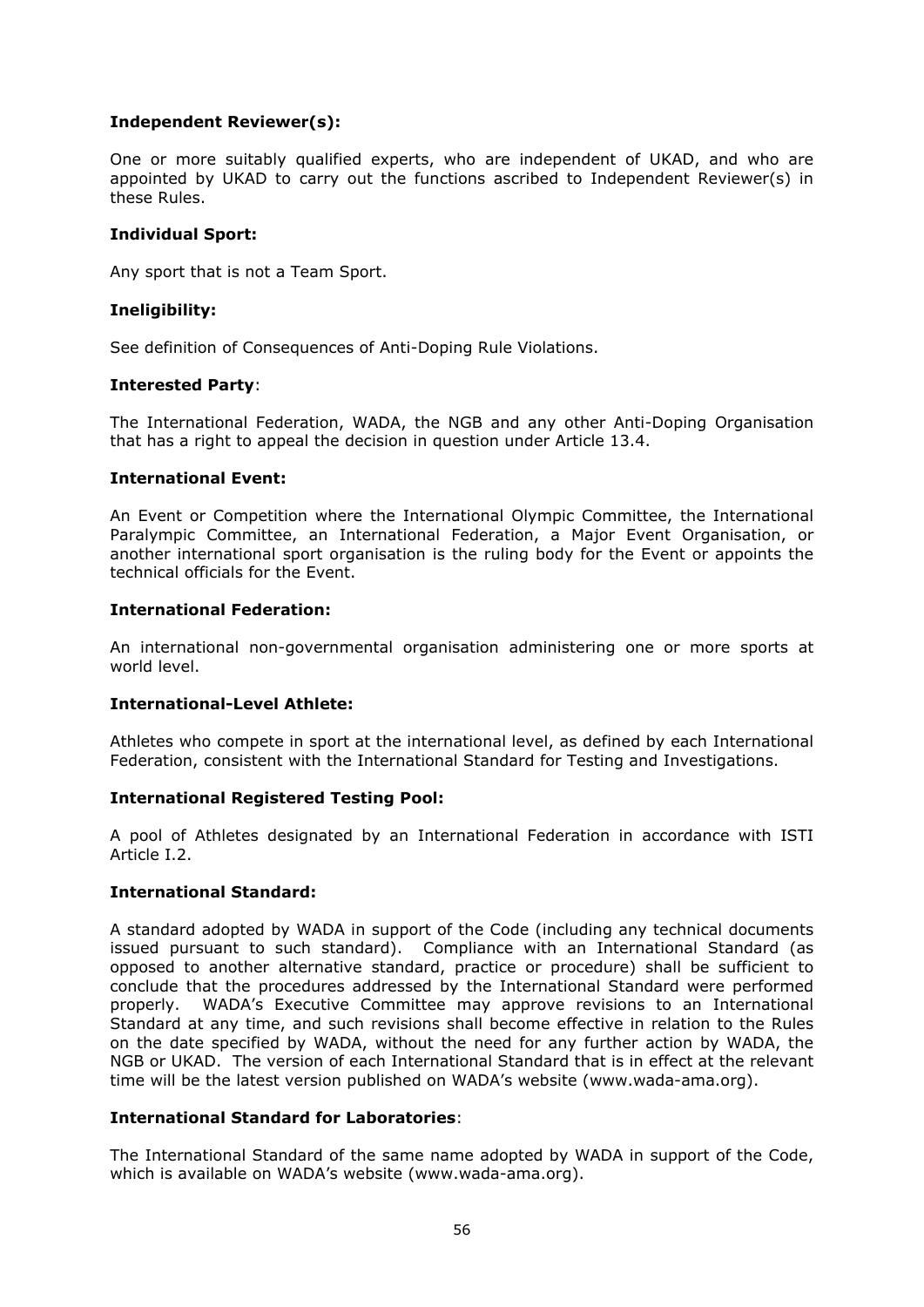# **International Standard for the Protection of Privacy and Personal Information:**

The International Standard of the same name adopted by WADA in support of the Code, which is available on WADA's website (www.wada-ama.org).

### **International Standard for Testing and Investigations** (or **ISTI**)**:**

The International Standard of the same name adopted by WADA in support of the Code, which is available on WADA's website (www.wada-ama.org).

#### **International Standard for Therapeutic Use Exemptions**:

The International Standard of the same name adopted by WADA in support of the Code, which is available on WADA's website (www.wada-ama.org).

#### **ISTI:**

See definition of International Standard for Testing and Investigations.

#### **Major Event Organisation:**

The continental associations of National Olympic Committees and other international multi-sport organisations that function as the ruling body for any continental, regional or other International Event.

#### **Marker:**

A compound, group of compounds or biological variable(s) that indicate(s) the Use of a Prohibited Substance or Prohibited Method.

#### **Metabolite:**

Any substance produced by a biotransformation process.

#### **Minor:**

A natural Person under the age of 18.

### **Missed Test:**

See Article 2.4.

#### **NADP:**

See definition of National Anti-Doping Panel.

#### **NADP Rules:**

The rules issued by the National Anti-Doping Panel, as amended from time to time, setting out the procedures to be followed by NADP arbitral tribunals and NADP appeal tribunals in matters referred to them under these Rules. The NADP Rules in force as of 1 January 2015 are available on the NADP website (www.nadp.co.uk).

### **National Anti-Doping Organisation:**

The entity designated by each country as possessing the primary authority and responsibility to adopt and implement anti-doping rules, direct the collection of Samples,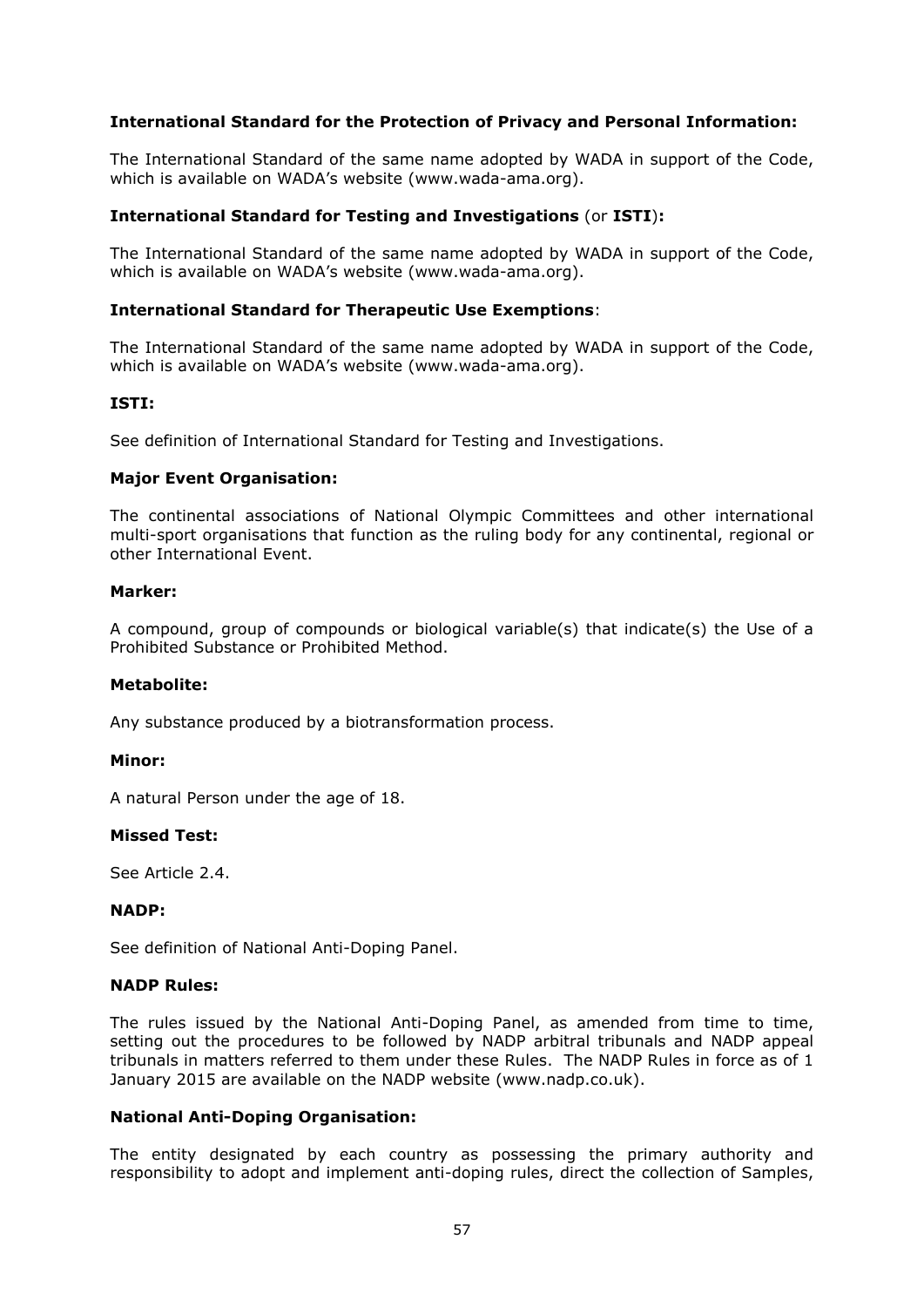the management of test results, and the conduct of hearings at the national level. If this designation has not been made by the competent public authority(ies), the entity shall be the country's National Olympic Committee or its designee. The National Anti-Doping Organisation for the UK is UKAD.

# **National Anti-Doping Panel:**

The panel of arbitrators administered by Sport Resolutions (UK) or its successor to whom matters may be referred under Articles 8 and/or 13.

# **National Anti-Doping Policy:**

The document of that name issued by or on behalf of the UK Government, compliance with which is a condition of eligibility for public funding in the UK.

# **National Event:**

An Event or Competition held in the UK that does not qualify as an International Event.

# **National-Level Athlete:**

Any Person who competes at any level in the sport under the jurisdiction of the NGB and who is not an International-Level Athlete shall be deemed a "**National-Level Athlete**" for purposes of the Code and the International Standards.

# **National Olympic Committee:**

The organisation recognised by the International Olympic Committee. The term National Olympic Committee shall also include the National Sport Confederation in those countries where the National Sport Confederation assumes typical National Olympic Committee responsibilities in the anti-doping area.

### **National Registered Testing Pool:**

See Article 5.4.1

### **NGB:**

See Article 1.1.1.

### **No Fault or Negligence:**

The Athlete or other Person establishing that he or she did not know or suspect, and could not reasonably have known or suspected, even with the exercise of utmost caution, that he or she had Used or been administered the Prohibited Substance or Prohibited Method or otherwise violated an anti-doping rule. Except in the case of a Minor, for any violation of Article 2.1, the Athlete must also establish how the Prohibited Substance entered his/her system.

### **No Significant Fault or Negligence**:

The Athlete or other Person establishing that his or her Fault or negligence, when viewed in the totality of the circumstances and taking into account the criteria for No Fault or Negligence, was not significant in relation to the Anti-Doping Rule Violation. Except in the case of a Minor, for any violation of Article 2.1, the Athlete must also establish how the Prohibited Substance entered his/her system.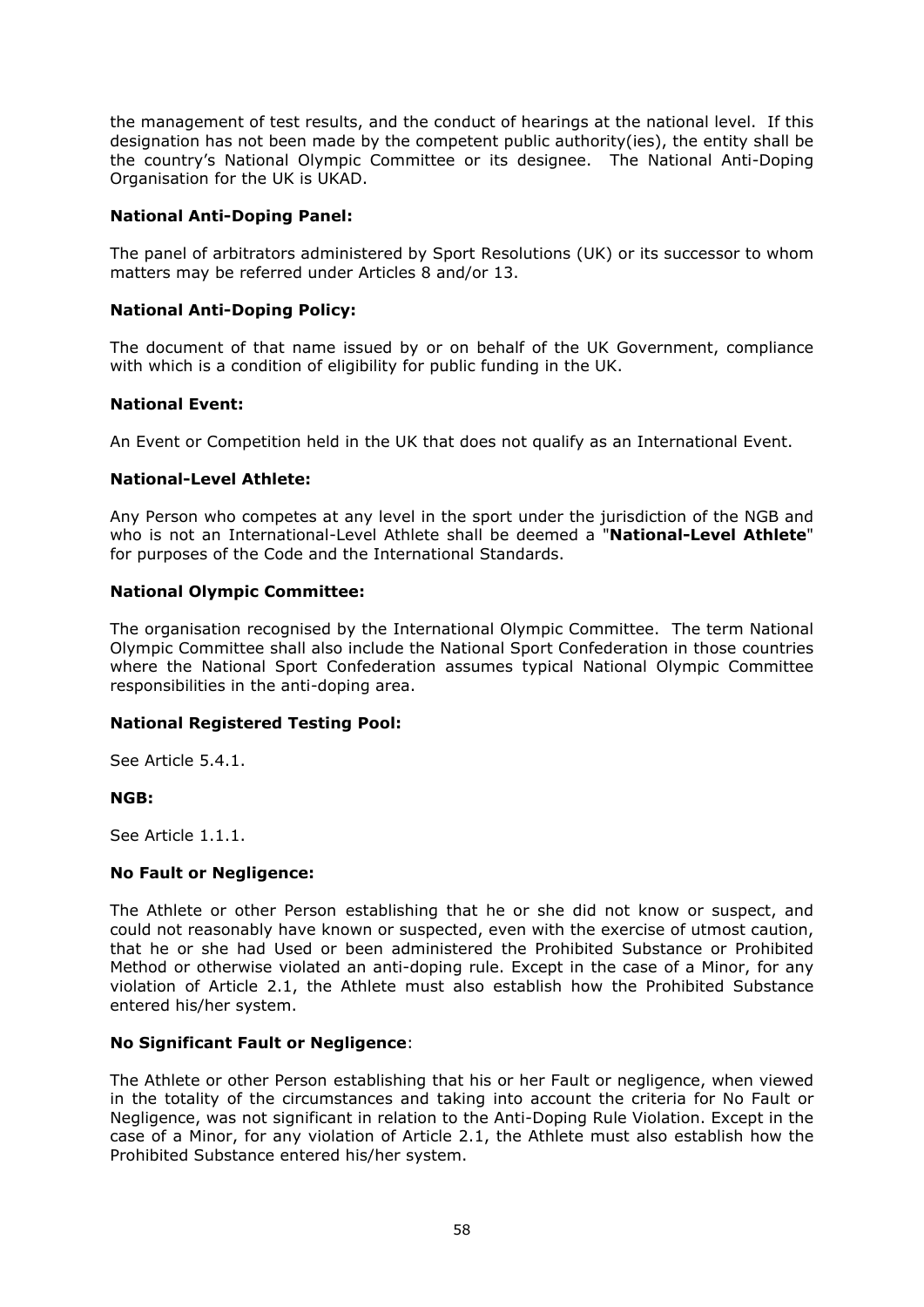# **Out-of-Competition:**

Any period which is not In-Competition.

### **Person:**

A natural person or an organisation or other entity.

# **Possession:**

The actual, physical Possession, or the constructive Possession (which shall be found only if the Person has exclusive control or intends to exercise control over the Prohibited Substance or Prohibited Method or the premises in which a Prohibited Substance or Prohibited Method exists); provided, however, that if the Person does not have exclusive control over the Prohibited Substance or Prohibited Method or the premises in which a Prohibited Substance or Prohibited Method exists, constructive Possession shall only be found if the Person knew about the presence of the Prohibited Substance or Prohibited Method and intended to exercise control over it. Provided, however, there shall be no Anti-Doping Rule Violation based solely on Possession if, prior to receiving notification of any kind that the Person has committed an Anti-Doping Rule Violation, the Person has taken concrete action demonstrating that the Person never intended to have Possession and has renounced Possession by explicitly declaring it to an Anti-Doping Organisation. Notwithstanding anything to the contrary in this definition, the purchase (including by any electronic or other means) of a Prohibited Substance or Prohibited Method constitutes Possession by the Person who makes the purchase.

# **Prohibited List:**

The Prohibited List International Standard issued by WADA, identifying the Prohibited Substances and Prohibited Methods, as amended from time to time, which is available on WADA's website (www.wada-ama.org).

### **Prohibited Method:**

Any method so described on the Prohibited List.

# **Prohibited Substance:**

Any substance, or class of substances, so described on the Prohibited List.

### **Provisional Suspension:**

See definition of Consequences of Anti-Doping Rule Violations.

# **Public Disclosure or Public Reporting** (or to **Publicly Disclose** or **Publicly Report**)**:**

See definition of Consequences of Anti-Doping Rule Violations.

### **Registered Testing Pool:**

The pool of highest-priority Athletes established separately at the international level by International Federations and at the national level by UKAD, who are subject to focused In-Competition and Out-of-Competition Testing as part of that International Federation's or UKAD's test distribution plan and therefore are required to provide whereabouts information as provided in Code Article 5.6 and the ISTI.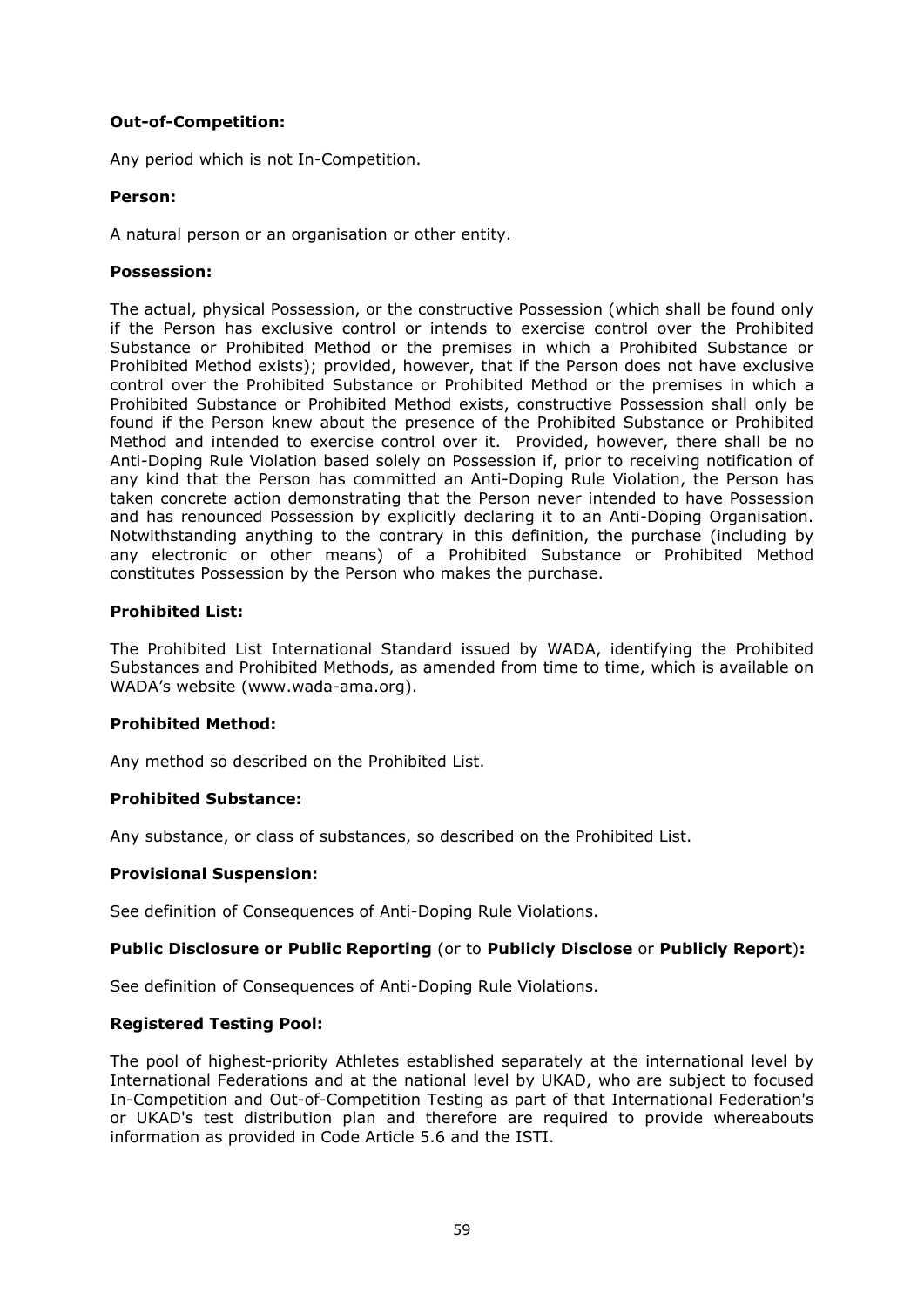# **Rules:**

See Article 1.1.1.

# **Sample:**

Any biological material collected for the purposes of Doping Control. Biological material collected for other purposes (e.g. DNA collected as part of an investigation for identification purposes) shall not be considered a 'Sample' (and so shall not be subject to Article 6 for purposes of these Rules).

# **Signatories:**

Those entities signing the Code and agreeing to comply with the Code, as provided in Code Article 23.

# **Specified Substance:**

See Article 3.3.1.

# **Strict Liability:**

The rule which provides that under Article 2.1 and Article 2.2, it is not necessary that intent, Fault, negligence, or knowing Use on the Athlete's part be demonstrated by UKAD in order to establish an Anti-Doping Rule Violation.

# **Substantial Assistance:**

For purposes of Article 10.6.1, a Person providing Substantial Assistance must: (1) fully disclose in a signed written statement all information that he/she possesses in relation to Anti-Doping Rule Violations; and (2) fully cooperate with the investigation and adjudication of any case related to that information, including (for example) by testifying at a hearing if requested to do so by UKAD or the hearing panel. Further, the information provided must be credible and must comprise an important part of any case that is initiated or, if no case is initiated, must have provided a sufficient basis upon which such a case could have been brought.

### **Tampering:**

Altering for an improper purpose or in an improper way; bringing improper influence to bear; interfering improperly; obstructing, misleading or engaging in any fraudulent conduct to alter results or prevent normal procedures from occurring.

### **Target Testing:**

Selection of specific Athletes for Testing based on criteria set forth in the International Standard for Testing and Investigations.

### **Team Sport:**

A sport in which the substitution of players is permitted during a Competition.

### **Testing:**

The parts of the Doping Control process involving test distribution planning, Sample collection, Sample handling, and Sample transport to the laboratory.